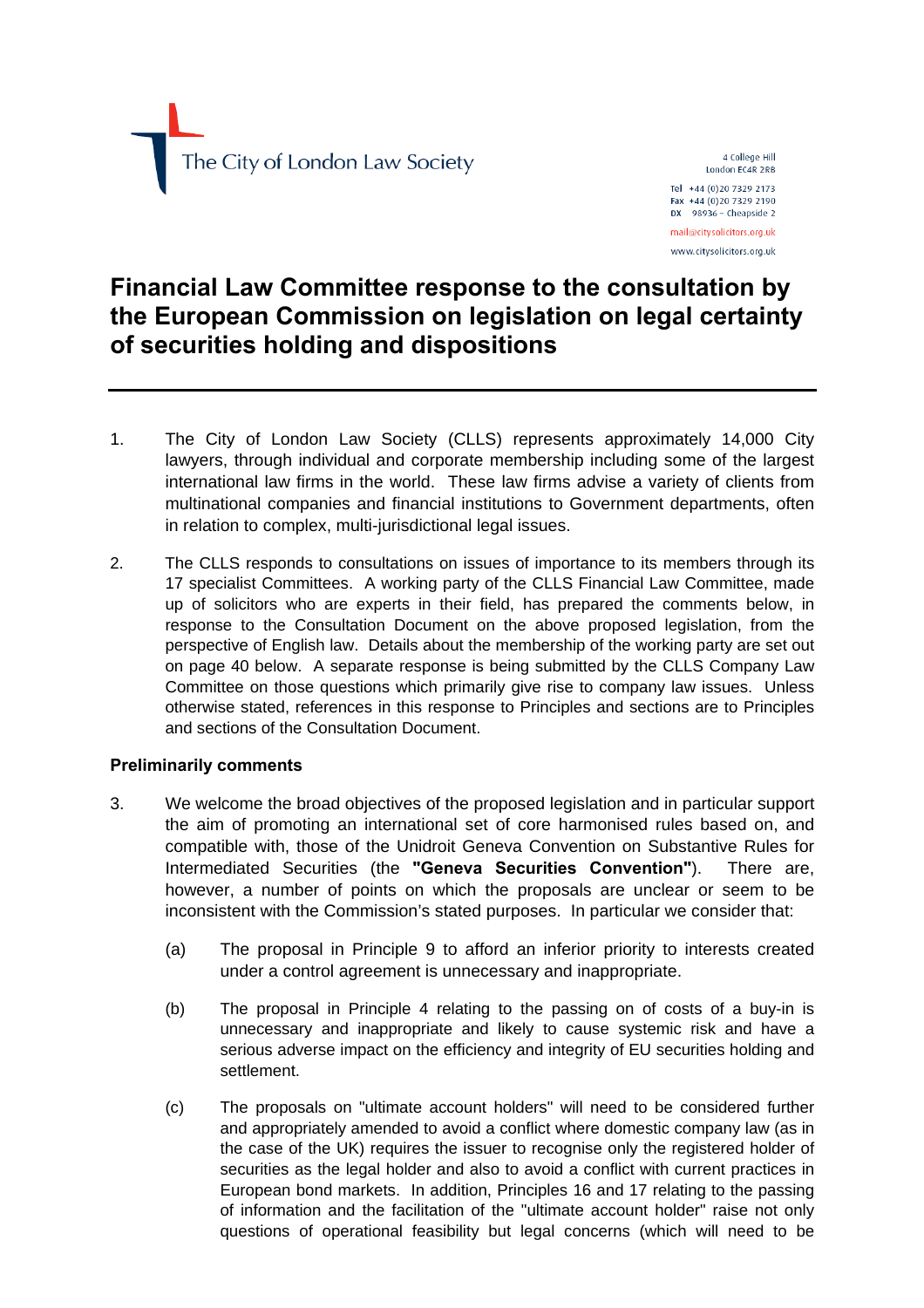addressed) in the numerous cases where the issuer, one or more account providers or the ultimate investor is outside the EU (the proposals also omit to provide who is to bear the costs).

- (d) The proposed conflict of law rule does not provide the degree of ex ante legal certainty that is required for the efficient and effective operation of the EU markets.
- (e) The imposition of strict liability on account providers will result in increased costs for EU account providers, and ultimately the users of their services, and potentially a reduction in the scope and nature of the services that EU account providers are willing to provide to account holders.
- 4. Given the importance of this area to EU investors, financial institutions and financial markets, we suggest that it is especially desirable that the Commission should follow the principles of good regulation by ensuring that its proposals are evidence-based, proportionate and based on proper impact assessment and analysis of costs and benefits. We consider that substantial additional work will be needed to adapt the measures and to assess impact in order to meet these standards as regards the matters specified in paragraph 3 above and a number of other points referred to in our detailed comments below. As a general comment, we are concerned at the extent to which the Commission envisages proposals that would override market forces and freedom of contract. The current arrangements for the holding of securities through intermediaries have evolved through the operation of normal commercial forces. This is in large part because they enable investors to benefit from the efficiency and convenience of centralised professional administration of their investment portfolios while at the same time, by leaving the precise details of the service provided by their intermediary to be settled by agreement, allowing them some choice in balancing the extent of their detailed involvement in monitoring of information and the exercise of rights against the cost of facilitating this. The Consultation Document appears to contemplate, to a very significant extent, imposing a "one size fits all" regime, but without any evidence or explanation of why it is regarded as essential to do this.

#### **Reponses to questions raised in the consultation document**

### **Q1: Do you agree that the envisaged legislation should cover the objectives described above [Principle 1]? If not, please explain why. Are any aspects missing (please consider also the following pages for a detailed description of the content of the proposal)?**

- 5. We broadly welcome the proposed legislation. We also strongly support the mandate provided by the ECOFIN Council to the Commission on 2 December 2008 that any proposed legislative measures should bear "in mind the benefits of maintaining global compatibility with other jurisdictions".
- 6. However, as our more detailed responses to the questions below indicate, we have material concerns with a number of the approaches and suggestions contained in the Consultation Document. Our main concerns are as follows.

#### **Inadequate differentiation between account provider models**

7. The Consultation Document elides two very different types of model for the holding and transfer of securities: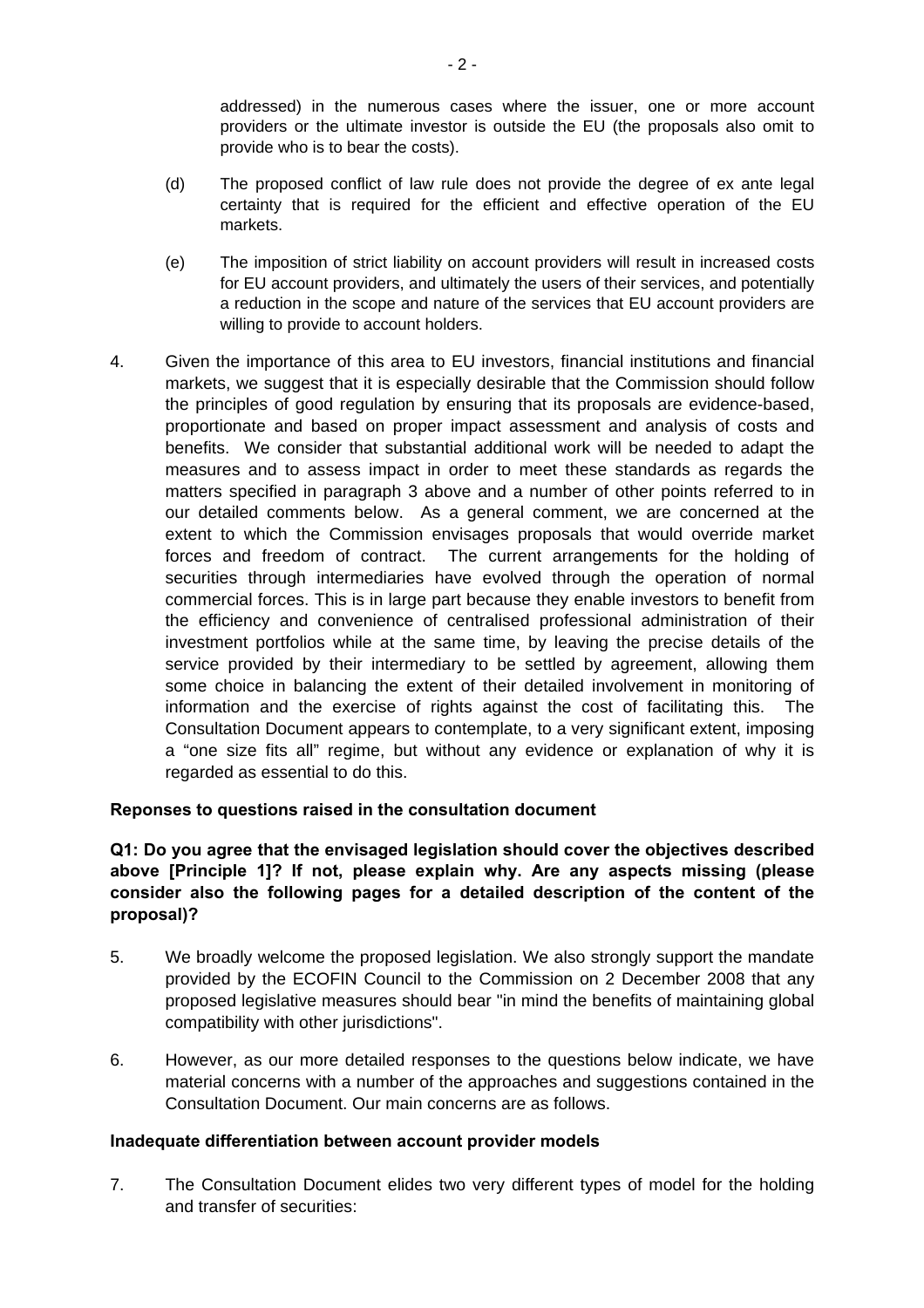- (a) **immobilisation**  where the account provider will interpose itself in the proprietary chain between issuer and investor;
- (b) **dematerialisation**  where the account provider does *not* interpose itself into the proprietary chain, with the result that that there is no break in the legal relationship between issuer and investor.

Dematerialisation is an integral part of the securities settlement systems for the UK and Ireland – as "direct-holding" or "transparent" systems.

- 8. Our fundamental issue is that the Consultation Document does not cater properly for direct-holding/transparent systems. In particular, the failure to distinguish between these two different models gives rise to a number of concerns with the analysis and conclusions set out in the Consultation Document. These concerns include:
	- (a) the assumption that all account providers must, by definition, carry on the investment activity of "safekeeping and administration of financial instruments" within Annex I, Section B(1) of the Directive on markets in financial instruments<sup>[1](#page-2-0)</sup> ("MiFID") is incorrect, because under a dematerialisation model, the account provider is *not* a custodian, as it neither safeguards nor administers financial instruments;
	- (b) certain risks which the proposed legislation aims to mitigate by imposing obligations upon account providers who "hold" financial instruments do not arise in relation to account providers that do not interpose themselves into the proprietary chain – it is, therefore, not only inappropriate to subject such account providers to obligations that pre-suppose the performance of "securities holding" functions, but it creates legal uncertainty and increased systemic risk, since the manner in which such account providers are intended to satisfy such "holding" obligations and avoid potential liability is unclear; and
	- (c) as there will be no account provider that is interposed in the holding chain between the investor and the issuer, there is a material risk that the obligations imposed by the Directive in relation to "ultimate account holders" will fall upon the issuer of securities (as the relevant account provider does not "hold" any securities against which the ultimate account holder may exercise the rights appurtenant to the holding of securities, which are therefore solely exercisable by that account holder against the issuer) – and, as a result, undermine the stated intention that the legislation should not interfere with the issuer's ability to deal exclusively with or upon the instructions of the legal holder of its shares or securities.
- 9. We also believe that the proposals should not confuse the need: (a) to regulate the business of those account providers who provide the investment service of "safekeeping and administration" as a regular occupation or business; and (b) to provide protections for account holders in relation to their account-held securities. The protections afforded by the proposed Directive should apply to all account providers, irrespective of whether the account provider is regulated under MiFID or other supervisory regime. Thus, it is appropriate for the substantive protections of the proposed Directive (e.g. to protect an account holder against the insolvency of the account provider) to extend to all account providers. The purpose of the Directive should be to support a clearer legal framework for the holding and transfer of account-held securities and, in this way, to enhance the rights of account holders. Its

<span id="page-2-0"></span>1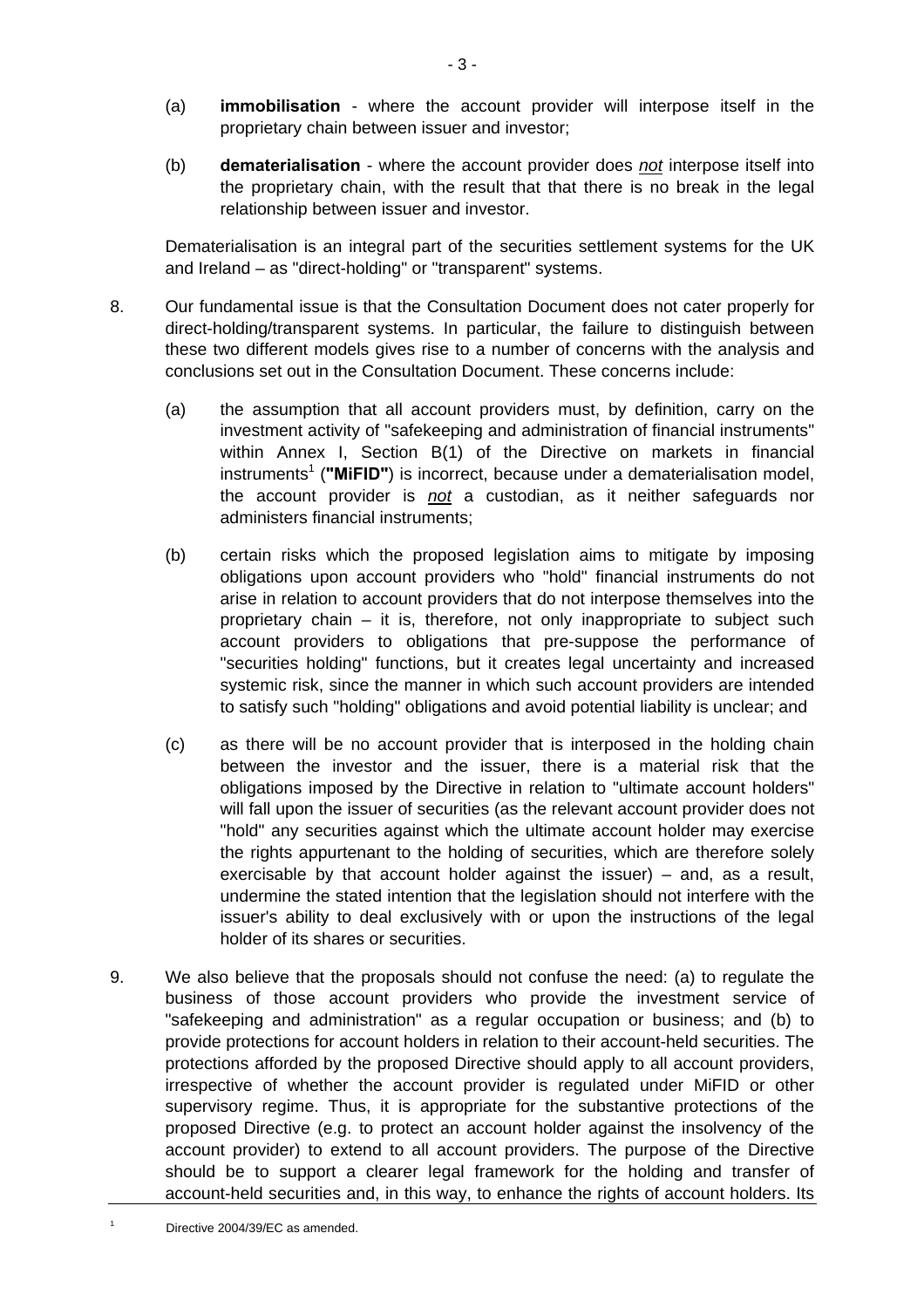purpose should not be to impose conduct of business requirements on account providers, which is properly the subject of the separate, specific regulatory regime to which an account provider may be subject.

- 10. In any event, there are a number of cases where it would be wholly disproportionate to impose a requirement for authorisation and day-to-day regulatory supervision on an account provider, including where the account provider enters into the relevant arrangement:
	- (a) as a trustee or personal representative;
	- (b) as agent for the issuer;
	- (c) in the course of a profession or business which does not otherwise consist of investment business; or
	- (d) with another member of the same corporate group or as a participant in a joint enterprise.
- <span id="page-3-0"></span>11. Conversely, it is of course the case that, even if it is inappropriate to regulate a particular account provider under MiFID (because its business model does not require it to safekeep and administer financial instruments), it might be appropriate to regulate that account provider under another applicable supervisory regime. For example, in its operation of the CREST UK system, Euroclear UK & Ireland Limited (**"EUI"**) is supervised by the UK Financial Services Authority as a "recognised clearing house" and as an approved operator of a "relevant system". The future regulation of entities such as EUI, as operators of important financial market infrastructure, will be dependent upon policy considerations outside the scope of the proposed Securities Law Directive – for example, those considerations that will influence the development, scope and content of the prospective legislation on central securities depositories.

#### **Material differences to the approach taken in other international initiatives**

- 12. In producing its legislative proposals, the Commission is mandated by ECOFIN to bear in mind the benefits of maintaining global compatibility with other jurisdictions. The Geneva Securities Convention represents an internationally recognised body of substantive rules regarding intermediated securities and, therefore, we would suggest any material deviation from its core provisions should be avoided.
- <span id="page-3-1"></span>13. This policy approach appears to be accepted by the Commission in the body of Question 7 (under section 3.3). The Commission states there that "both the present approach and the Convention are compatible with each other". However, there are in fact a number of key areas in which the Commission's proposals are at variance with the approach adopted by the Geneva Securities Convention, including:
	- (a) the imposition of strict liability upon account providers without due regard to what is practically and economically achievable by them for the benefit of their account holders – this contrasts with the position taken by Article 10(2) of the Convention that it does not require the account provider "to take action that is not within its power" (and, indeed, with the MiFID obligation in relation to subcontractors to "take all due skill, care and diligence in the selection, appointment and periodic review of the third party and of the arrangements for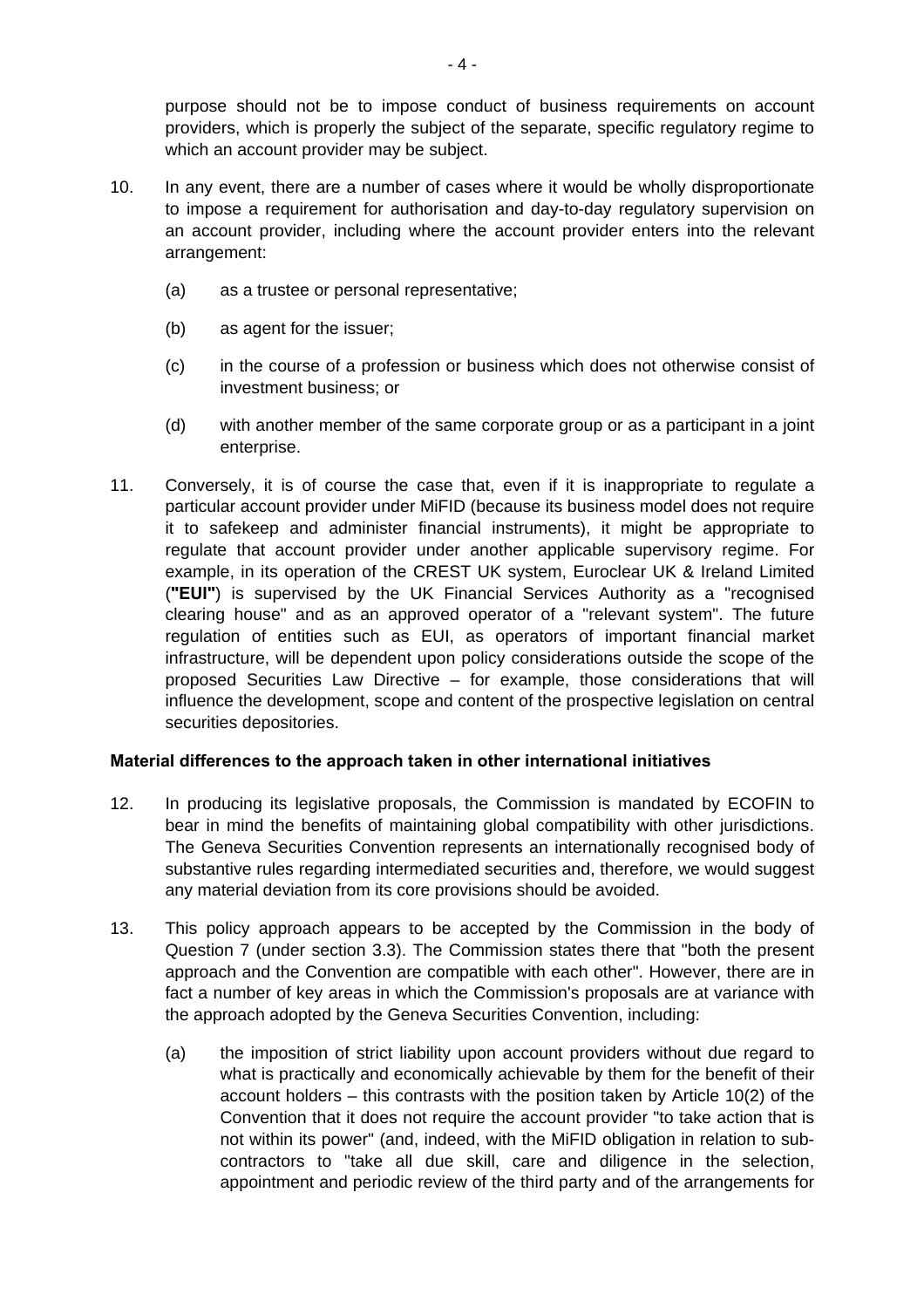the holding and safekeeping of" safe custody assets in accordance with Article 17(1[\)](#page-4-0) of the MiFID Implementing Directive<sup>2</sup>);

- (b) the fundamental erosion of freedom of contract for account providers and account holders to agree the content and level of responsibility that is accepted by the account provider for the performance of its functions – this contrasts with the position taken by Article 28 of the Geneva Securities Convention; and
- (c) the creation of a right in the "ultimate account holder" to receive and exercise rights attached to securities directly against the issuer of the securities or an account provider with whom the ultimate account holder has no contractual or other legal relationship – contrary to the position taken in Article  $9(2)(b)$  of the Geneva Securities Convention.
- 14. We suggest that any increased costs, exposures or liabilities for account providers which might result from the proposed Securities Law Directive would ultimately be passed on to the account holders. This may take the form of a "direct" increased cost for the services provided by the account provider to its European clients; or, potentially, result in the "indirect" cost of a reduction in the scope of services that financial institutions may be willing to provide to their European clients (if it is considered that such business could be provided more efficiently and effectively from other non-European jurisdictions).
- 15. While we accept that it is unlikely that the Hague Convention on the Law Applicable to Certain Rights in respect of Securities held with an Intermediary (the **"Hague Securities Convention"**) will receive recognition in Europe, it is extremely important that the *ex ante* certainty provided by it for the determination of the applicable law to govern proprietary issues affecting intermediated securities should be achieved by the corresponding conflict of law provision contained in the Commission's proposals. Those proposals are set out in section 14 of the Consultation Document.
- 16. We set out in paragraph [22](#page-6-0) below material concerns that we have on the Commission's proposals for a conflict of law rule as they would apply to CREST – as a system for the holding and transfer of securities on records of the issuer or which constitute the primary record of entitlement as against the issuer (a **"direct holding system"**). Insofar as the proposed rule applies to indirect holding arrangements, it should provide far greater clarity on applicable law than is provided by the proposal outlined under section 14 of the Consultation Document. In particular, we consider that any communication provided by the account provider as to the location of the branch which maintains the account (as suggested in section 14, paragraph 2) must be conclusive of the issue of applicable law – as against the account holder or other third parties that may rely on such communication. Regulatory sanctions could be applied to a regulated account provider to prevent any abuse of the conclusive status of this communication. Crucially, however, any failure to accord this status to the communication would mean that the proposed conflict of law principle would provide no, or only minimal, improvement on the present conflict of law position under the laws of the European Union (**"EU"**).

<span id="page-4-0"></span>2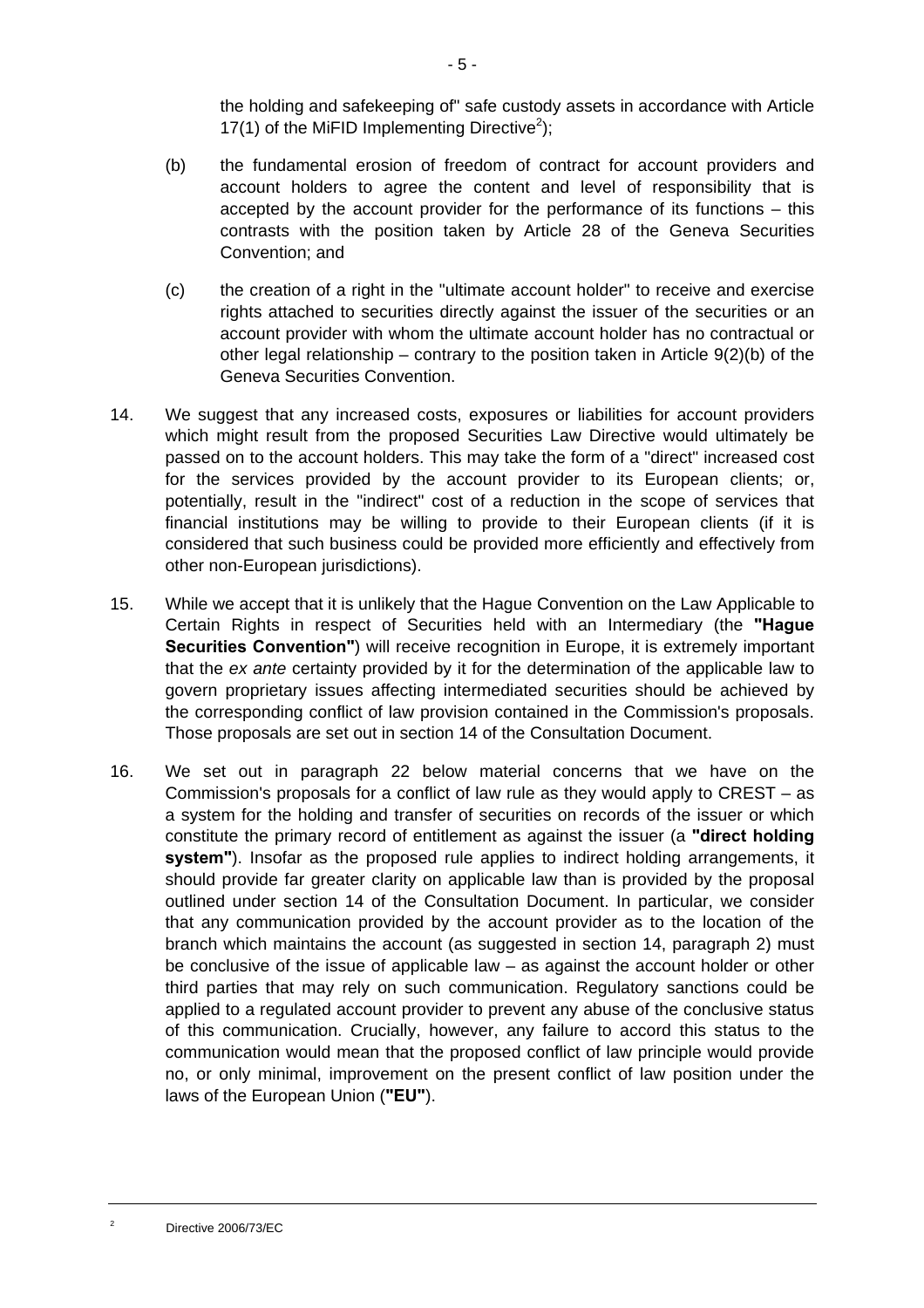#### **Scope of the proposals**

- 17. The legislation is not intended to "harmonise the legal framework governing the question of whom an issuer has to recognise as the legal holder of its securities" (see section 1, paragraph 2). We welcome this assurance from the Commission, as we consider that any other approach taken by the legislative initiative would improperly interfere with the company laws of Member States and, potentially, its property laws.
- 18. However, the Consultation Document refers, in a number of places, to the need to "guarantee" the full exercise of the rights of an account holder (including the "ultimate account holder") – see e.g. paragraph 4 on page 4 ("the full exercise of investor rights must be guaranteed"); and the second indent on page 8 ("EU law addressing the exercise of rights would be in a position to guarantee that the ultimate account holder at least controls the exercise of the rights"). While we support any reasonable and proportionate measures that might facilitate the exercise of investor rights, we consider it essential for the Commission to recognise the need to avoid the imposition of legal responsibilities, whether upon an issuer or an account provider, that would in fact only serve to create legal uncertainty or material inefficiency in the administration of corporate actions. The fact is that the "ultimate account holder" is likely in practice to be a number of steps removed from the issuer or an account provider at a tier closer to the issuer (a **"higher-tier account provider"**). In the absence of any direct contractual or other legal relationship between the issuer/account provider and the ultimate account holder, there may be limited practical means available to the issuer/account provider to determine with any degree of certainty the identity and quantify of the rights of any person other than its immediate legal holder or account holder. Any attempt to do so will, inevitably, require reliance upon account providers (and potentially other third parties) in the chain between the issuer/account provider and the "ultimate account holder". Even if this exercise is carried out with due care (and at no insubstantial cost) there can be no corresponding "guarantee" for the issuer/account provider that the correct result is produced – either as a result of errors made by third parties or legal constraints (e.g. as to confidentiality) which impinge upon the free availability of or accessibility to such information. Any proposed "guarantee" of the ultimate account holder's rights will, therefore, come at a heavy price for issuers and higher-tier account providers. They will incur a potentially uncapped liability to unidentified or unidentifiable third parties who may suffer (or claim to suffer) loss by virtue of the issuer's/account provider's failure to "guarantee" the full exercise of their rights under the Directive. There is also, it seems to us, a considerable concern that (unless tempered) the Commission's proposals will vitiate the issuer's fundamental right to deal exclusively with the legal holder of its securities – contrary to the Commission's stated aim in paragraph 2 of Principle 1.
- <span id="page-5-0"></span>19. The Consultation Document touches briefly upon issues of territorial scope. Under section 19 there is a discussion on the responsibilities of EU account providers for account holders that are not subject to the rules of the proposed Directive. However, there is a startling absence of any discussion as to how the proposals are intended:
	- (a) to operate where the issuer of the underlying securities is not located in an EU state or where those securities are not otherwise constituted under the laws of an EU state – in particular, the proposals appear to assume that a European account provider will be able to require such an issuer to take certain steps (e.g. to facilitate the exercise of the ultimate account holder's rights in relation to the underlying securities) without due regard to the potential restrictions on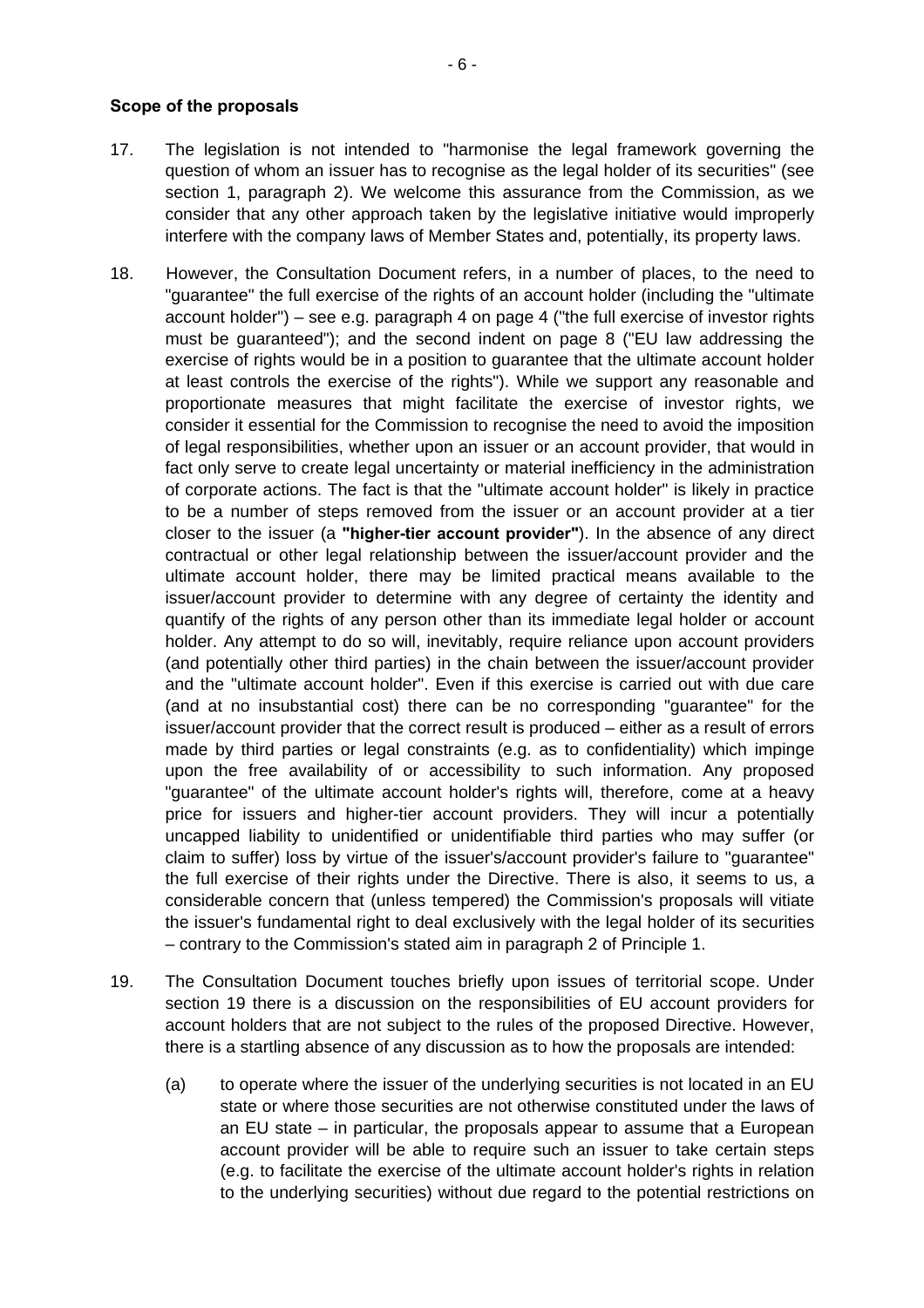the account provider's rights and powers under the issuer law or against account providers located in jurisdictions outside the EU; and

- (b) to prevent the transmission of systemic risks from jurisdictions outside the EU into the EU by virtue of the proposals for an EU account provider to accept responsibility to its account holders for any legal, regulatory or business failures (including the potential insolvency) of account providers (subcustodians) located outside the EU.
- 20. The proposals on "ultimate account holders" and resulting legal uncertainty and increased costs are potentially of sufficient concern that corporate issuers and sovereign issuers of bonds, whether based in the EU or elsewhere, might be driven to issue bonds outside the EU. Particular issues are outlined in paragraphs [38](#page-12-0) and [39](#page-12-1)  below.

#### **Undue interference with arrangements in support of securities settlement systems**

- 21. We welcome the recognition given in the Consultation Document, in certain places, to the primacy of the rules of a securities settlement system. This is particularly important for CREST, as the securities settlement system for both the United Kingdom and Ireland. The CREST system operates under modern legislative codes that were developed by the UK and Irish Governments after extensive consultation with their respective markets, and with particular reference to the bespoke regulatory requirements that are imposed upon operators of "relevant systems" for dematerialised securities constituted under UK and Irish laws. Any failure to support the governing effect of the rules of the CREST systems (which are constituted in legislation as well as by contract) would seriously undermine the robustness of the legal arrangements underpinning those systems, market confidence in them and the efficiency of their operation.
- <span id="page-6-0"></span>22. There are three key areas where we fear that the Commission's proposals might prejudice the legal model that currently supports the efficient and effective operation of the CREST systems in the UK and Ireland.
	- (a) The CREST rules protect an innocent acquirer of CREST securities, unless the acquirer has "actual" notice of a defect in the title of the transferor. It must be made clear, therefore, that the "constructive" ("ought to have known") element of the innocent acquirer principle suggested in section 8 of the Consultation Document does not prevent the laws of a Member State from providing a higher level of protection for the innocent acquirer. This was recognised in the Geneva Securities Convention – see paragraphs 18-14 and 18-15 of the draft Official Commentary to the Convention.
	- (b) The CREST settlement banks, which provide secured credit to participants in the CREST systems, rely on the priority of their system-charges as against subsequent charges over the same charged assets. The settlement bank's charge is effected, in the language of the draft Directive, through a "control agreement". The proposal (under section 9.1) that interests in account-held securities which are acquired by earmarking should have priority over interests acquired in the same account-held securities by means of a control agreement would represent a reversal of the present priority enjoyed by the CREST settlement banks under English and Irish laws. If this proposal is carried through, it may result in an unwillingness on the part of the CREST settlement banks to provide secured credit to participants or to an increase in the cost of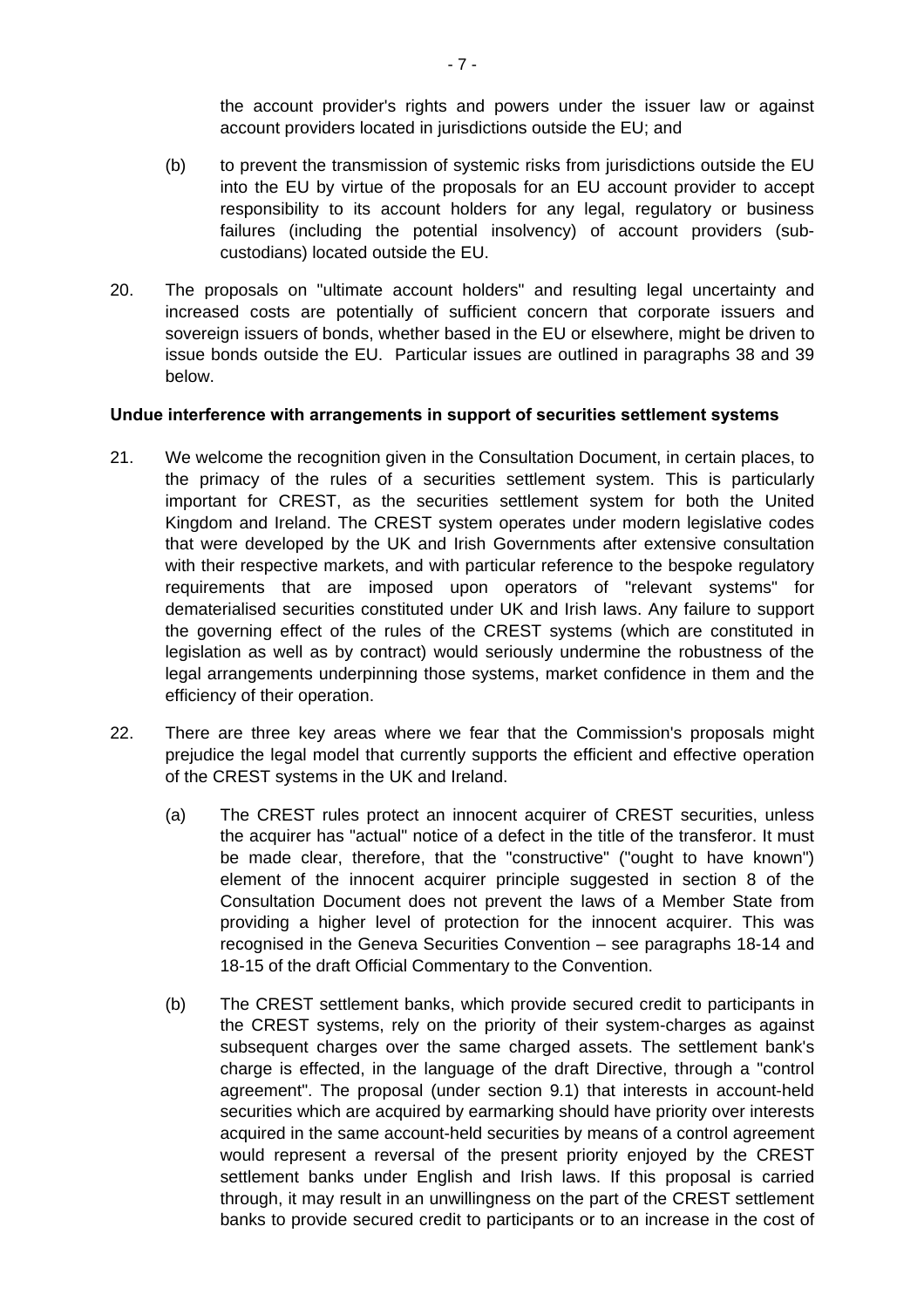such credit. Either result would potentially prejudice the efficiency of CREST settlement.

(c) It is important that there should remain absolute clarity as to the applicable law that governs the holding and transfer of securities through the CREST systems – which is English law for English securities, and Irish law for Irish securities. The conflict of laws principle, proposed under section 14 of the Consultation Document, is we understand intended to determine the law applicable to the proprietary effect of transfers of account-held securities. As such, in the context of a direct-holding system such as CREST, the proposed rule will determine the law applicable to govern the effect of a transfer between a transferor and transferee as against third parties such as the issuer of the securities. In this respect, the proposed rule is not consistent with the proprietary analysis that presently applies, and should continue to apply, to CREST securities. The CREST systems are systems for the holding and transfer of securities on records of the issuer or other records which constitute the primary record of entitlement as against the issuer. While EUI (as operator of the CREST systems) provides a system for the holding and transfer of Irish shares and other securities – it does this from its head office in London. The validity and effectiveness of the holding and transfer of Irish shares and other securities through its system (as a system for the primary record of entitlement as against the issuer) is wholly governed by Irish laws. Irish law alone must, therefore, govern those matters identified in paragraph 3 under section 14 as applicable to Irish securities held through CREST. The application of the principles set out in section 14 of the Consultation Document to a directholding system, such as CREST, would result in English law governing the holding and transfer of securities constituted under Irish law. This would be a wrong result in principle (as it would subvert Irish company law) and in practice (as it would not reflect the legal arrangements that support the holding and transfer of Irish securities through CREST).

### **Q2: Would a Principle along the lines set out above [Principle 2] adequately accommodate the functioning of so-called transparent holding systems?**

23. Unfortunately, it would not. We welcome the Commission's recognition that its proposals need to address the particular operational and legal issues created by socalled transparent systems (which would include direct-holding systems such as CREST). We understand that the idea behind the Principle in section 2 is that, where a function is not performed by an account provider, legal responsibility under the proposed Directive for the performance of that function can be transferred to the relevant third party. However, the "shared functions" approach adopted under section 2 assumes that, under such models, there will always be a "securities-holding"-related function that is performed by the account provider and, therefore, potentially shared with a third party. The Principle works where the model adopted by a particular account provider requires it to perform both "securities holding" and "account maintenance" functions – some or all of which it might then decide to "share" with a third party who accepts legal responsibility to the account holder. However, the Principle is flawed in its application to models under which the account provider performs one, but not both, of the "securities holding" and "account maintenance" functions. Please see our answer to Question 3 for further explanation and suggestions as to how to address this issue.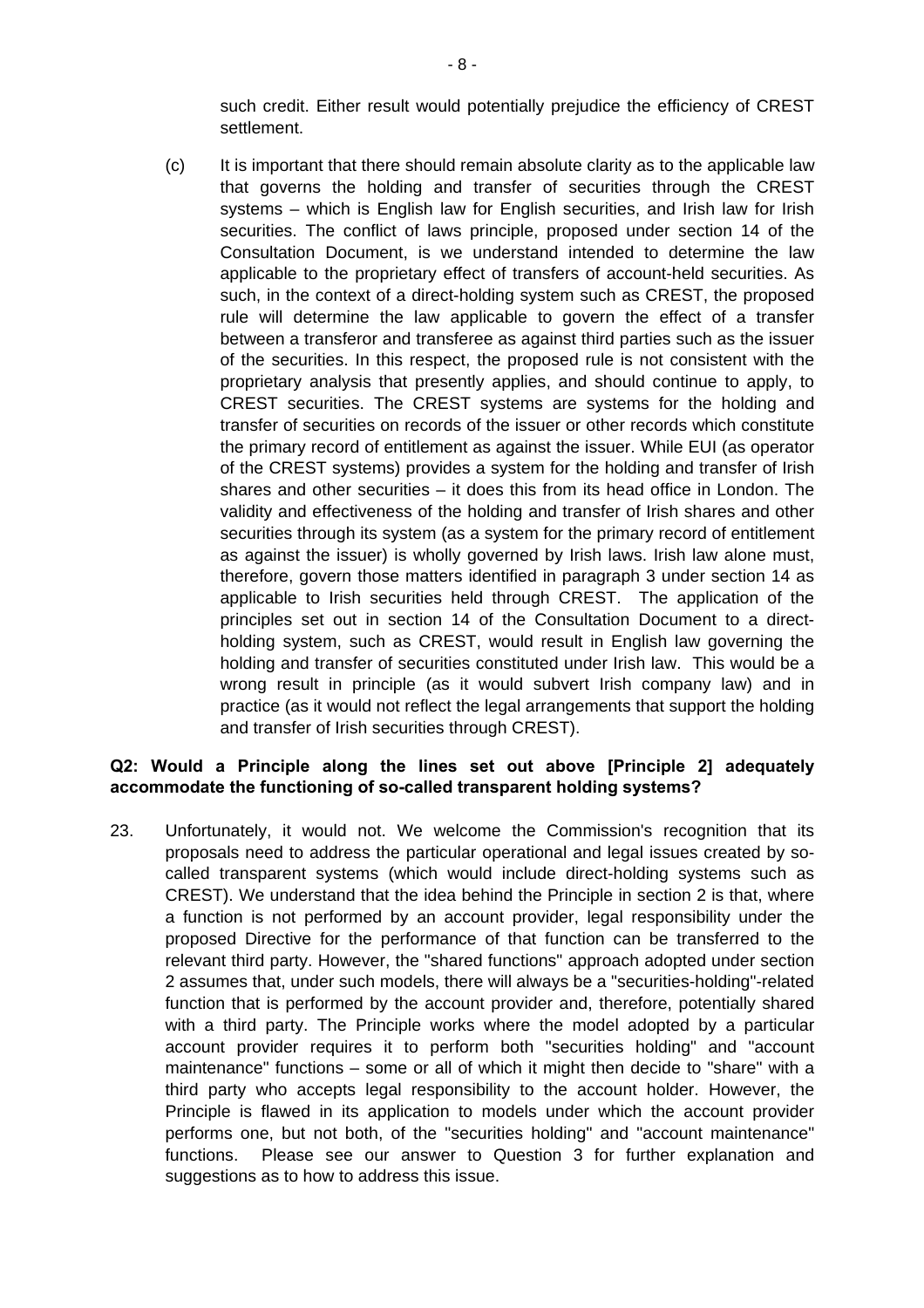#### **Q3: If not: can you explain which aspect is not correctly addressed and what could be improved? Which are, if applicable, the repercussions on your business model?**

- 24. In reality, under certain transparent systems for the holding and transfer of dematerialised securities, the account provider simply does not perform a "securities holding" function – as it does not interpose itself into the proprietary chain between issuer and investor. Its functions are limited to the maintenance, keeping and entering up of the registers or records in response to instructions from the account holder (or other relevant party) – the "account maintenance" function. In essence, an account provider may perform a service under which either or both of "securities holding" and "account maintenance" functions are performed – but it does not follow that both functions will necessarily be performed under the particular business model adopted by an account provider. For example, in CREST, the investor "holds" the relevant domestic securities and has a direct relationship with the issuer – and so there is no account provider that performs any "securities holding" functions where the investor holds securities in its name through CREST. It follows that there is no "securities holding" function for which responsibility can be transferred by EUI (as operator of CREST) to a third party.
- 25. Our concern is that, as presently drafted, the proposed Directive would impose legal responsibility on an account provider (that does not perform "securities holding" functions) for the performance of those obligations that pre-suppose its performance of a "securities holding" function. Those obligations would include the responsibilities imposed upon account providers under the proposed Directive to "hold" securities in a certain number (under section 4, paragraph 2); to pass on corporate information which it receives in its capacity as a "holder" of securities (under section 16); or to facilitate the exercise of an account holder's rights against the issuer of securities (under section 17).
- 26. The failure of the proposed Directive expressly to recognise that certain models adopted by account providers do not involve the performance of any "securities holding" functions by them will result in legal uncertainty and systemic risk. This is because it would be unclear how such an account provider is intended to discharge those obligations under the Directive that assume its holding of underlying securities (or interests in securities) – when the account provider does not in fact hold any such securities (or interests). This is a particular concern for such account providers in relation to the potential legal obligations to be imposed in accordance with the Principles set out under sections 4 (paragraph 2), 16 and 17 respectively. This problem is not resolved by the "shared functions" concept, precisely because there is no relevant function that such an account provider can "share" with the third party so as to transfer legal responsibility for them to the third party.
- 27. In addition, the absence of any recognition of the distinct functions that may be performed under particular business models for the holding and transfer of securities means that the proposals are not responsive to the particular risks created by the different models. As a result, provisions of the proposed Directive might be taken to suggest, incorrectly, that certain insolvency or systemic risks arise if securities are held through a particular business model adopted by an account provider – when, in fact, they do not. For example, if an account provider does not perform "securities holding" functions, the custody risk associated with an intermediated holding of the underlying securities simply does not arise in relation to that account provider. It follows that those provisions of the proposed Directive that aim to minimise custody risk should be disapplied in relation to account providers who operate models under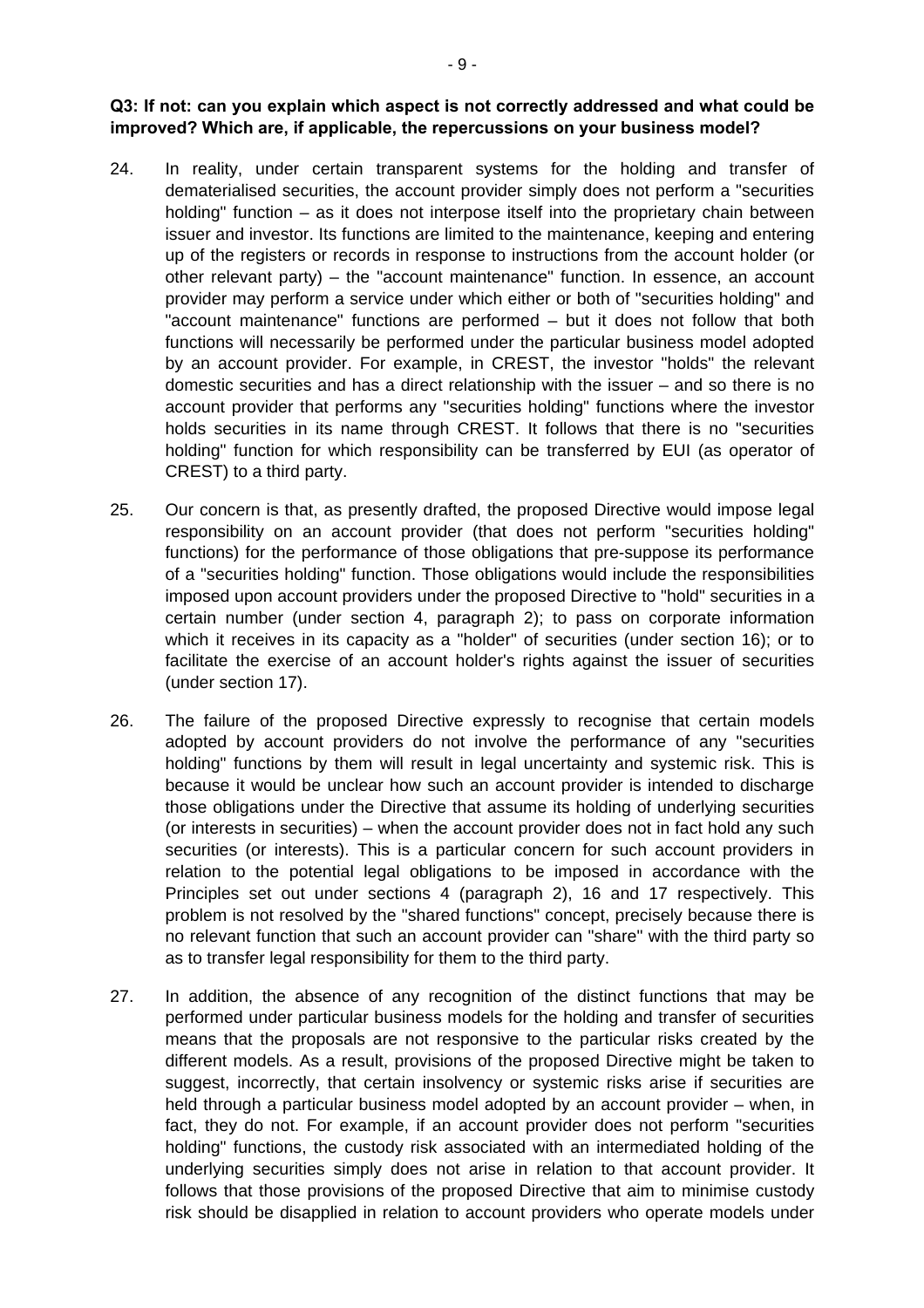which custody risk does not arise. This means, for example, that the principles adumbrated under section 10 (protection of account holders in case of insolvency of account holders) and section 13 (attachment by creditors of the account provider) should not be relevant to account providers that do not perform "securities holding" functions.

- 28. The only robust way to deal with these issues is, in our view, for the Directive expressly to recognise that:
	- (a) an account provider may in fact perform either or both of "securities holding" and "account maintenance" functions – but it need not, in fact, perform both; and
	- (b) certain provisions of the Directive only apply where the account provider is responsible to the account holder to perform "securities holding" or, as the case may be, "account maintenance" functions – for example, we consider that the principles outlined under sections 4 (paragraph 2), 10, 13, 16 and 17 should be expressed to apply to an account provider only to the extent that it performs "securities holding" functions.
- 29. In our response to Question 44, we set out some tentative drafting solutions that might be used to achieve these objectives.

### **Q4: Do you know any specific difficulties of connecting transparent holding systems to non-transparent holding systems?**

- 30. We do not consider that there are any material difficulties in practice with such links. As part of the normal business and regulatory due diligence of establishing a link or other arrangement for interoperability between two systems, we would expect the respective operators to identify and assess the legal, operational and other systemic risks which might arise in connection with the other system's model for holding and transferring securities. These risks will then be explained to the relevant participants in the respective systems that might wish to hold and transfer securities across any link established between the systems.
- 31. There is certainly nothing inherently inconsistent with the holding by a participant in System A (a transparent holding system) of securities held in System B (a nontransparent holding system). Indeed, such holding patterns are relatively common in Europe. For example, a member of CREST (a transparent holding system) will hold "CREST Depository Interests" on the Operator register of securities in CREST, which represent interests in securities held for the member's benefit in another (nontransparent holding system) with which CREST has a "link" under its International Settlement Links Service. CREST operates such links with a number of nontransparent holding systems – including, SIS SEGAIntersettle AG, Euroclear Bank SA/NV and the Depositary Trust & Clearing Corporation (DTCC).

### **Q5: Would a Principle along the lines described above [Principle 3] provide Member States with a framework allowing them to adequately define the legal position of account holders?**

- 32. We assume that this question relates to all the relevant elements of the Principle cited at the beginning of this section of the Consultation Document, which are:
	- (a) The national law should clarify that securities standing to the credit of a securities account confer upon the account holder at least the following rights: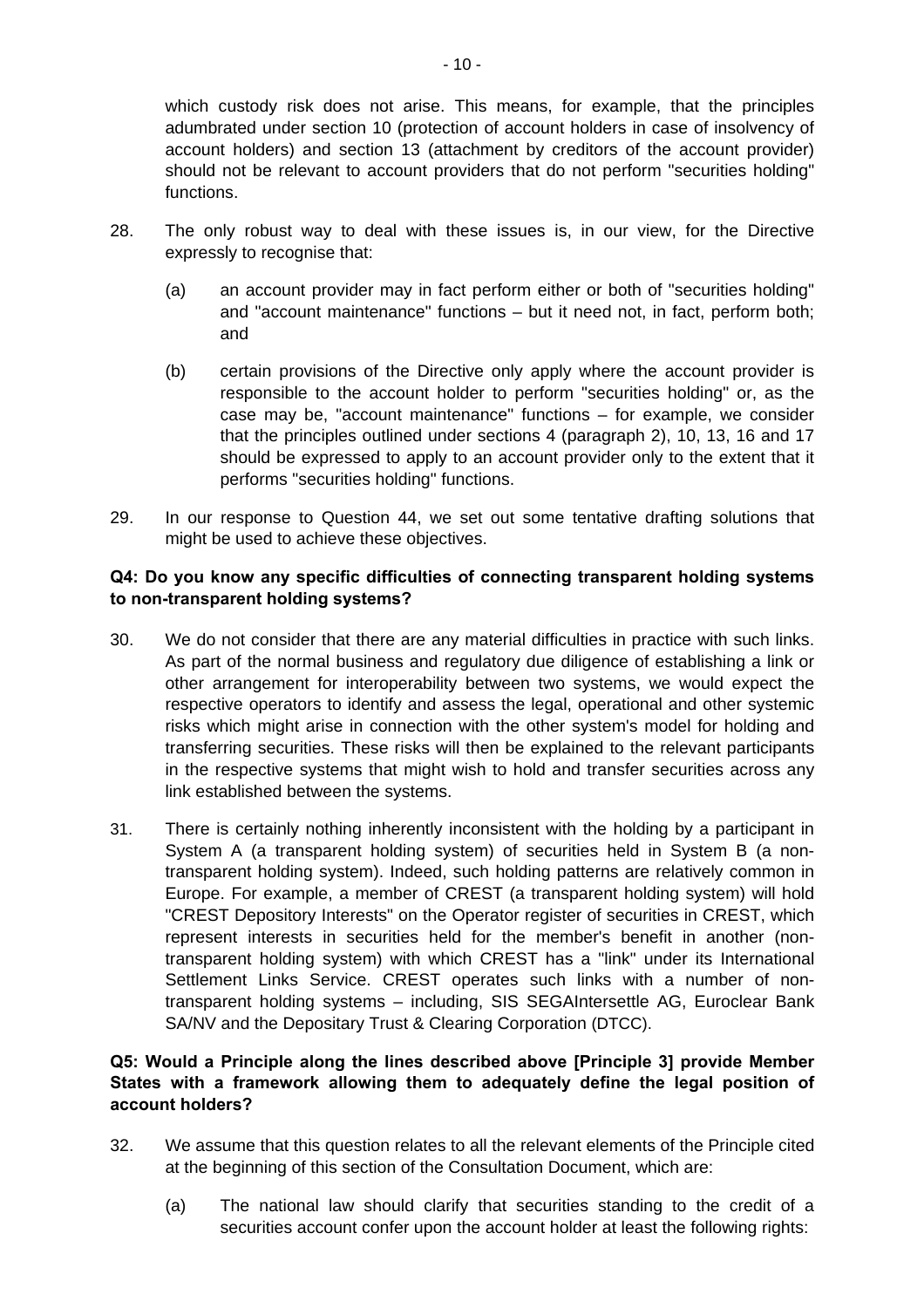- <span id="page-10-2"></span>(i) the right to exercise and receive the rights attached to the securities if the account holder is the ultimate account holder or if, in any other case, the applicable law confers the right to that account holder;
- <span id="page-10-0"></span>(ii) the right to effect a disposition under one of the harmonised methods (cf.below);
- <span id="page-10-1"></span>(iii) the right to instruct the account provider to arrange for holding the securities with another account provider or otherwise than with an account provider, as far as permitted under the applicable law, the terms of the securities and, to the extent permitted by the national law, the account agreement and the rules of a securities settlement system.
- (b) The national law should ensure that account holders, which act also in the capacity of account provider for a third person, exercise the rights [\(ii\)](#page-10-0) and [\(iii\),](#page-10-1) above in accordance with the instructions of that person (see below).
- (c) In case of acquisition of a security interest or other limited interest in accountheld securities, the national law should be able to restrict the rights [\(i\)](#page-10-2) to [\(iii\)](#page-10-1)  above.
- (d) The national law should be allowed to characterise the legal nature of account-held securities as any form of property, equitable interest or other right as far as the characteristics flowing from the legal nature is in accordance with the rights [\(i\)](#page-10-2) to [\(iii\),](#page-10-1) above, and the remainder of any legislation.
- 33. In considering these elements of Principle 3, it is also important to keep in mind the definition of "account provider", "account holder" and "ultimate account holder" provided in the glossary to the Consultation Document:
	- (a) 'account provider' is defined to mean a person who:
		- maintains securities accounts for account holders and is authorised in accordance with Article 5 of Directive 2004/39/EC to provide services listed in Annex I Section A indent (9) of Directive 2004/39/EC or is a Central Securities Depository as defined in […] and, in either case, is acting in that capacity;
		- [*in relation to Principles 3 to 13, if not subject to a national law, in the course of a business or other regular activity maintains securities accounts for others or both for others and for its own account and is acting in that capacity*.]

[NB We assume that this indent is intended to be an alternative to the first indent and comment on that basis.]

- (b) 'account holder' is defined to mean a person for whom an account provider maintains a securities account, whether that person is acting for its own account or for others, including in the capacity of account provider;
- (c) 'ultimate account holder' is defined to mean an account holder which is not acting in the capacity of account provider for another person.
- 34. While the four elements of Principle 3 seek to set out a minimum code for each national law, which in many respects would be desirable, it is important to bear in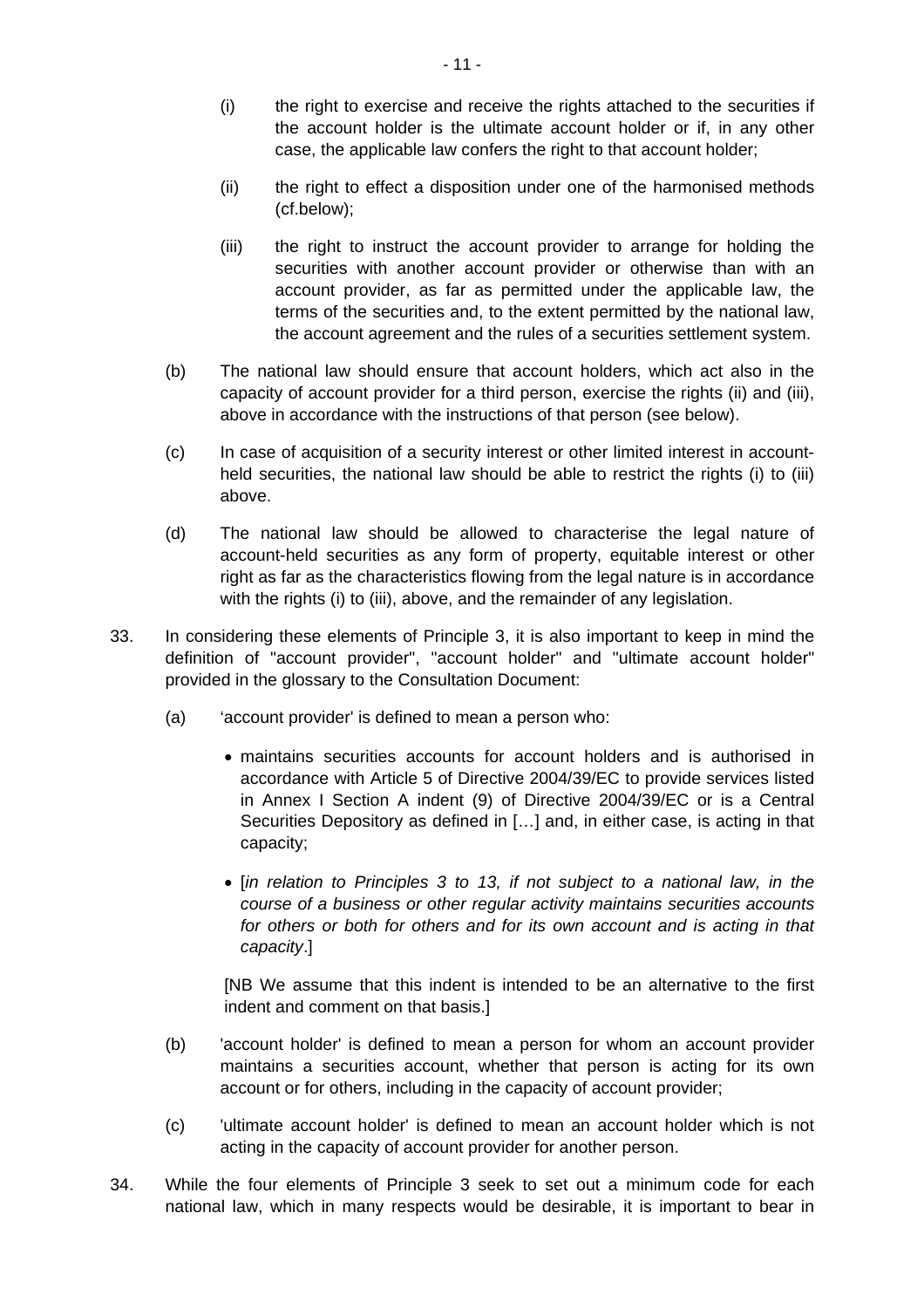mind that Article 345 of the Treaty on the Functioning of the European Union (**"TFEU"**) provides that "The Treaties shall in no way prejudice the rules in Member States governing the system of property ownership." If powers under the Treaties (e.g. a harmonising Directive) are to be used, then it must be clear that the Principles and their application (as ascertained from relevant definitions), do not in fact cut across any system of property ownership. If it were to do so, then, while individual Member States may sign up to an international convention of similar effect and change their system of property ownership, the Treaties would not provide a basis for requiring such a change.

- 35. While some Member States will treat intermediation as a matter of property law and see the position of an "ultimate account holder" as that of the owner of a security, others (both common law and civil law) may see the immediate account holder as entitled to exercise the rights of an owner solely as against its account provider, and may characterise those rights as arising from either contract or property law, or as containing elements of both. In so far as the rights arise in contract, they will be relevant at each level in the chain of intermediated relationship only to the account provider and account holder at that level. In particular, the "ultimate account holder" as defined will have no right to assert claims against anyone other than its immediate account provider. That is the case, for example, under English law. English company law does not oblige an issuer to deal with anyone other than an immediate holder of its securities. A member of a company whose shares are admitted to trading on a regulated market who holds shares on behalf of another person may, however, nominate that person to enjoy information rights in relation to the shares. English companies may also provide in their Articles of Association for payments in relation to its securities to be made to another person at the behest of the registered or other immediate holder of its securities.
- 36. Thus, the person designated as "ultimate account holder" has, under English law, no direct rights as against the issuer to exercise rights attached to the securities held in an account in its name and must give instructions which are passed on up the chain to have any effect on the conduct of the issuer or any intermediate account provider. This is fully consistent with the Geneva Securities Convention, Article 9(2)(b) of which makes it clear that it is for the applicable law and the terms of the securities to determine whether the rights conferred by Article 9(1)(a) on an account holder who is not an intermediary (an "ultimate account holder" in the terminology of the principles of the Consultation Document, although the term is not used in the Geneva Securities Convention) are exercisable only through the chain of intermediaries or directly against the issuer and intermediaries at tiers closer to the issuer. This is also consistent with the Second Advice of the Legal Certainty Group, Recommendation 10. We suggest that the principles be clarified by the inclusion of a provision to the same effect as Article 9(2)(b) of the Geneva Securities Convention. Otherwise, there is a risk that paragraph 1(a) of Principle 3 would potentially require a change in the system of English property ownership, with the resulting concerns that we outline in paragraph [34](#page-11-0) above.
- <span id="page-11-0"></span>37. There is another issue arising from the definition of "account holder" in that it is possible (taking account of the second limb of the definition) that an account holder (particularly an ultimate account holder) could be a person who, under the applicable law, was not intended to be able to exercise the rights of an owner: e.g. a beneficiary of a will before the distribution of property (where, under applicable law, only an executor appointed under the will may exercise ownership rights), a minor or a person suffering mental incapacity (where, under applicable law, only a parent, a guardian,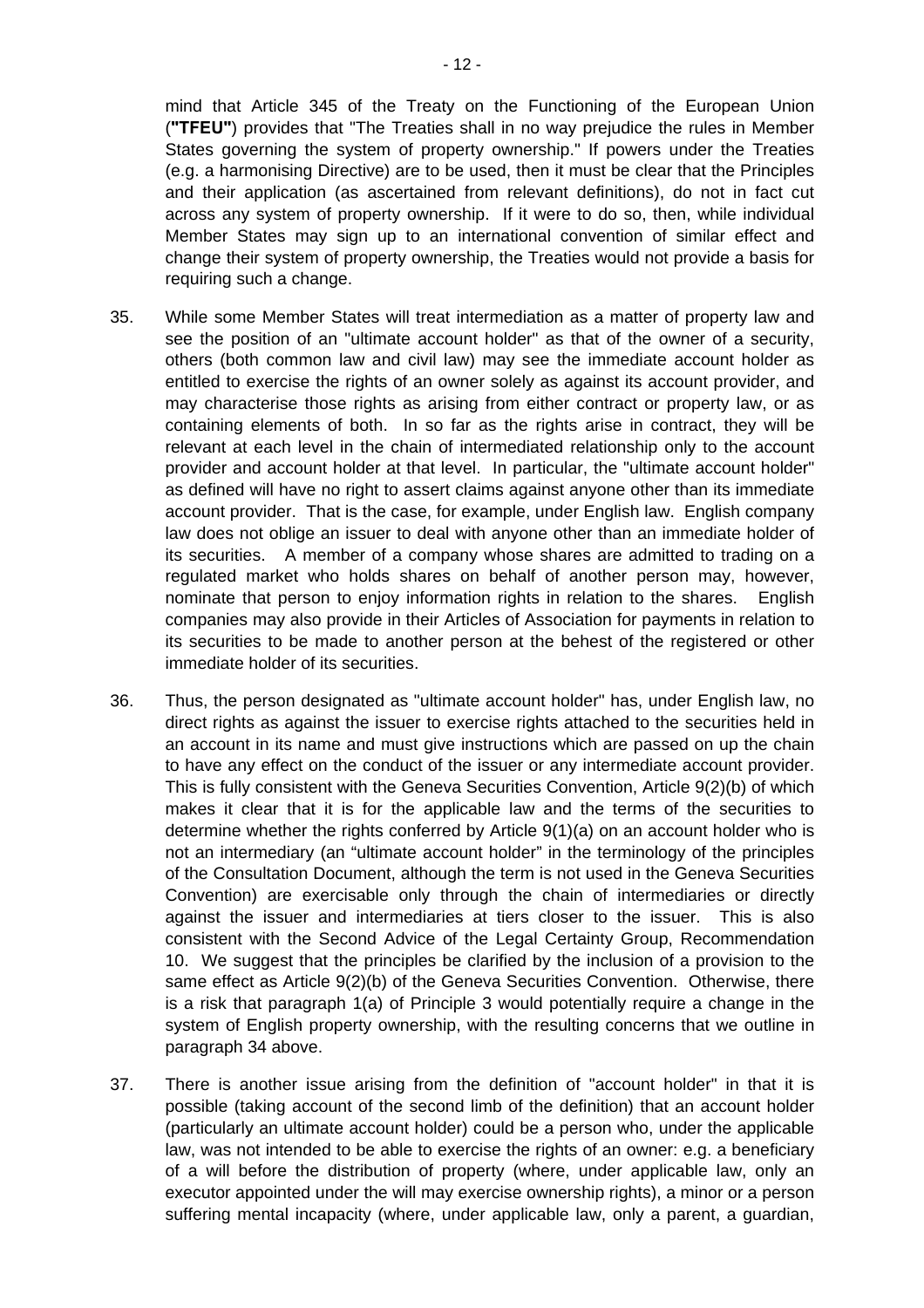an official or a court may exercise ownership rights), or one of a large number of joint owners (where, under applicable law, only a trustee, a class representative or the first listed or a limited number of registered owners acting together, to exercise ownership rights). It would be necessary to ensure that the rules adopted did not interfere with these aspects of national law on the exercise of the rights of an owner.

#### <span id="page-12-0"></span>**Bondholders meetings and voting**

38. As indicated in paragraph 20 above, the "ultimate account holder" proposal raises issues for European bond markets. In particular it is not clear how the proposals to facilitate the exercise of rights flowing from bonds to the ultimate account holder would fit with bondholder meeting provisions. In the bond markets, the legal holder of bonds is the nominee for the common depositary and in practice, the account participants in the clearing system (Euroclear and/or Clearstream) are the ones who can direct voting, receive coupons etc. The question arises as to what would happen if the legal holder of the bonds, as well as any entity or person claiming to be the ultimate account holder, were to attend the same meeting or try and vote in respect of the same bonds. In addition, the process of passing information down a chain and the necessity for account providers to receive instructions in good time to enable them to notify the issuer will always mean that the ultimate account holder has less time than a legal holder of the bonds to make a decision.

# <span id="page-12-1"></span>**Certificate of holding - discharge of payment liability**

39. The proposal that the account provider of the ultimate account holder should provide evidence to the ultimate account holder confirming its holding would give rise to potential concerns for the bond markets. Bond issuers currently discharge their payment liability by paying the relevant amount due under the bonds through the clearing systems. It will be important to make clear that the obligation on the account provider to provide the ultimate account holder with a certificate of its holding would not affect the legal question as to whom the issuer is obliged to make payments. In addition, there is a real possibility of fraud, with the potential for a person not the ultimate account holder to claim to be so. There would also need to be stringent measures to prevent forgery of the relevant certificate by persons with no actual interest at all, which could add substantially to cost. See further our answer to Question 6.

**Q6: If not, which legal aspects that belong, in your opinion, to an adequate legal position of each account holder could not be realised by the national law under an EU framework as described above? What are the practical problems that might occur in your opinion, if Member States were bound by a framework as described above [Principle 3]? Which are, if applicable, the repercussions on your business model?** 

40. Please see our answer to Question 5 with regard to the difficulty of harmonising the proposed rights of the "ultimate account holder". We also consider that the issues created by an insistence on special rights for the ultimate account holder in national legal systems which do not recognise such rights, as between the ultimate account holder and the issuer (or another account provider), are not only theoretical. In modern securities arrangements, there are often several layers of intermediation. Intermediation may be the standard also for primary holdings of many securities, including for listed securities which are capable of registration. The smooth working of the system depends upon the account provider at each level knowing clearly from whom it can take valid instructions. It is likely to be wholly unaware of the duties that a person may owe to third parties. It may not know whether that person is acting on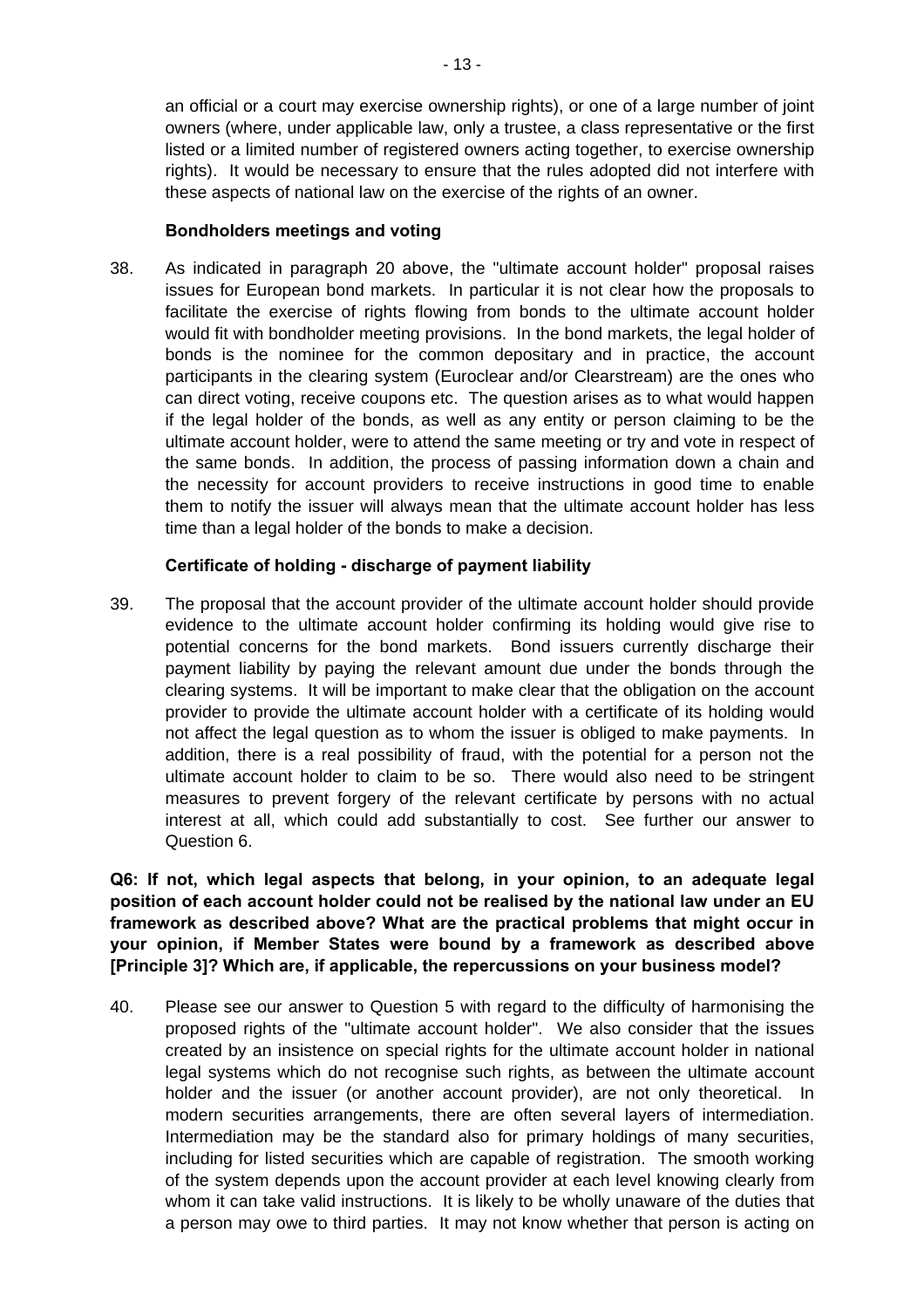its own account or as an account provider for others or, if it does know it is acting for others, the identity of those others (the disclosure of which may be prohibited by national law e.g. on the basis of a duty of confidentiality). Even if theoretically possible, the whole process would in practice be vastly delayed and made more expensive to a point of difficulty if at each stage the account provider were obliged to ascertain the identity of the ultimate account holder. This would depend upon disclosure. An error or deliberate concealment by the person declared as ultimate account holder would be wholly outside the control of account providers higher up the chain of intermediaries.

41. The business model of all intermediaries would be severely affected if they were obliged to make such inquiries in relation to account holders further down the intermediated chain. Costs would be significant if they were required to insure against liability to an unknown person or persons, when in practice they have to deal with their immediate client (account holder) in accordance with its instructions. The proposed model would substantially increase the risk of multiple claims, whereas when an account provider only has a legal responsibility to act in accordance with the instructions of its immediate account holder this risk does not arise.

**Q7: The Geneva Securities Convention[3](#page-13-0) provides for a global harmonised instrument regarding the substantive law (= content of the law) of holding and disposition of securities, covering the same scope as those parts of the present outline dealing with this subject. Most EU Member States and the EU itself have participated in the negotiations of this Convention. Both the present approach and the Convention are compatible with each other.** 

- **− If applicable, does your business model comprise securities holdings or transactions involving non-EU account holders or account providers?**
- **− Is it, in your opinion, important to achieve global compatibility regarding the substantive law of securities dispositions, or would EU-wide compatibility suffice?**
- 42. For reasons given in paragraph [11](#page-3-0) above, we do not share the view that the proposals set out in the Consultation Document are in all material respects compatible with each other. Further, as outlined in our response to Question 5, we doubt that the proposed harmonisation is consistent with the Geneva Securities Convention. Although it would be possible to allow a Member State whose system of law so required to give enhanced rights to an ultimate account holder as against the issuer or an account provider with whom the account holder has no contractual or other existing legal relationship, we do not believe that this could be a basis for harmonisation throughout the EU.
- 43. On the question of cross-border transactions, we believe that all major financial centres, and certainly London, deal with securities which are held by intermediaries outside the EU and also with securities which are issued by entities outside the EU. Therefore, the interests of the EU financial markets would be better served by adherence to an international Treaty adopted by the countries of other major financial centres (notably the USA, Japan and Hong Kong). As we indicated in paragraph [3](#page-0-0)  above, we strongly support the mandate provided by the ECOFIN Council to the Commission on 2 December 2008 that any proposed legislative measures should bear "in mind the benefits of maintaining global compatibility with other jurisdictions". Any EU measures should be consistent with other international initiatives – and, at the very least, should not create legal uncertainty or systemic risk for the EU's
- <span id="page-13-0"></span>3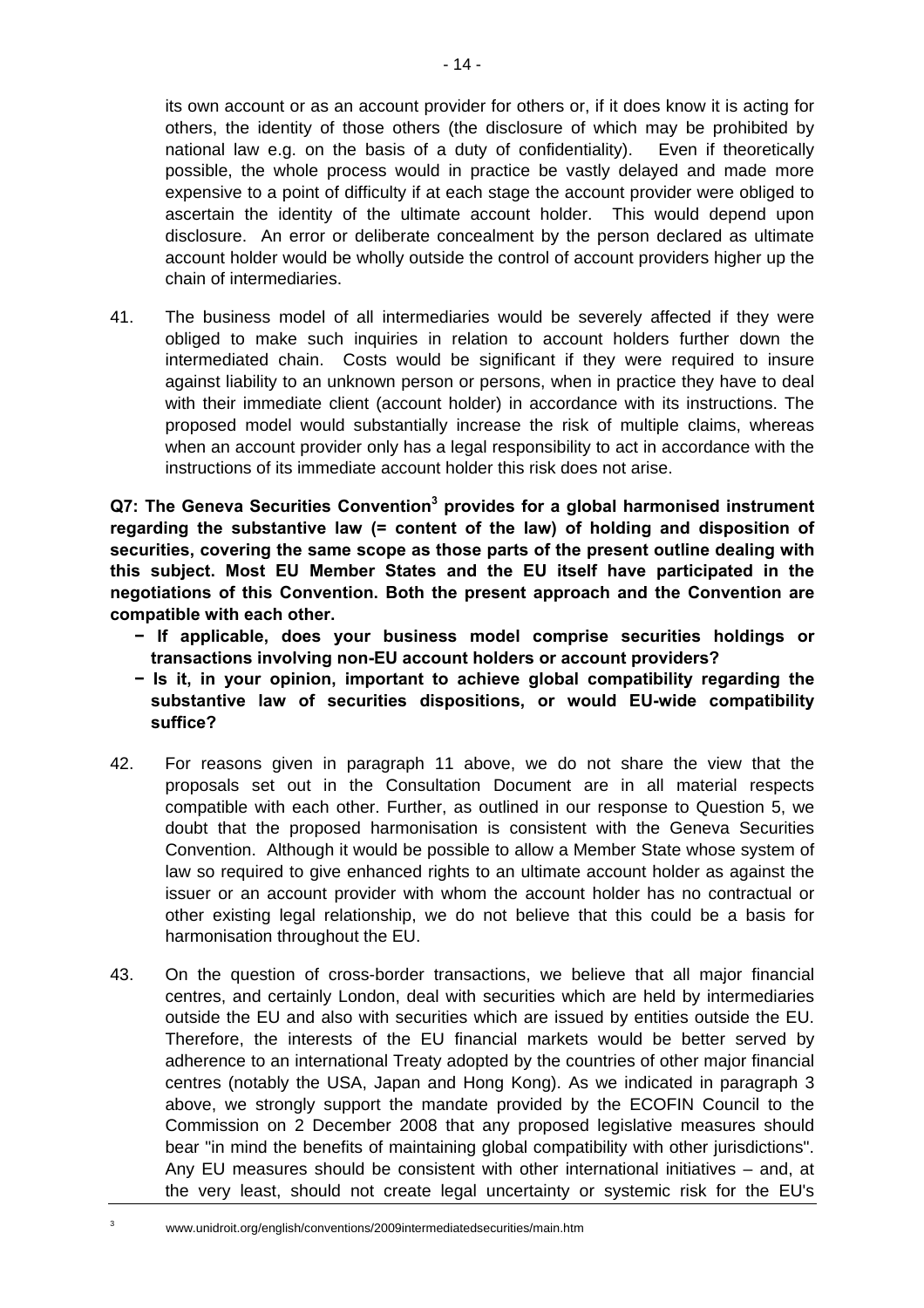financial markets or put EU account providers at a material competitive disadvantage in relation to non-EU providers of such services.

# **Q8: Would a Principle along the lines described above [Principle 4] allow for a framework which effectively avoids that more securities are credited to account holders than had been originally issued by the issuer?**

- 44. In our view, there are two key objectives which must be borne in mind in approaching this Principle. The first is that investors' holdings of securities should be protected to the fullest extent possible against any risk of loss or dilution as a result of fraud or error by intermediaries. The second is that the legal framework should enable the intermediated holding system to deliver swift, efficient and economical settlement of securities transactions; as the Commission is well aware, the marked disparity in cost and efficiency of settlement between the EU and other major securities markets has been one of the most important barriers to the creation of a true single financial market.
- 45. It follows that the measures adopted to achieve the first objective should at all costs avoid imposing doctrinaire requirements which fail to accommodate the practicalities of swift and efficient settlement. This will require close scrutiny of the techniques adopted by securities settlement systems, in particular the means used to enable simultaneous or ultra-rapid settlement of chains of transactions. These include the use of "circles" processing and of arrangements sometimes referred to as "contractual settlement", by which incoming credits of securities are permitted to be used in ongoing transactions before they are finally settled, provided that the system is able to ensure (for example through internal securities lending arrangements or, if necessary, through the reversal of transactions) that all balances are fully reconciled when each settlement period's processing is completed.
- 46. We therefore applaud the Commission Services' suggested approach of "seeking the final result rather than detailing the initial methods". We agree that a crude "no-creditwithout-debit" rule is for this reason inappropriate. We question, however, whether the detailed formulation of the Principle fully follows this approach. In particular:
	- (a) The formulation of the general principle could be taken to regulate the order in which entries are processed within a securities settlement system to such a degree as to render the use of settlement cycles and "circles" processing impossible. In this respect, it departs from, and in our view compares unfavourably with, the formulation in Article 24(1) of the Geneva Securities Convention.
	- (b) The suggested requirement that conditional credits "must be identifiable as such *in the account* [emphasis added]" implies that an operator's systems must be so set up as not merely to enable it to trace the use of any credits resulting from "contractual settlement" and thereby use the techniques referred to above so as to prevent the incidence of any end-of-settlement imbalances, but that credits attributable to "contractual settlement" should in some manner be "starred" or ear-marked in real time and at all stages of settlement processing. We fear that the imposition of such a requirement would be likely to impose very substantial additional costs (which would, inevitably, fall on investors in the form of higher transaction costs) without any material gain in the protection of their holdings.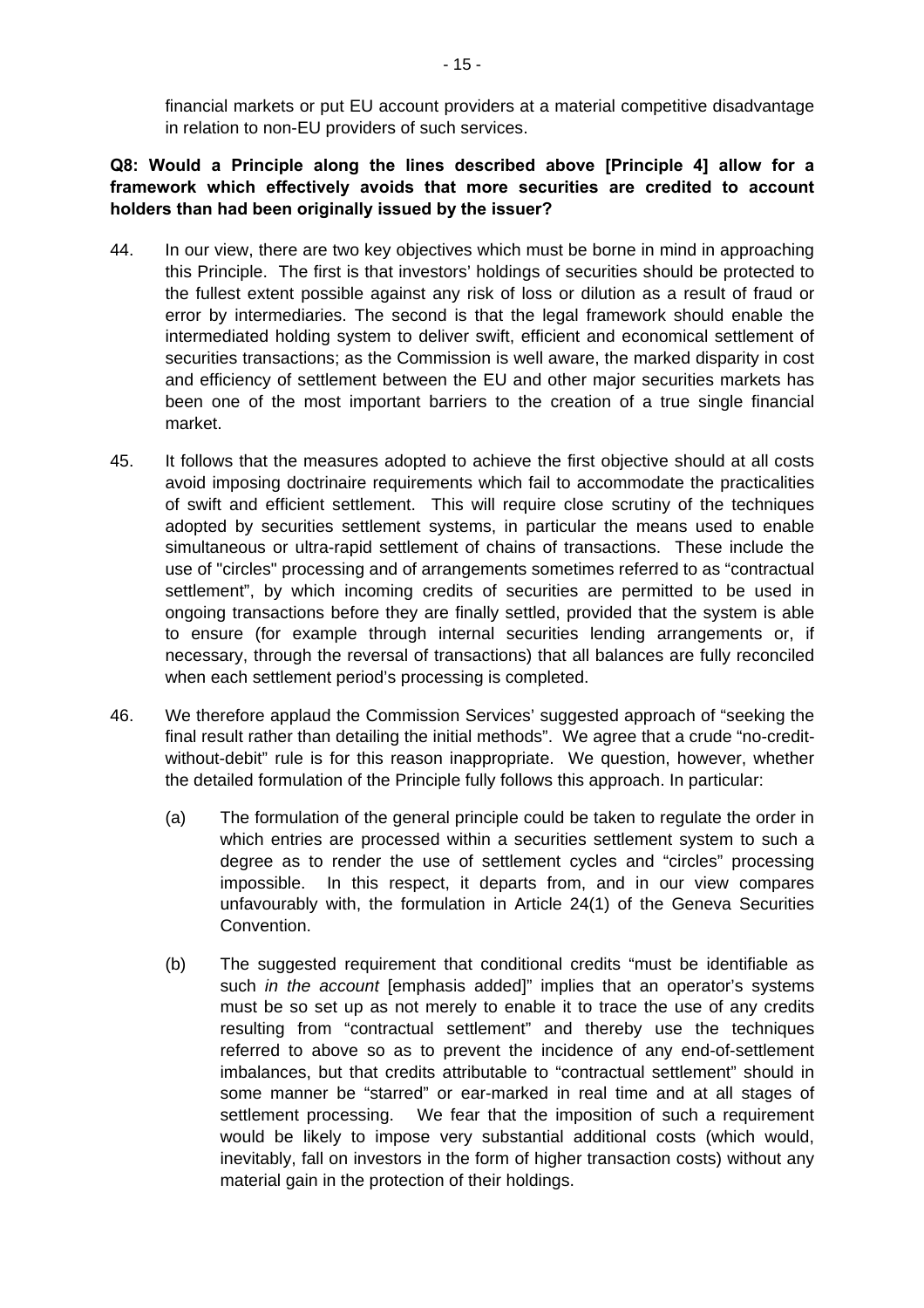**Q9: If not, how could a harmonised EU-framework better guarantee that account providers do not create excess securities by over-crediting client accounts (keeping in mind that all account providers are either banks or MiFID regulated entities)? Please distinguish between regulating the account providers' behaviour and issues relating to the effectiveness of excess credits made.** 

47. We consider that the formulation in Article 24(1) of the Geneva Securities Convention would be a better basis for the proposed harmonised framework on this point. We think it both possible and desirable for the robustness of the systems (and controls adopted by system operators and other intermediaries to prevent any imbalance arising) to continue to be closely scrutinised by regulators as part of their regulation under MiFID and any other applicable supervisory regime. We think that this would be more conducive to the attainment of the twin objectives of security and efficiency and economy of settlement to which we referred above. As to the second sentence of the question, we would strongly deprecate any suggested rule which required that systems be configured so as to make possible the tracing and invalidation of a specific "excess" credit on the unlikely occurrence of an imbalance which could not be corrected by the techniques referred to above (including internal securities lending, reversal of entries and the buy-in of securities by the intermediary). Such a rule would, we fear, entail a significant increase of complication and cost. It would promote a result which would actually be worse (because it would be unfair and capricious in inflicting the entirety of the resulting loss on a single innocent account holder) than that which would flow from the operation of the backstop rule in Principle 10, which gives sufficient flexibility to treat all account holders in the same position equally.

### **Q10: Is the Principle relating to the passing on of costs of a buy-in [Principle 4] appropriate? If not, in which way should it be changed and why? What would be the repercussions on your business model?**

- 48. In our view, the proposed Principle is inappropriate, unnecessary and likely to result in serious damage to the efficiency and integrity of EU securities holding and settlement, and also to the choice of services available to investors and to their cost. It would have the effect that each account provider, with very limited exceptions, would be required to underwrite the solvency and operational efficiency of all account providers closer to the issuer in the chain of intermediation. If imposed on the existing pattern of holding, the proposed Principle would therefore create systemic risk. In practice, its probable effect would be to force many intermediaries to withdraw from providing the service, since the contingent liability created by the proposed rule would be one against which they would have no means of protecting themselves and which would call their solvency into question. As a result, competition and investor choice would be substantially reduced. The Consultation Document offers no explanation of why this proposed Principle is regarded as appropriate or as delivering any significant increase in investor protection, let alone one commensurate with the risks and costs to which it would give rise.
- 49. We accept that there are valid arguments on grounds of investor protection for limiting the extent to which account providers should be able contractually to limit liability for their own default or non-performance and to disclaim responsibility for those of other account providers such as sub-custodians. In our experience, it is not the practice for intermediaries to seek a blanket disclaimer of liability for other account providers, but it is common for them to disclaim or limit liability for losses which are not attributable to some failure on their part to take reasonable care. We think that this issue should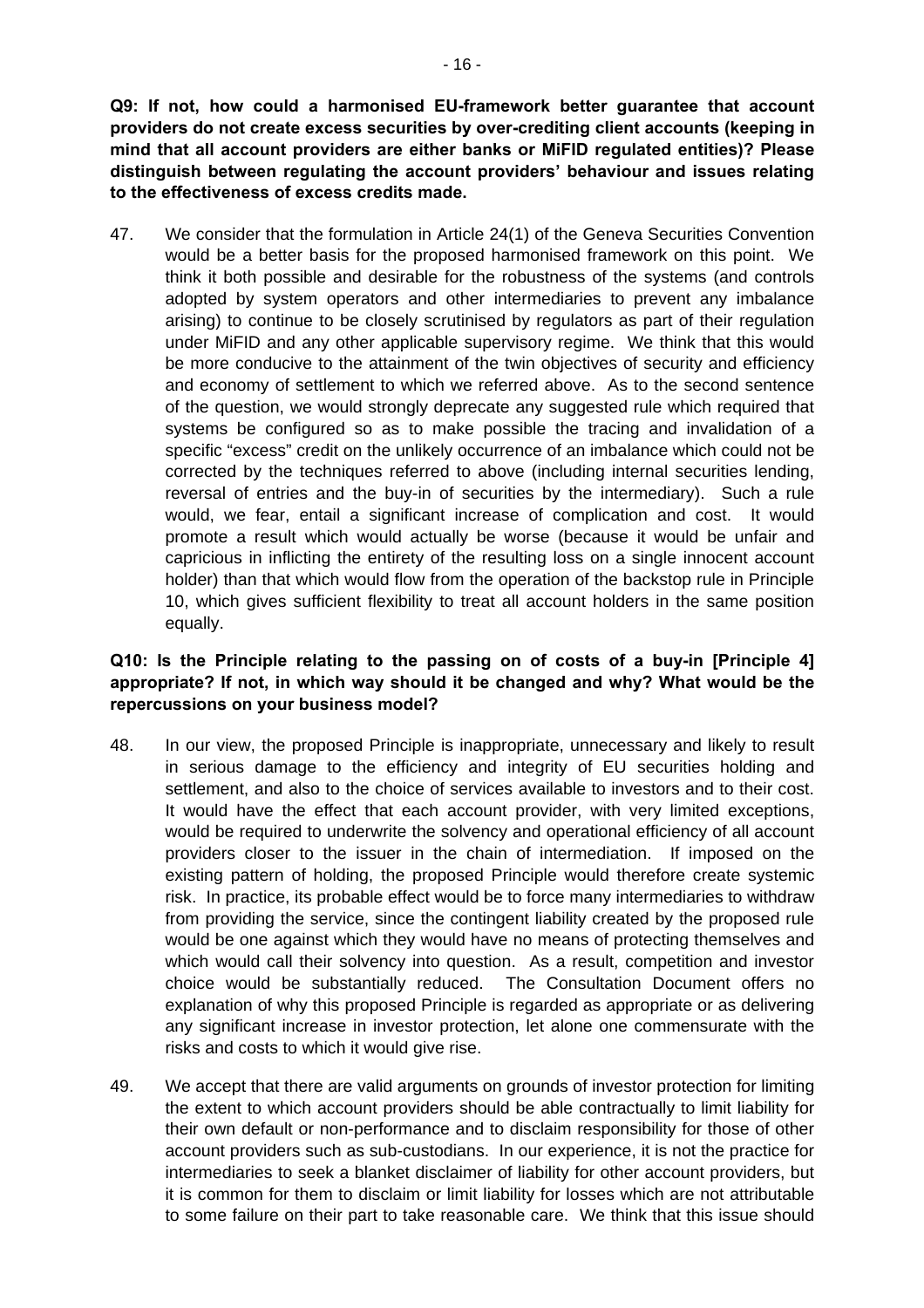be dealt with as a regulatory matter and that the usual principles of good regulation should be applied in determining in what circumstances and to what extent regulation should override the normal operation of freedom of contract and competitive forces.

**Q11: Would a Principle along the lines described above [Principle 5] provide Member States with a framework allowing them to determine legal effectiveness and ineffectiveness to an extent sufficient to safeguard basic domestic legal concepts, like e.g. the transfer of property?** 

50. Yes, we consider that the Principles outlined under section 5 of the Consultation Document would broadly provide such a framework. However, there are three matters on which we should comment.

#### **Defining the moment of "credit"**

- 51. It must remain a matter for the account agreement and the rules of the securities settlement system to determine what operational or other steps constitute the "credit" of securities to the relevant account. For example, where Irish securities are transferred through CREST, the transferee's account in CREST will be credited for a brief period before the entry of the transferee on the register maintained by or on behalf of the issuer. Under Irish law, the operational credit of the securities to the transferee's account in CREST confers only equitable title to the securities on the transferee; but this does not give the transferee the rights (as against the issuer) of the legal holder. Those rights will only vest in the transferee upon its subsequent entry as holder in the issuer register of securities. For this reason, the CREST rules provide that the relevant securities are not "credited" to the transferee until such time as the relevant "register update request" is received from CREST by the issuer's receiving agent – which will occur, in practice, a short time after the operational credit of the securities to the member's account in CREST.
- 52. If the proposed Directive were, in any way, to limit the ability of EUI to define the moment of "credit", then the effect of the "operational credit" of Irish securities in a CREST account would be (under the Principle set out in section 3, paragraph 1(a)) to confer rights on the CREST member that it does not in fact have under Irish law. There is a clear and unresolved tension here between Principle 3 and paragraph 2 of Principle 1. The effect of the insertion of the proposed definition of "credit", without qualification with reference to the rules of the securities settlement system, results in an inappropriate interference with the lex societatis of a Member State. It would also produce a result that is inconsistent with the principle stated in paragraph 2 of Principle 1 that the "legislation should not harmonise the legal framework governing the question of whom an issuer has to recognise as the legal holder of its securities". This principle is further reflected in paragraph 5 of section 5 of the Consultation Document.
- 53. Similar reasoning would apply to other account providers who might (whether for legal, regulatory or business reasons) wish to define the moment at which the rights of its account holder, as provided by Principle 3 (paragraph 1), arise by reference to a defined set of system procedures other than the simple operational credit of the securities to the account holder. For example, in a delivery-versus-payment (DvP) model it is likely to be desirable to ensure that the "credit" of securities (to the purchaser) does not occur until the corresponding final payment (in cleared funds) occurs in favour of the seller – which may require the "credit" to be defined by reference to the completion of system procedures external to those operated by the account provider of the purchaser. The particular concern here is that the operation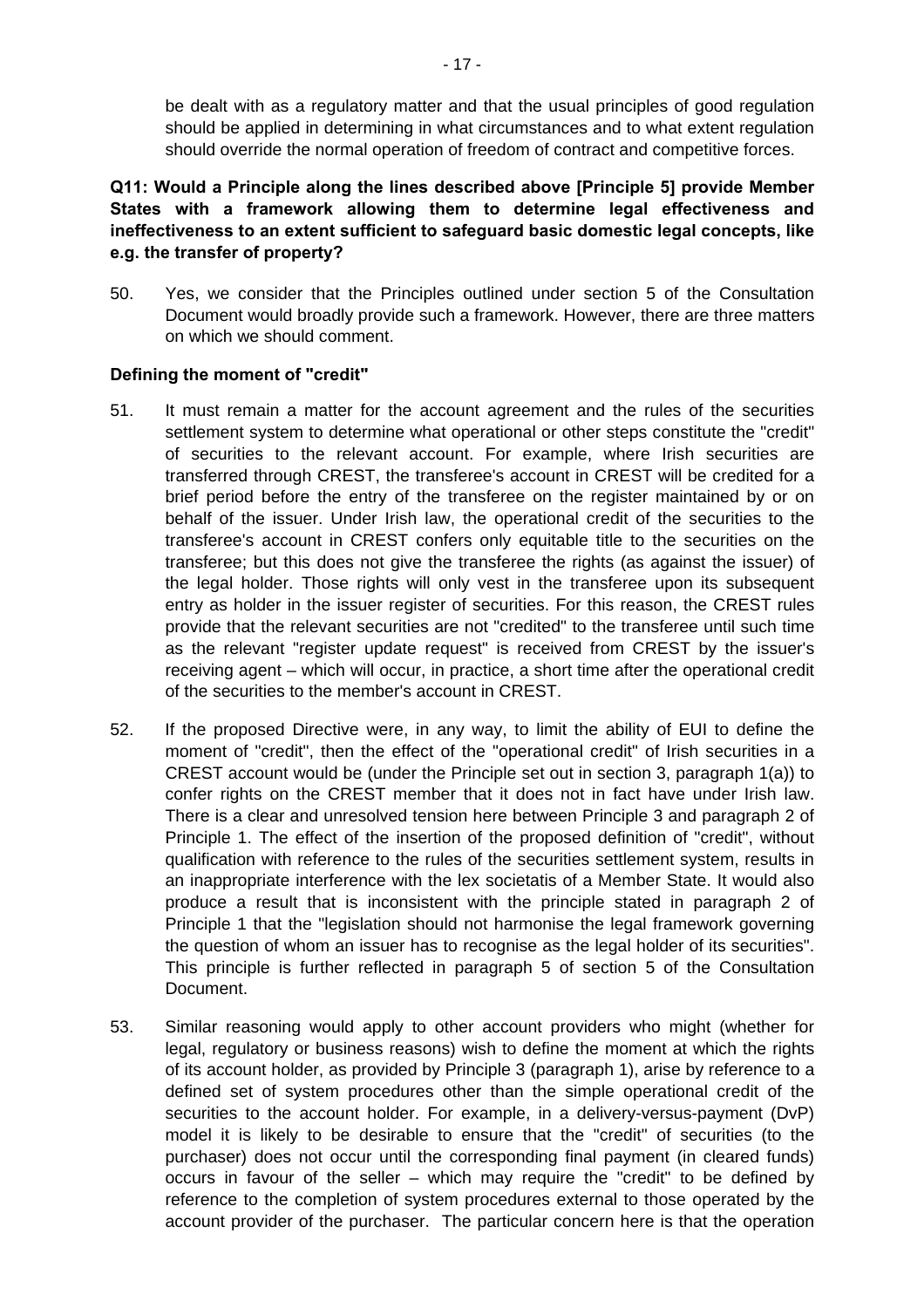of "straight-through-processing" may, in the interests of settlement efficiency, result in an operational entry in an account provider's records that has the appearance of a credit – but the account provider and the account holder may agree that, as a matter of their legal relationship or otherwise, the relevant rights associated with the "credit" of securities to the account should not arise until additional processing steps have been carried out. This might also, for example, be appropriate in cases where the concept of a "conditional credit" is not recognised or otherwise legally possible under applicable law. These sorts of concerns were, we believe, the reason for the decision taken by the draftsman of the Geneva Securities Convention to omit any definition of "credit" – see paragraphs 11-8, 11-9 and 11-12 of the draft Official Commentary to the Convention. Our preference would be for the Directive specifically to provide that the steps that constitute a "credit" for this purpose should be determined by the rules of the relevant securities settlement system or the account agreement.

#### **Conditional credits**

- 54. We welcome the Commission's recognition of the role that "conditional credits" play in contractual settlement services provided by account providers. However, we believe that any requirement to make the condition "transparent from the account" would be misplaced. This requirement is also expressed in paragraph 3 under section 4 – where it stated that the "condition must be identifiable as such in the account". In our view, any such requirement is likely to result in unnecessary cost for the account provider (in terms of system-build and maintenance), and would not produce any tangible benefit for the account holder or the wider investor community.
- <span id="page-17-0"></span>55. The Commission suggests that a non-transparent condition in itself may not be an issue "as long as the effects are confined within one system or intermediary". In our experience, conditional credits provided in support of a contractual settlement service should be confined to the account provider. This is because if the account holder were to purport to settle a transaction with a third party against securities which have been conditionally credited to its account with the account provider, the account provider would be required to "lend" the required securities to the account holder to enable it to settle the transaction through the external system. In other words, there should be no on-transfer of a conditional credit to a transferee until the condition is satisfied – either by virtue of a stock loan made by the account provider to the account holder or by virtue of the unconditional and irrevocable receipt of the securities from the account holder's own transferor. As a result, there seems no reason in practice why, as suggested by the Commission, "conditional credits could be passed down a chain of intermediated holdings into a jurisdiction where credits are always legally effective at the moment they occur, creation of uncovered excesssecurities might be the result".
- <span id="page-17-1"></span>56. The potential for this result would be further minimised if, as suggested above, it remained a matter for the account provider (under its account agreement or rules) to determine what cumulative operational or other steps are actually required to constitute the "credit" of securities to the account holder – and before the account holder can exercise the rights conferred on account holders in accordance with Principle 3.
- 57. In any event, we do not see how the "transparency" of the condition of the credit in the account record itself could prevent or mitigate the risk that uncovered excesssecurities might result from the provision of contractual settlement services. Such an operational step adds cost to the provision of such services by account providers, but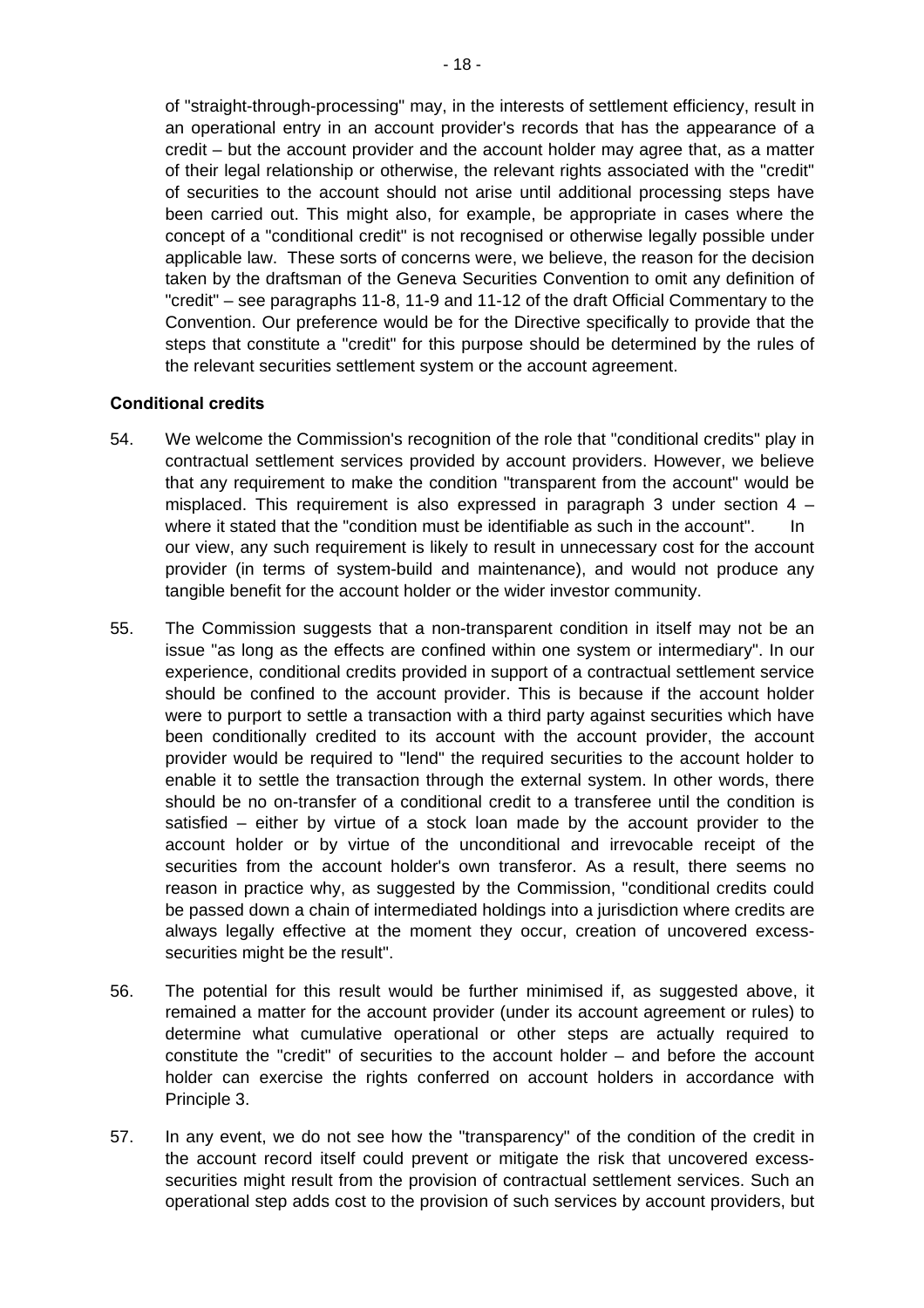it does not add anything to the substantive measures that are or could be taken to prevent such a result (and as we outlined in paragraphs [55](#page-17-0) and [56](#page-17-1) above).

#### **Other methods of acquisition and disposition**

58. Consistent with Article 13 of the Geneva Securities Convention, we suggest that the proposed Directive makes it clear that the methods for acquisition and disposition provided for in Principle 4 do not preclude additional methods under national law. This is because, under English law, a trust or equitable assignment may additionally be used to effect a disposition of an interest in account-held securities. The acceptance of this possibility would appear to be inherent in paragraph 2 under section 9 – but it would benefit from clear expression in the Principles along the lines of Article 13 of the Geneva Securities Convention.

#### **Q12: If not, please specify how and to what extent national legal concepts would be incompatible. Please specify the practical problems linked to these Background, and, if applicable, the repercussions on your business model.**

59. Please see our response to Question 11 above.

#### **Q13: Would a Principle along the lines described above [Principle 6] provide for a framework allowing effective protection of client securities in case of insolvency of an account provider?**

- 60. We agree with the general principle that transfers of securities which are effected by book entry (or indeed by the other methods described in Principle 4) should not be at risk of being unwound because of a later insolvency event. We also agree that it is of paramount importance that investors and other account holders are not exposed to the risk that their account-held securities fall into the insolvent estate of an account provider and thus become distributed to the account provider's creditors.
- 61. We do have some concerns that the proposed Principle may not completely meet these objectives.
- 62. In the first place, we would prefer that it be made clearer as to whose "insolvency proceedings" the Principle is directed. While the commentary indicates that the insolvency of the account provider is the concern, the drafting suggests that other persons' insolvencies may be involved. We suggest that the insolvency provisions of the Geneva Securities Convention be followed more closely. The Convention includes three insolvency articles: Article 14, which is replicated in this principle; Article 21, which deals specifically with the recognition in the insolvency of a relevant intermediary of interests that have become effective under one of the recognised methods; and Article 25(2), which corresponds to Principle 10 of the Consultation Document and confirms that securities allocated to investors' account balances are not property of the intermediary available for distribution among its creditors in its insolvency. Principle 6 appears to conflate the first two and compounds this by suggesting in the commentary that it is about insolvency of the intermediary.
- 63. We consider it important to make the following completely clear:
	- (a) Where an account provider is insolvent, the fact of that insolvency does not alter the finality of any acquisition or disposition effected by means of book entries in the books of that account provider.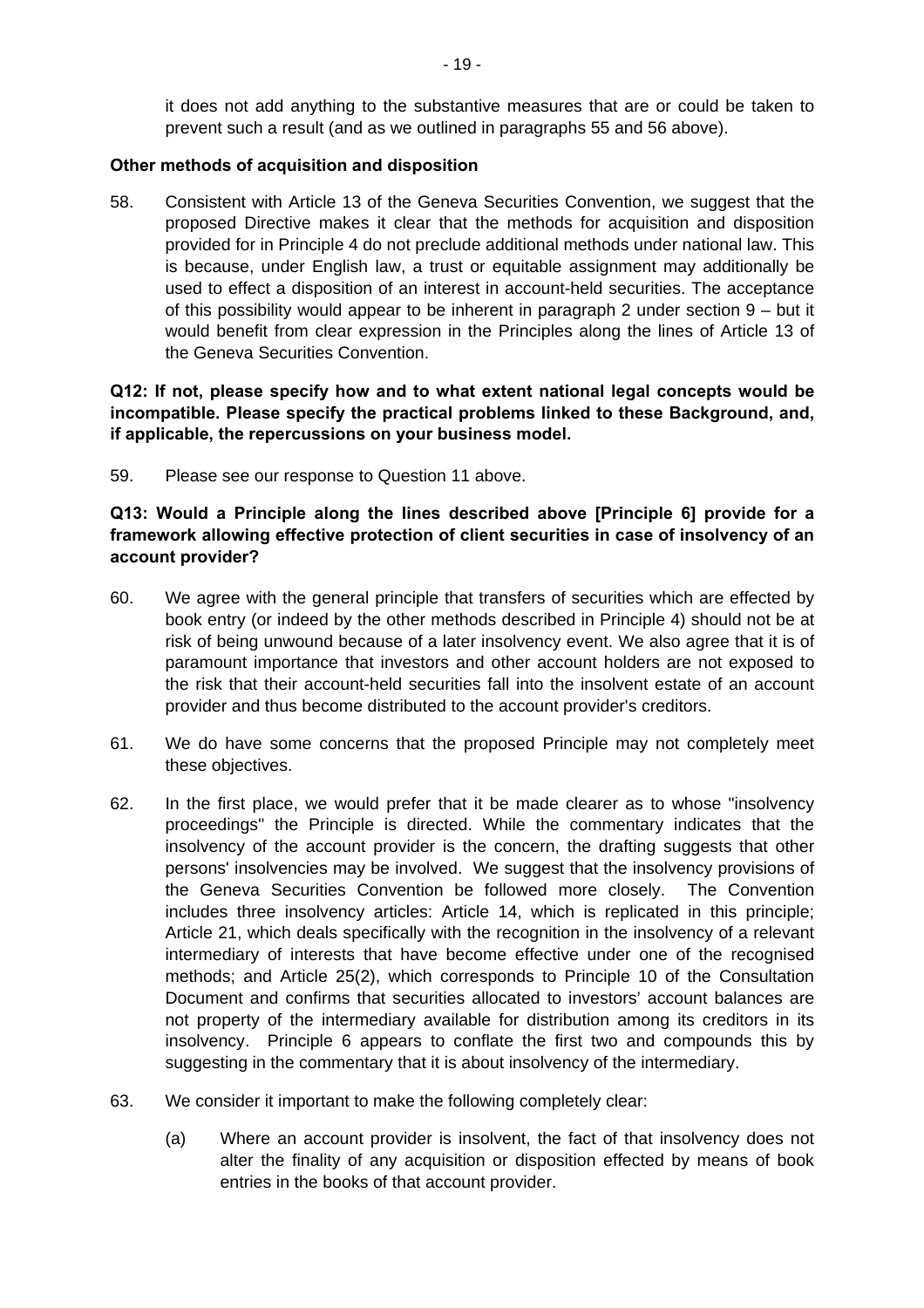- (b) The assets held by an account provider pursuant to Principle 4 are not available for distribution to creditors of the account provider, whether or not there are insolvency proceedings regarding the account provider. In the event of insolvency proceedings regarding the account provider, Principle 10 applies.
- (c) Where an account holder is subject to insolvency proceedings, the fact of that insolvency does not alter the finality of any acquisition or disposition effected by means of book entries in the books of his account provider. However, in the event of any challenge to a disposition based on the voidness, voidability or unenforceability of legal acts detrimental to all the creditors, in which a reversal of the disposition may be ordered, the reversal should take place by **the recipient of the disposition** being ordered to instruct his account provider to carry out a reversal. The account provider should not be required under insolvency laws to make reversals of entries where the account provider is not at fault and is not the beneficiary of the disposition in question.
- (d) The finality rules of the Principle should be consistent with the rules of finality in the Settlement Finality Directive (the **"Settlement Finality Directive"**).[4](#page-19-0) Where an account provider is an operator of a designated system under that Directive, we consider that the protections afforded by that Directive should prevail, notwithstanding anything to the contrary effect as a result of the application of the proposed Principle.
- 64. We do not consider that paragraph 2 of the proposed Principle is sufficiently clear. As indicated above, we consider that sub-paragraph (b) should not apply in the insolvency of the account provider. We believe that sub-paragraph (c) is addressed in Principle 10 and that it would be confusing to reiterate part of Principle 10 here. We do not understand the purpose of sub-paragraph (a), which appears to be a further reiteration of Principle 10, and is too unclear to be desirable.

# **Q14(a): If not, which measures needed for effective protection could not be taken by Member States under the proposed framework?**

65. We note that there has been considerable publicity surrounding the practice of rehypothecation and the potential impact on account holders' rights. We believe that inadequate record-keeping in the context of rehypothecation has the potential to cause loss to investors in the event of an account provider's insolvency, owing to the inability in such circumstances of the account provider to rectify any errors. However, we consider that the law is already clear as to the duties of account providers in this respect: accordingly, this is primarily a matter of regulatory supervision and we do not think that additional legal rules are needed. Furthermore, even if further regulation were needed, we do not consider that the proposed framework of a Securities Law Directive would be the appropriate instrument for legislation in this area.

# **Q14(b): Is the list of cases allowing for reversal [Principle 7] complete? Are cases listed which appear to be inappropriate? Are cases missing? What are, if applicable, the repercussions on your business model?**

- 66. The cases listed are not inappropriate, but it would need to be made clear that the proposed Directive does not interfere with the irrevocability of transfer orders, and the finality of settlement, effected through a designated system under the Settlement
- <span id="page-19-0"></span>Directive 98/26/EC as amended by Directive 2009/44/EC.

4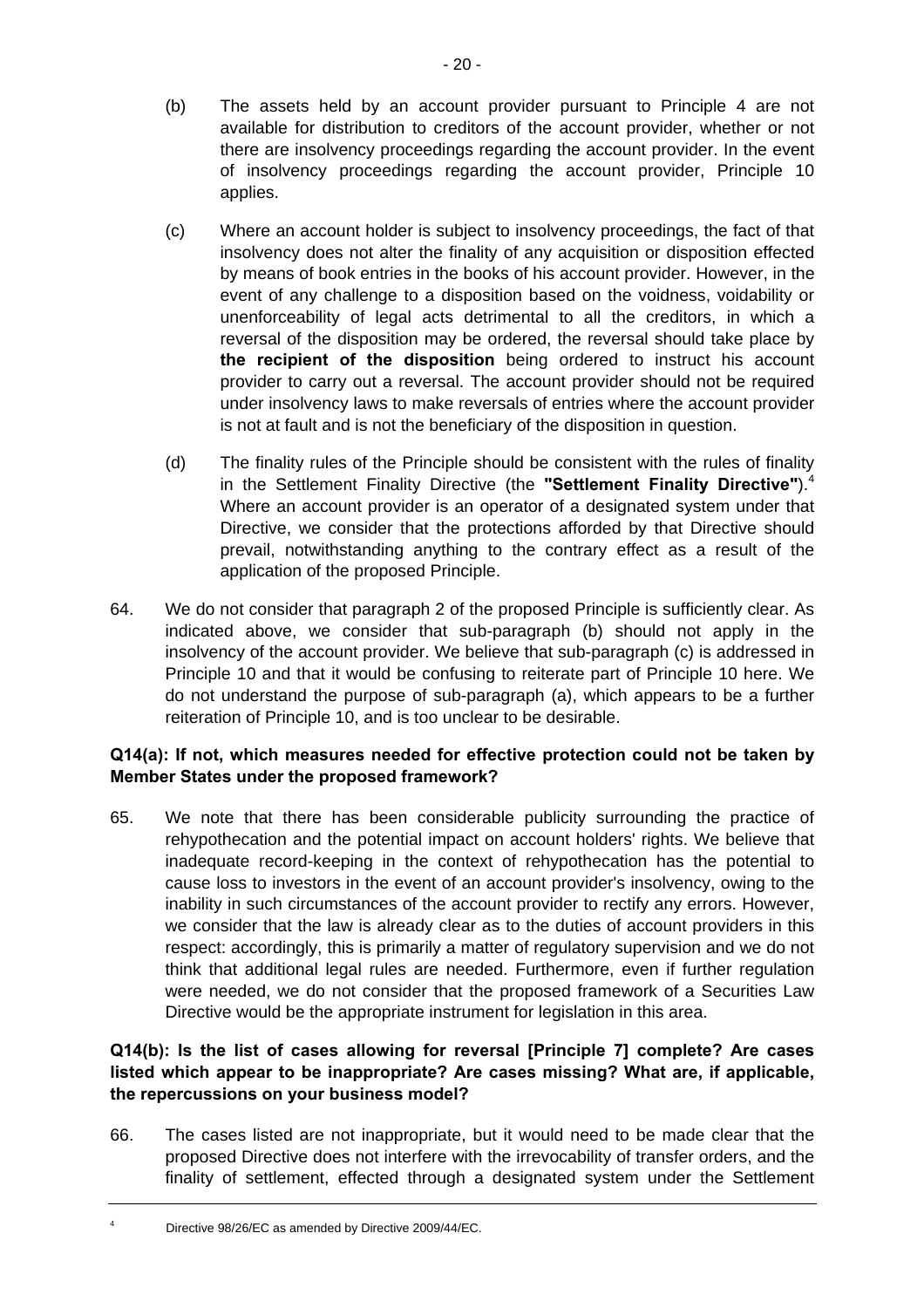Finality Directive. In any event, we understand that the reversal Principle 7 is intended to be subject to the innocent acquirer Principle 8.

- 67. However, we do not believe that the list is complete. Further, we consider that, in view of the evolving nature of law and the grounds upon which it may be appropriate (or come to be appropriate) to reverse a credit, some care should be taken in attempting to provide an exhaustive list of events that might justify the reversal of a credit.
- 68. For example, the reversal of a credit will or might be appropriate:
	- (a) in the case of fraud, illegality, duress, undue influence, misrepresentation or any other case where the relevant transaction in respect of which the relevant settlement has occurred is void or voidable under applicable law;
	- (b) if required by any legislative provision (e.g. in support of anti-avoidance measures under applicable insolvency laws); or
	- (c) if otherwise required by a court order.
- 69. Clearly, if the laws of a Member State are prohibited from requiring the reversal of a credit (e.g. by virtue of the Member State's implementation of the Settlement Finality Directive), then there would be no risk that any enactment or court of that Member State would purport to require any such reversal.
- 70. We see no material reason why the grounds that might justify the reversal of a credit under Principle 7 should be materially different from the sources of an account provider's obligation to give effect to an instruction under Principle 11. In both cases, the account provider is required or permitted to take action in response to a legitimate authority or legal obligation. Principle 11 provides for a substantially broader range of grounds for action by the account provider than those set out in Principle 7. However, we are uncertain as to the policy justification for this. It is also inconsistent with the approach to this issue adopted in Article 16 of the Geneva Securities Convention. We suggest, therefore, that if the Commission proposes to provide a "closed-list" of reversing events, the definitions of those events should be sufficiently flexible to meet these points by referring (at least and in addition to the currently drafted grounds in Principle 7) to reversal where required or permitted:
	- (a) by any judgment, award, order or decision of a court or other judicial or administrative authority of competent jurisdiction;
	- (b) by or under an enactment or any other rule of applicable law; or
	- (c) under any agreement between account holder and account provider.

**Q15: Should national law define the extent to which general consent to reversal can be given in standard account documentation? What are, if applicable, the repercussions on your business model in case your jurisdiction would take a restrictive approach to this question and limit the possibility of general consent to reversal?** 

71. As a general principle, we support the contractual freedom of the account provider and the account holder to agree the terms upon which the account holder will hold securities and/or maintain securities accounts. We believe that any concern that the account provider might abuse any dominance in its position in relation to the account holder should properly be left to control through the regulatory regime – for example, as a regulatory matter, a regulated account provider would be required to conduct its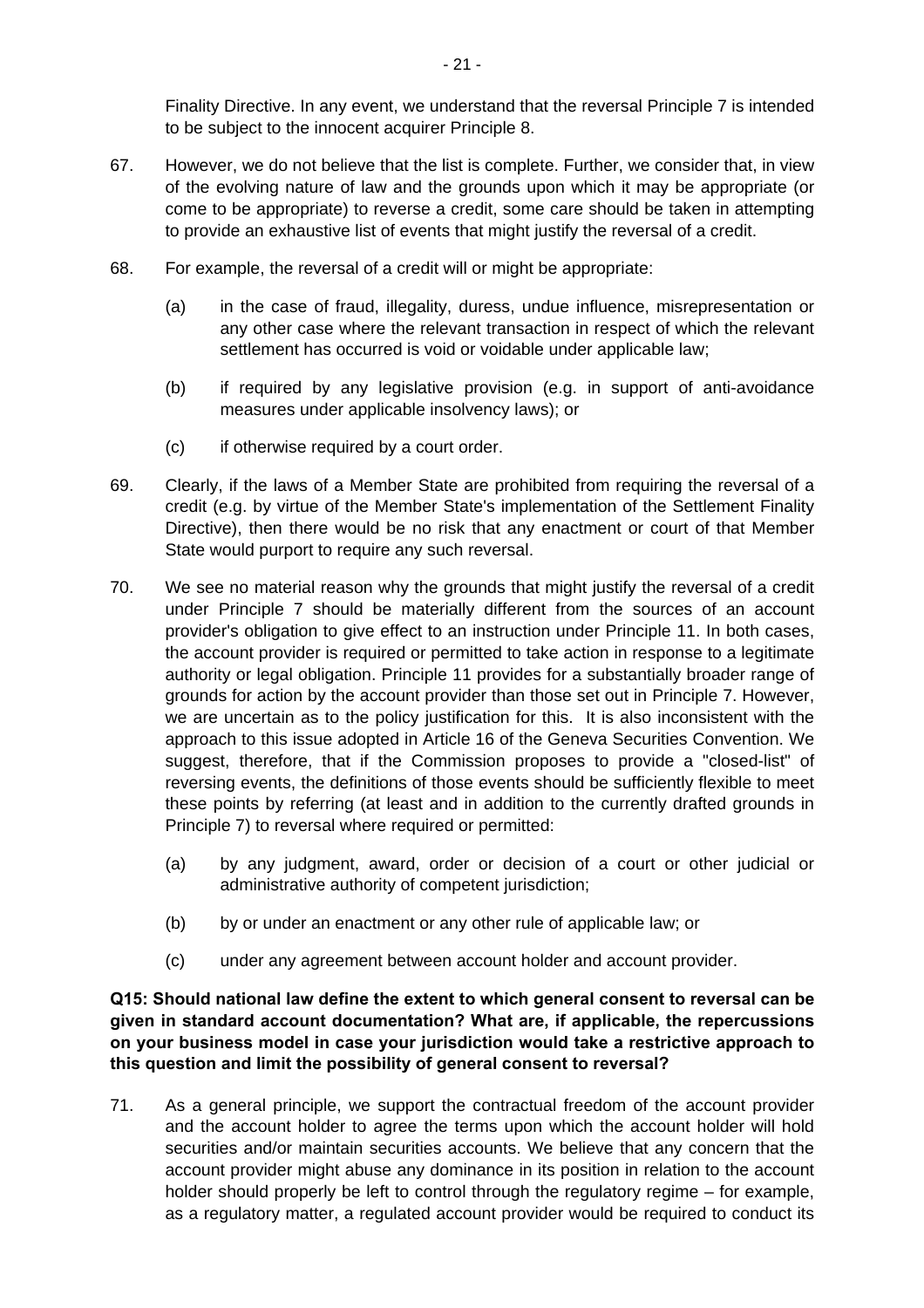business with integrity, pay due regard to the interests of its customers and treat them fairly.

72. This is an appropriate response, rather than to impose in the proposed Directive restrictions on the ability of the account provider to agree wider rights or powers of reversal. First, it is consistent with the general approach taken in Article 28 of the Geneva Securities Convention that the obligations of an account provider and the manner in which it complies with its obligations should be determined primarily by the account agreement. This would allow the proposed Directive to satisfy the key aim of the ECOFIN Council that its provisions should have due regard to the benefits of maintaining global compatibility with other jurisdictions. Second, a regulatory response to the unfair treatment of account holders by an account provider will be far more sensitive to the range of issues that need to be considered by an account provider in developing its terms to deal with the particular risks or other issues created by its business model – rather than utilising the blunt instrument of a legislative measure to define a closed-list of reversing events. Finally, subject to regulatory considerations, this approach would fundamentally make "account integrity" a competitive issue as between account providers – so that the account holder, if it so wishes, can select an account provider that is willing to reserve only a contractually restricted right of reversal in comparison to other account providers.

### **Q16: Do you agree with the 'test of innocence' as proposed ('knew or ought to have known') [Principle 8]? Do you know of any practical obstacle that could flow from its application in your jurisdiction? What would be the negative consequences in that case?**

- 73. We support the proposed introduction of a harmonised level of protection for innocent acquirers of intermediated securities. We have the following comments of detail:
	- (a) as to the formulation of the test of innocence, we consider that the wording of the corresponding provision of the Geneva Securities Convention (Article 18: "actually knows or ought to know, at the relevant time") is more accurate and that it would be preferable to follow it, both for that reason and for the sake of consistency;
	- (b) we also consider that it would be appropriate to restrict the protection to acquirers who provide value (in other words, to exclude gifts and other gratuitous transactions, as in the Geneva Securities Convention, Article 18(3));
	- (c) we think it important that it be made clear that the phrase "ought to know/to have known" is not to be taken to impose any duty of inquiry or investigation which would not otherwise have existed. Either this should be made clear in the detailed text of the principle or in associated guidance or explanation which would leave Member States free to consider whether it was appropriate to make express provision to that effect in their law;
	- (d) there may be instances in which Member States have chosen, or may in future choose, to confer protection by reference to a more generous test than the "knows or ought to know" formula, for example by protecting a purchaser unless he *actually* knew of the relevant defect. The UK, for example, currently confers protection substantially to this effect on purchasers of securities through the CREST settlement system. It should be made clear in this connexion whether the proposed Directive is intended to be a minimum or maximum harmonisation measure. If it is to be the latter, we think that there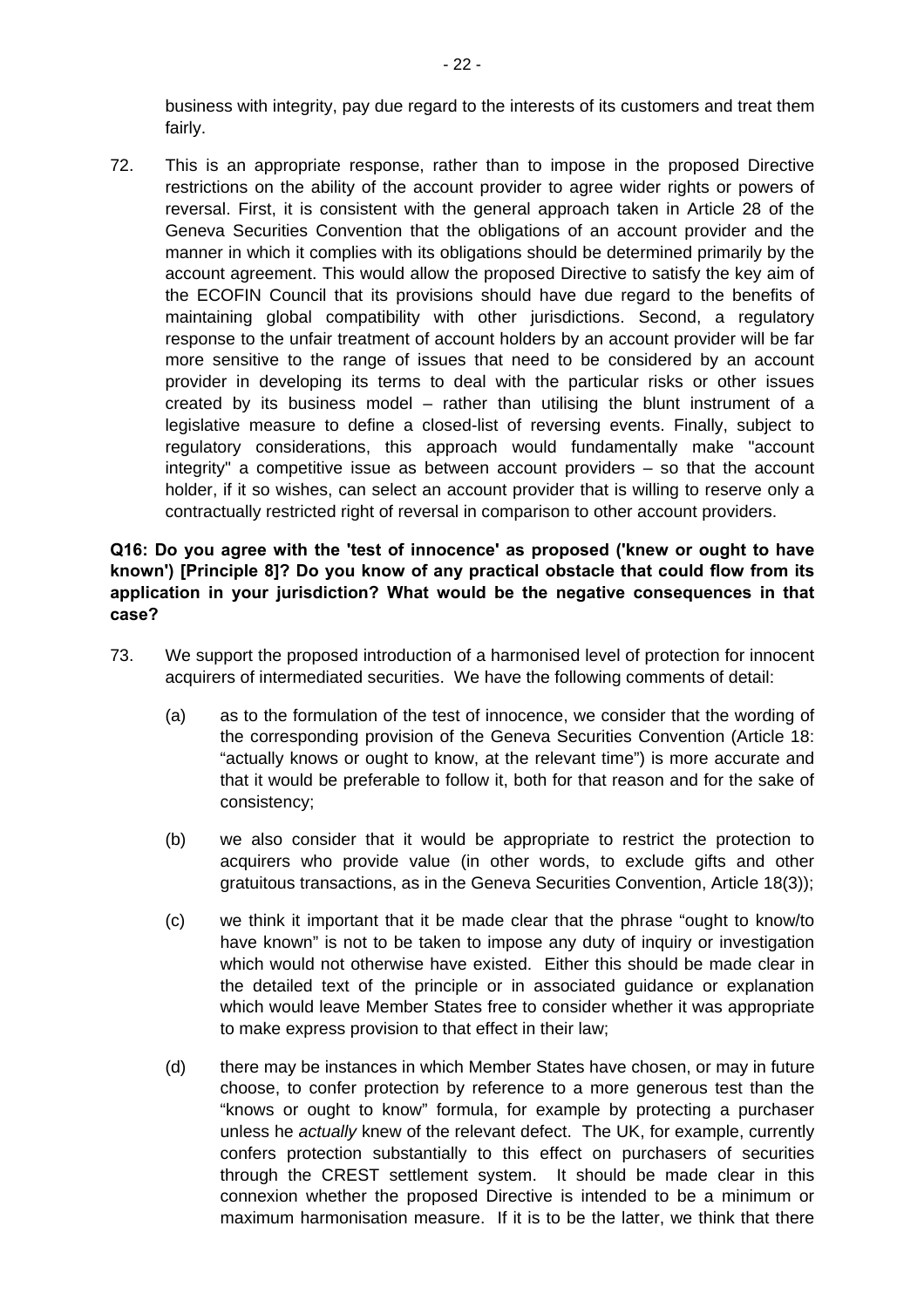should be some flexibility for Member States to confer greater protection at least in defined cases such as that mentioned above.

**Q17: Will a Principle along the lines set out above [Principle 9], under which the applicable law would need to afford an inferior priority to interests created under a control agreement, be appropriate and justified against the background that control agreements are not 'visible' in the relevant securities account? If not, please explain why.** 

- 74. No, we strongly suggest that the Directive provide for priority rules on the basis that:
	- (a) priority will be governed by the chronological order in which security interests of the same type are created over the same account-held securities, whether the security interest is perfected by earmarking or a control agreement;
	- (b) no distinction should be drawn for priority purposes between earmarking and a control agreement, provided that the account provider is a party to the control agreement or has been given notice of its existence;
	- (c) the parties should be free by contract to vary or supplement these priority principles as amongst themselves but without affecting the rights of third parties.
- 75. We see no reason why security interests perfected by means of a control agreement should be given an inferior ranking to those perfected by earmarking. We note that there is no such mandatory distinction made in Articles 19 and 20 of the Geneva Securities Convention. The Consultation Document refers to "transparency" and implies that interests perfected by earmarking should have priority over interests perfected under a control agreement on the basis that they are more "transparent". If this is the argument, it is one which in our view lacks any substance or practical reality. The concept of "transparency" in relation to records which are neither maintained in physical form nor open to investigation by interested third parties is wholly artificial. We assume that the underlying concern is that, where an interested third party is contemplating advancing money or credit to an account holder on the security of an interest in intermediated securities of an account holder granted by one of the methods referred to in principle 4.1(5), that third party should have a means of satisfying itself, when taking such an interest, that there is no existing prior interest. We agree with this concern; but the only way in which the third party can so satisfy itself is by enquiring of the relevant account provider. Such an enquiry will reveal such a prior interest whether it has been perfected by earmarking or by a control agreement (since an agreement of which the account provider is unaware will not be a "control agreement" as defined). "Transparency" therefore provides no justification for discriminating against control agreements in the manner proposed. Moreover, if this proposed rule were introduced into English Law, it would conflict with existing English priority rules and also give rise to serious problems for secured creditors.
- 76. English law and other common law systems draw a distinction between a legal interest and an equitable interest. Generally, unless it would be inequitable, a person with a legal interest will take priority over a person with an equitable interest. So, a person who acquires legal title to an asset for value without notice of an earlier equitable interest will take free of it. The taking of a legal mortgage over securities involves a transfer of those securities to an account in the name of the mortgagee or its nominee. Hence it appears that the use of earmarking or a control agreement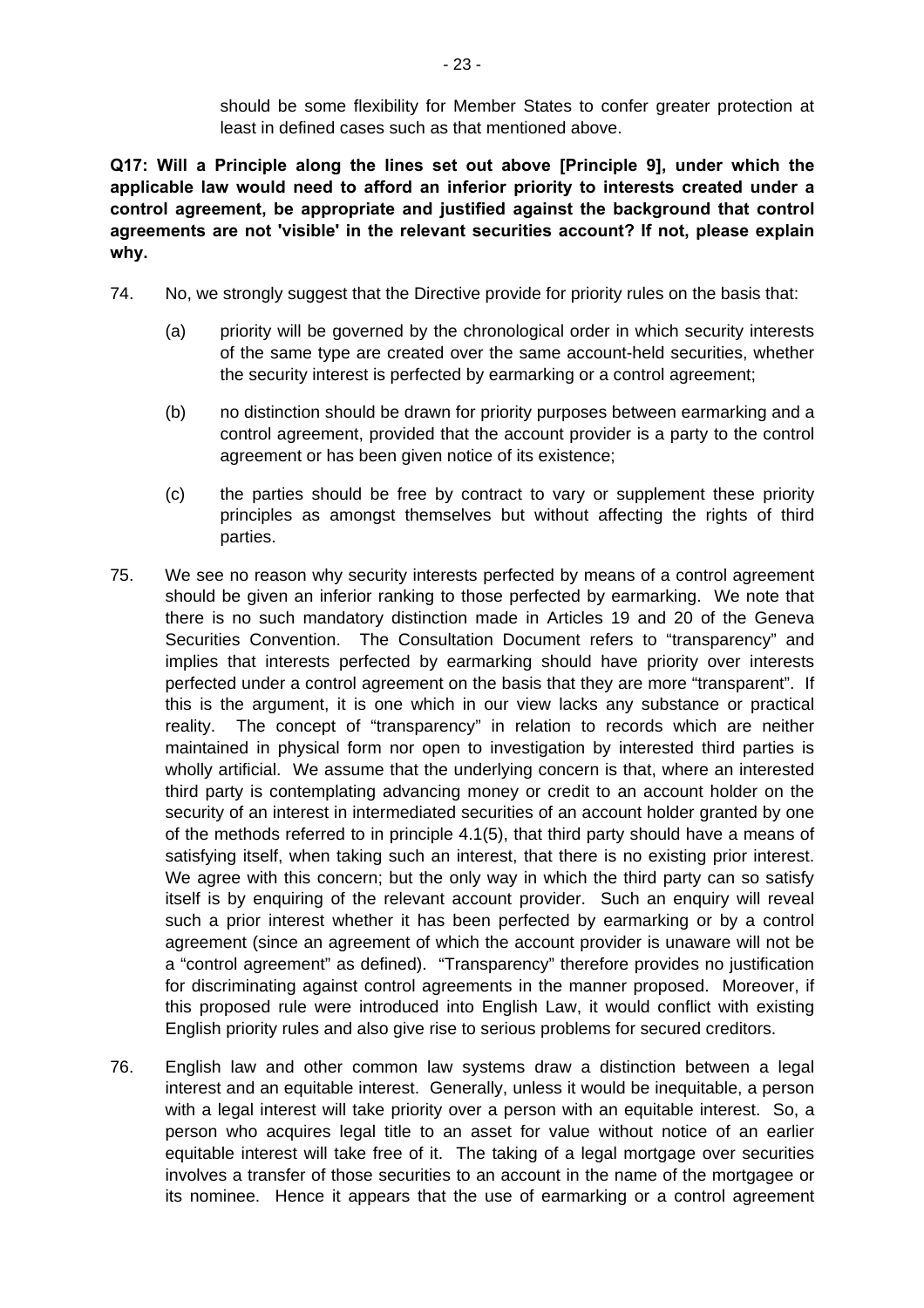would be relevant only when taking an equitable mortgage or charge over account held securities.

- 77. The general rule is that, in the case of successive equitable interests, the first in time will take priority. This is subject to two exceptions which may be relevant here. First, where the mortgaged property consists of intangible property, such as the right to receive money from a third party, the first person to give notice of his interest to the obligor will take priority, regardless of when his interest is actually created.
- 78. Secondly, priority may depend on whether an equitable interest is created by way of fixed or floating charge. A floating charge permits the charging company to deal with its assets in the ordinary course of its business unless and until the floating charge crystallises and becomes a fixed charge. This authority to deal includes the power to sell and, unless otherwise agreed, the power to create security interests in favour of third parties. The ability of a company to create security interests in favour of other creditors is often prohibited or restricted by a negative pledge contained in the floating charge. A person taking a subsequent charge will rank behind the floating charge if (i) the floating charge has already crystallised or (ii) the floating charge contains a negative pledge and, in each case, that person has actual or constructive notice of that fact.
- 79. It is common practice in the UK to take a floating charge over a portfolio of securities where the charging company wishes to be free to buy and sell securities within the portfolio. Even if the charge is described as a fixed charge, it may be recharacterised by an English court as a floating charge if the charge holder does not exercise sufficient control over the charged property to sustain the fixed nature of the charge. In either case the charge holder will commonly rely on a negative pledge.
- 80. Even if the negative pledge amounts to or supports a "control agreement" for the purposes of the proposed Directive, the charge holder could still lose priority and rank behind the holder of a subsequent charge over the same securities where those securities had been earmarked in the latter's favour. For this reason we suggest that the general rule be that security interests of the same type should rank in order of date of creation, whether perfected by earmarking or a control agreement. Alternatively, if a subsequent earmarking arrangement is to be given general priority over a control agreement, that priority should be lost if it is taken with knowledge that it breaches a negative pledge contained in an earlier charge perfected by way of a control agreement. A similar proviso is included in Article 20(2) of the Geneva Securities Convention. For instance, if the proposal in section 9.1, paragraph 1(c), is retained, a subsequently created charge perfected by earmarking should not be given priority over a charge perfected by a control agreement where the holder of the subsequent charge knows or ought to know that it was breaching a negative pledge under the terms of an existing charge in doing so.
- 81. The expression "earmarking" is described in the glossary to the Consultation Document to mean "an entry in a securities account made in favour of a person". This seems too narrow. We suggest that it should expressly cover the situation where securities are transferred into an account charged or pledged in favour of a collateral-taker or held in its name or on its behalf. In addition, the above existing wording suggests that the entry must appear in the designation of the account. If this is intended, it will be necessary to check that computer-based systems used by banks, financial institutions and other intermediaries across the EU are capable of designating accounts in the desired way and, if so, to do so without costly systems changes or upgrades. We doubt whether this is universally the case.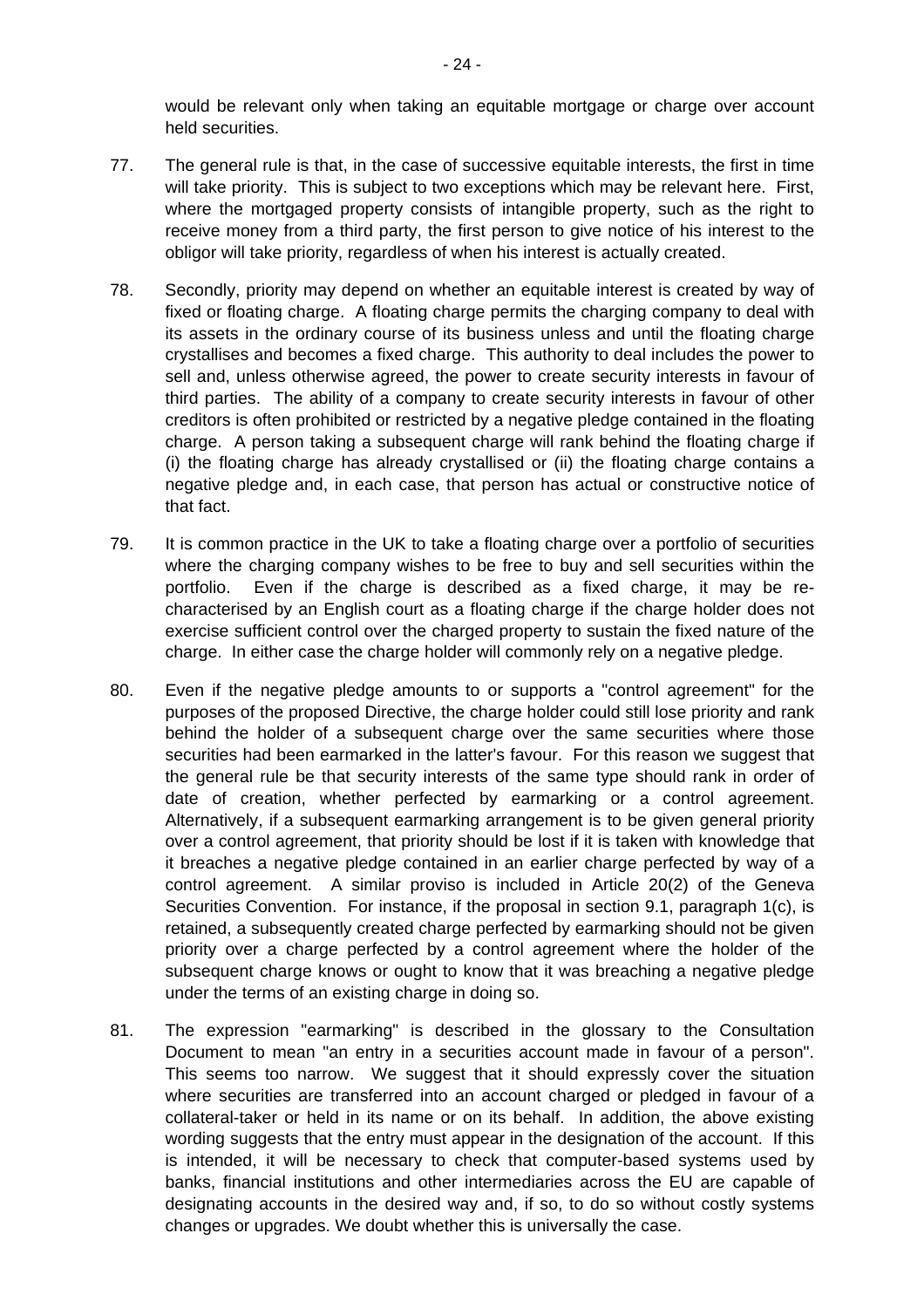**Q18: Have you encountered difficulties regarding the priority/rank of an interest created under a mechanism comparable to a control agreement in the context of a priority contest, or, more generally, in an insolvency proceeding? If yes, please specify.** 

82. Where a charge is taken over securities held in an account with a third party such as a custodian, it is normal practice under English law for notice of the charge to be given to the third party. If a fixed charge is being taken, this will typically provide that no securities may be withdrawn from the account without the prior consent of the charge holder and that the charge holder may give instructions to the custodian in relation to the charged securities. The custodian will be asked to sign a written acknowledgement, confirming receipt of the notice, agreeing to waive its own rights of lien or set off against the account and agreeing to act in accordance with the terms of the notice. If this is done at the outset, the charge holder is protected and obtains priority. The combined effect of the notice and acknowledgement would be to constitute a control agreement. Where securities are held in a blocked account controlled by the charge holder, it is not easy in practice for them to be transferred to another account earmarked in favour of another creditor except with the consent of the charge holder. However, where the securities are subject only to a floating charge, this would be much easier to do and so exposes a floating charge holder to the risk of loss of priority – and this is why the "negative pledge" approach outlined in our response to Question 17 is used.

# **Q19: Would there be negative practical consequences for your business model flowing from a Principle along the lines set out above [Principle 9]? If yes, please specify.**

- 83. We consider that the proposal in section 9.1, paragraph 1(c), of the Consultation Document could result in serious legal uncertainty for CREST settlement banks. CREST is the securities settlement system for dematerialised UK, Irish and international equities, public sector securities and money market instruments. CREST is operated by EUI. EUI is itself a recognised clearing house under the UK Financial Services and Markets Act 2000; an operator of a "relevant system" under the UK Uncertificated Securities Regulations 2001 (and equivalent regulations in Ireland); and operator of "designated systems" under the Settlement Finality Directive.
- 84. Transactions in sterling and euros settle in CREST on a Delivery-versus-Payment (DvP) basis. Payments of approximately  $£1$  trillion<sup>[5](#page-24-0)</sup> are made each day through the system. Such payments are only possible as a result of the credit and liquidity facilities which are provided to CREST participants by CREST settlement banks (consisting of leading UK, European and US financial institutions). Each CREST settlement bank will incur an exposure to its CREST participant-customer in relation to CREST payments that the bank makes for the account of the participant. The exposure arises because, under the inter-bank payment arrangements that support settlement, a settlement bank incurs an obligation as principal to effect payment at the moment of CREST settlement (for the account of its customer), but it will not seek reimbursement from the CREST participant until the end of the settlement day or at a later time. This obligation of reimbursement is usually secured by a system-charge

<span id="page-24-0"></span><sup>5</sup> The daily average value of securities moving through the CREST system in November 2010 was in the order of £1,453 billion, while the daily average value of cash moving through CREST was in the order of £924 billion, including self-collateralising repo transactions: see the market performance statistics for Euroclear UK and Ireland on [www.euroclear.com.](http://www.euroclear.com/)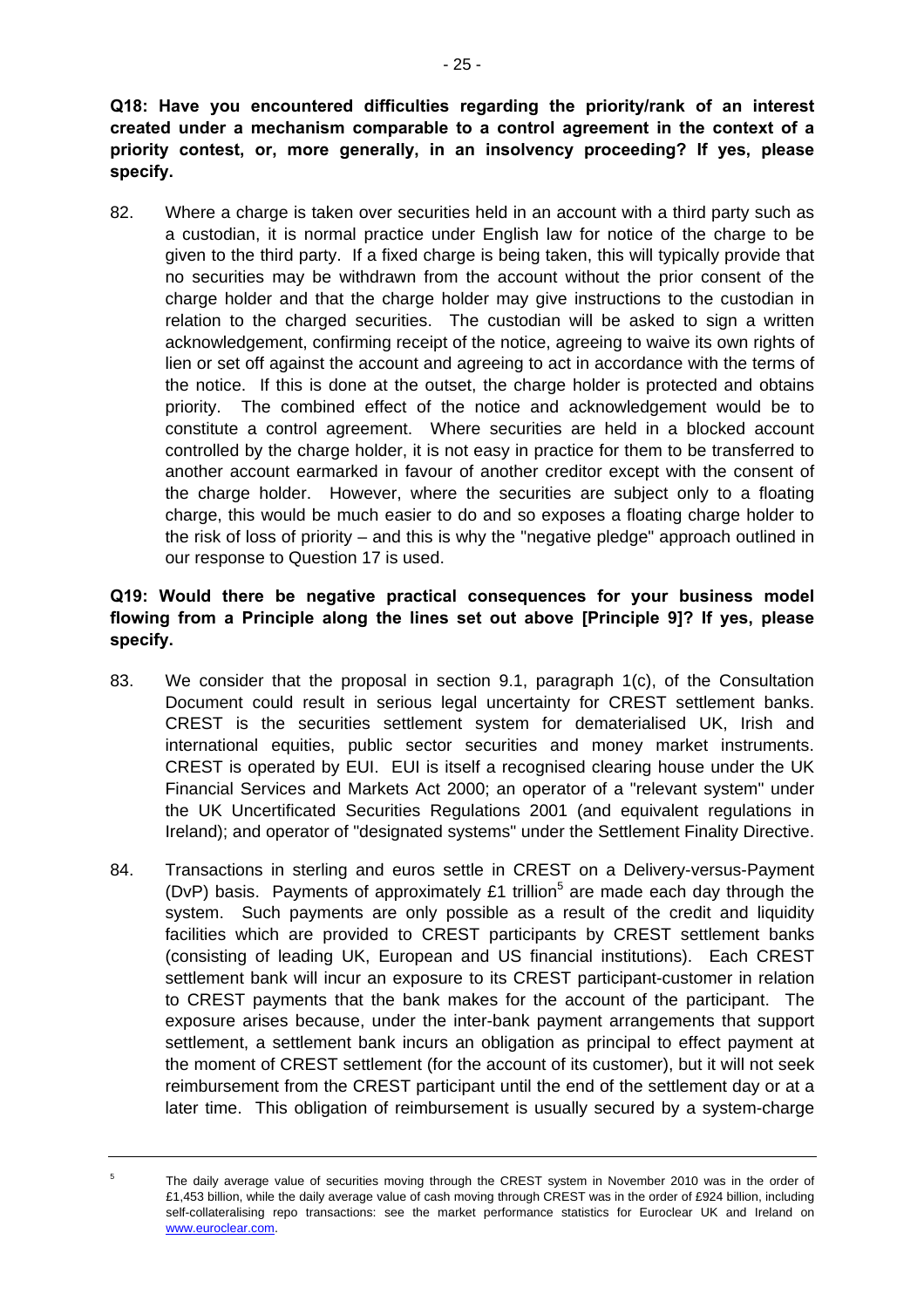taken in the form of a floating charge by the CREST settlement bank over the participant-customer's (or its nominee's) CREST securities.

85. The form of floating charge used by CREST settlement banks contains a negative pledge. A fast track enforcement procedure has also been established so that, if a system-charge becomes enforceable, the relevant settlement bank would be able to give properly authenticated dematerialised instructions to EUI, as operator of the CREST system, for the transfer of the charged securities. The method used to achieve this is to appoint a settlement bank as the "sponsor" of the relevant CREST member so that the settlement bank can, if the need arises, intervene and give such electronic instructions direct to EUI, as contemplated in Chapter 6, Section 7, of the CREST Reference Manual<sup>[6](#page-25-2)</sup>. These procedures were recently used successfully and efficiently by the CREST settlement bank of Lehman Brothers International (Europe) after its entry into administration in September 2008. These arrangements are likely to amount to a "control agreement" for the purposes of the Directive. However, under the above proposal, CREST settlement banks would run the risk that they could lose priority to a creditor taking a subsequent charge perfected by earmarking.

### **Q20: Would a Principle along the lines described above [Principle 10] pave the way for the national legal frameworks to effectively protect client securities in case of the insolvency of an account provider?**

- <span id="page-25-1"></span><span id="page-25-0"></span>86. We assume that this question relates to both elements of Principle 10 which are that:
	- (a) The national law should ensure that, in the event of insolvency of the account provider, securities and account-held securities held by the account provider for its account holders should be unavailable for distribution among or realisation for the benefit of creditors of the account provider.
	- (b) The national law applicable in the insolvency of an account provider should provide for a mechanism governing the allocation of the shortfall in the event of an insufficient number of securities or account-held securities in the sense of Principle 4, paragraph 2 being held by an insolvent account provider.
- <span id="page-25-3"></span>87. We agree with the principle outlined in paragraph [86](#page-25-0) [\(a\)](#page-25-1) above and would hope that it was already largely reflected in the law of most Member States. In English law, property which is held in segregated accounts for clients of a failed account provider (or physically deposited and segregated where it has a recognised corporeal form (e.g. an old fashioned bearer bond with interest coupons)) cannot be distributed, except to persons who are account holders or persons claiming through those account holders (e.g. chargees, collateral takers, persons entitled under the law of inheritance). Where assets have not been effectively segregated in a general or specific client account, despite being received on a basis where they should have been so segregated, then, on an insolvency, those assets may, to the extent retained by the insolvent entity, fall into the assets available for the general body of creditors, unless they can be identified under laws on tracing of misappropriated property and restored to the segregated accounts or individual client.
- 88. There is no principle of English law that, without more, automatically prefers account holders over the general body of creditors where there is a shortfall. In an extreme case (e.g. where active fraud is involved), there may not be sufficient assets in the company as a whole to refund all account holders. We refer to Article 25 of the
	- Available at [www.crestco.co.uk](http://www.crestco.co.uk/) (legal documentation appears under "resources").

<span id="page-25-2"></span>6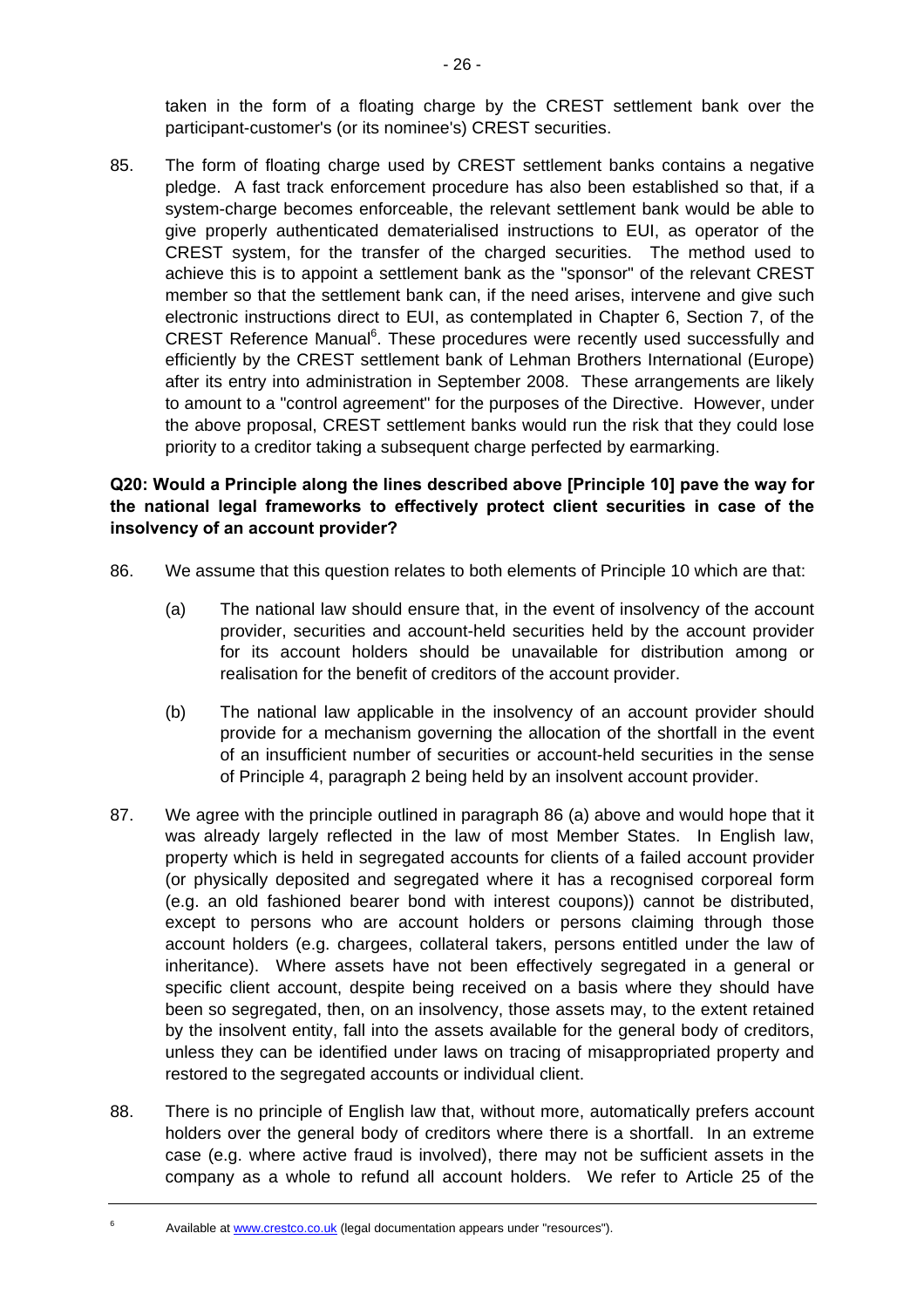Geneva Securities Convention which, unlike the first limb of Principle 10, makes it clear that the allocation of securities to account holders' account balances may be effected either by a rule of law or, "to the extent required or permitted by the non-Convention law, by arrangements made by the relevant intermediary" (which would cover mandatory segregation under the current UK arrangements) .

- 89. As to the principle outlined in paragraph [86](#page-25-0) [\(b\)](#page-25-3) above, where there is a shortfall, there should be a mechanism in national law addressing the distribution of securities segregated by the account provider in a pool covering the assets of more than one client. This should not extend to pooling of assets where the account provider has placed them in a separate account with a custodian (or another body providing accounts to it) in the name of one account holder only. That account should simply be made available to the named account holder*.* We note that Article 26(2) of the Geneva Securities Convention expressly provides to that effect.
- 90. Where there are segregated assets which are held in a pool for more than one client and there is a shortfall, we suggest that they are distributed on a pro rata basis by reference to the full entitlement, rather than on a strict application of tracing rules which are complex and expensive to apply and produce winners and losers among account holders. The UK is contemplating such a rule in relation to its introduction of a special resolution regime for investment banks: see regulation 12(3) of the draft Investment Bank Special Administration Regulations 2011<sup>[7](#page-26-0)</sup>. This approach is consistent with the Geneva Securities Convention, Article 26(2)(b).

# **Q21: If not: Which mechanisms should be available which could not be implemented under a framework designed along the lines described above. Please specify.**

91. In the light of our answer to Question 1, we do not believe that the Principles, if drawn to reflect the points made above, would call for additional mechanisms.

#### **Q22: Should the sharing of a loss in securities holdings (occurring, for example, as a consequence of fraud by the account provider) be left to national law? Would you prefer a harmonised rule, following the pro rata principle or any other mechanism?**

92. While we have a preference for the pro rata principle, we believe that the process adopted does impinge on national law of personal property and therefore it should be left to national laws to provide the precise solution which they consider appropriate.

**Q23: Would a Principle along the lines described above [Principle 11] provide for a framework allowing the national law to effectively apply restrictions on whose instructions to follow for purposes of investor protection, notably in connection with the envisaged Principle contained under section 4 (Paragraph 2)? If not, please explain why.** 

- 93. Yes, we believe that a Principle along these lines would provide a suitable framework.
- 94. However, we consider that it would be important to clarify that paragraph 2(a) under Principle 11 is intended to permit the account provider, if so agreed, to rely without further enquiry on an instruction, which is purportedly sent by or on behalf of the account holder, in circumstances specified by the account agreement. For example, the account agreement may specify certain authentication procedures that should be used and verified before the account provider is entitled to assume that the instruction has been sent by or on behalf of the account holder. If such procedures are satisfied,
	- See www.legislation.gov.uk/ukdsi/2011/9780111505588/contents

<span id="page-26-0"></span>7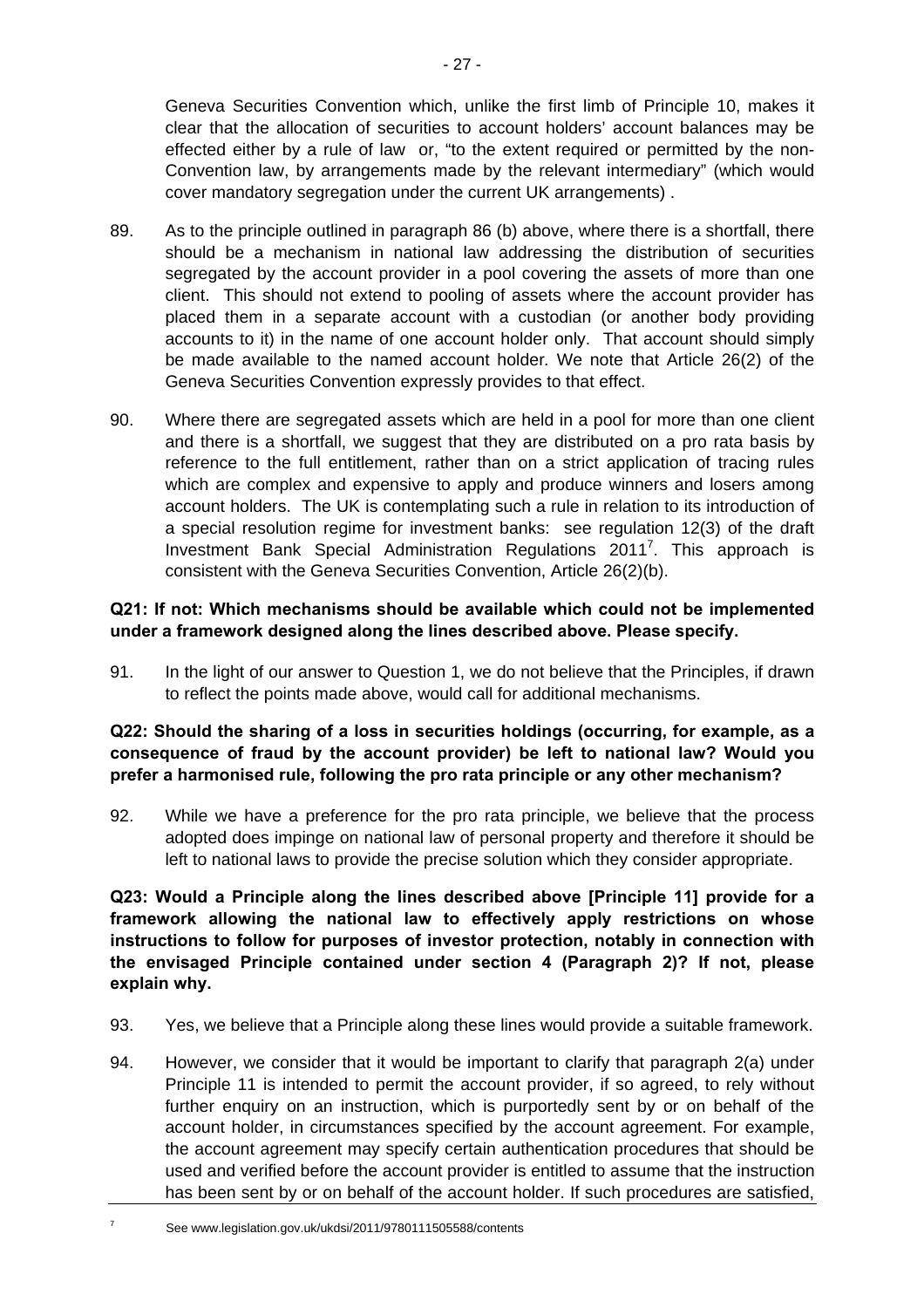the account provider should be able to act without liability, even if it is subsequently discovered that the instruction was not genuine or was not correct or was unauthorised.

95. While we believe that this sort of authentication procedure or other reasonable reliance on a purported instruction is intended to be covered by paragraph 2(a), the Commission's reference to third party mandates in its commentary under section 11.1 might suggest a narrower scope for this exception to the Principle in paragraph 1. The operational efficiency and effectiveness of an account provider's execution of instructions would be materially adversely affected if the proposed Directive did not allow it to act upon instructions which it reasonably considers (in accordance with such authentication procedures it has put in place) have been sent by or under the authority of the account holder.

### **Q24: Would a Principle along the lines described above [Principle 12] provide Member States with a framework allowing them, in combination with the envisaged Principle on shared functions [Principle 2], to effectively reflect operational practice regarding attachments in your jurisdiction? If not, please explain why.**

96. We consider that a Principle along the lines above would make it possible to reflect operational practice regarding the attachment of securities in England and Wales (or orders having a like effect).

# **Q25: Have you ever encountered, in your business practice, attempts to attach securities at a tier of the holding chain which did not maintain the decisive record? If yes, please specify.**

97. We have not identified instances where clients of our member firms have actually faced, or sought to instigate, attempts to attach securities, or to secure injunctions or other orders which could have the effect of attaching securities, at a level other than that of the intermediary maintaining the securities account of the relevant debtor or defendant. However, member firms have had occasion to advise clients in circumstances on the possibility of such an attempt; and we consider that, although the risk of such an attempt being successful is small, the damage that would be caused if it were successful even for a short time and the residual uncertainty arising from such a possibility are serious enough to make a provision along the lines suggested highly desirable.

### **Q26: Would the proposed framework [Principle 13] for protecting client accounts be sufficient? Should the presumption that accounts opened by an account provider with another intermediary generally contain client securities become a general rule? If not, please explain why.**

- 98. We agree that creditors of an account provider should not be able to attach the securities which the account provider holds pursuant to Principle 4 for the benefit of its account holders.
- 99. We do not agree that there should be such a general presumption as is described. In some jurisdictions, where there has not to date been effective segregation between "client" and "proprietary" assets, such a presumption makes good sense. But in other countries, there are such structures. To introduce a general presumption would create legal uncertainty over the effectiveness of existing mechanisms, which may not be explicitly documented, but which would nevertheless be legally robust as things stand. We think it is vitally important to maintain national discretion in this regard.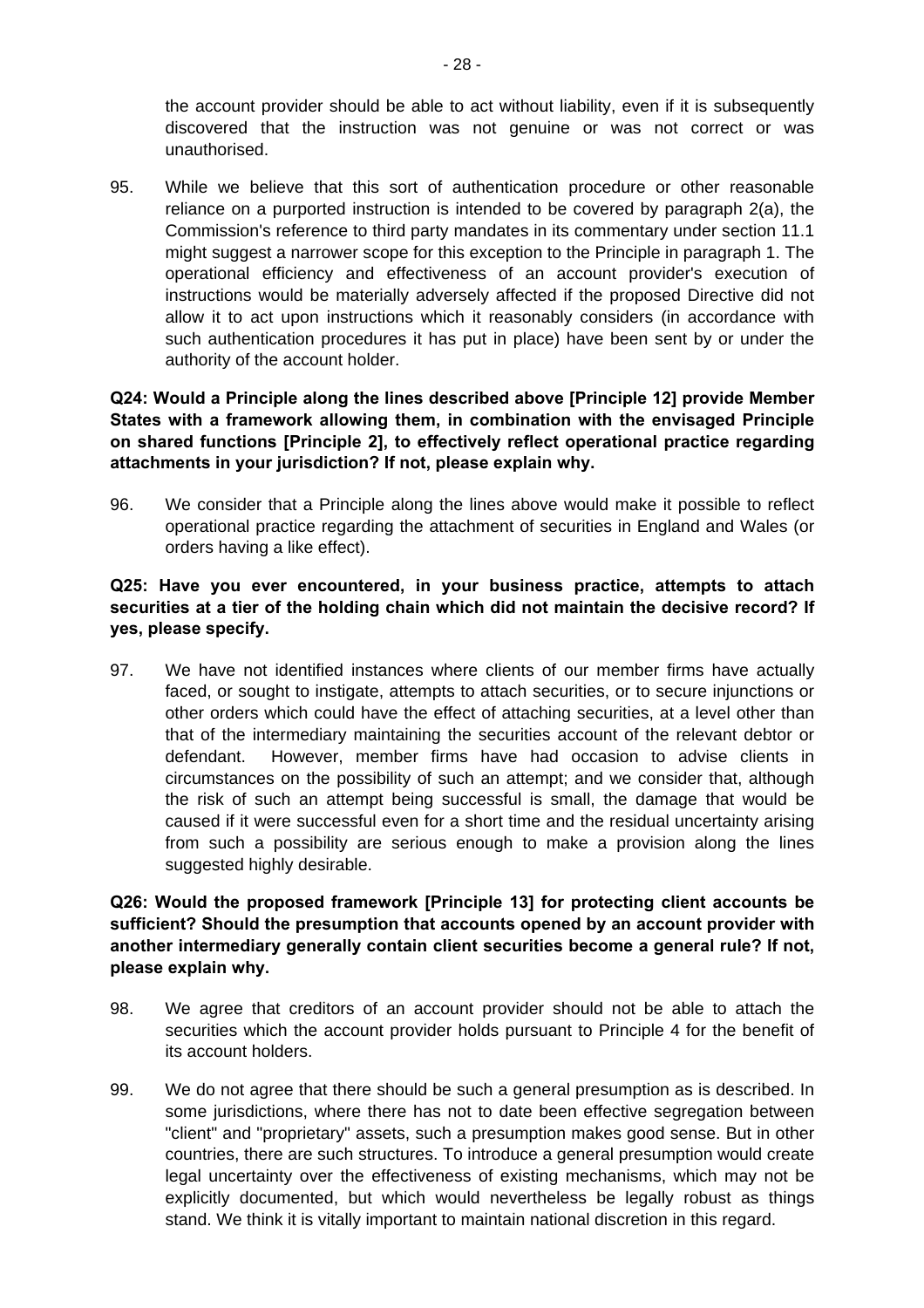**Q27: Would a Principle along the lines described above [Principle 14] allow for a consistent conflict of laws regime? If not: Which part of the proposal causes practical difficulties that could be addressed better?** 

- 100. In our view, the Hague Securities Convention represents the best solution to the conflict of laws issues created by account held securities, both on its merits and because, if ratified by the EU and Member States, it would offer the real prospect of a globally agreed solution and thereby remove a very significant continuing source of uncertainty and legal risk. We remain disappointed about the difficulties that have arisen within the EU in relation to ratification and are concerned about the continuing damage which those difficulties inflict on the international credibility of the EU and the Member States, bearing in mind that the EU and the then Member States were closely involved in the negotiation of the Hague Securities Convention and unanimously supported the final text at the time. We therefore urge the Commission to abide by its original policy of pressing for ratification of the Hague Securities Convention.
- 101. If, notwithstanding these points, considerations of what is practicable point, at least for the present, towards a development of the tests ("location of account" or "location of account maintenance") used in the Settlement Finality Directive, the Directive on financial collateral arrangements (the **"Collateral Directive"**) and the Directive on the reorganisation and winding up of credit institutions (the **"Credit Institutions Winding Up Directive"**), a key objective will be to devise a test that is coherent and provides ex ante certainty. It will also be important, of course, that those other Directives be amended to ensure that they remain consistent with the solution ultimately adopted in the Securities Law Directive. The inter-action with the EC Regulation on insolvency proceedings (No. 1346/2000) and the EC Regulation on the law applicable to contractual obligations (Rome 1) (593/2008) will also need to be considered. In addition, it should be made clear in the Securities Law Directive that the proposed rule is not intended to determine the law applicable to the contractual rights and obligations as between a transferor and transferee – with a view, in particular, to avoid any interference with personal rights and obligations in relation to ex and cum dividend rights.
- 102. In our view, the proposed Principle 14 fails to achieve this objective in two material respects. It would need to be amended accordingly to deal with these issues.

#### **Lack of required ex ante certainty**

- 103. In our view, the proposed Principle (as currently drafted) would not materially increase the clarity and certainty of the existing *lex situs* tests. This would be a grave failure to resolve an issue that has consistently concerned participants in the European markets; and which cries out for a robust and practical conflict of law rule. In this respect, we would question the Commission's assertion that it is rare for there to be any divergence as to where account-held securities are "located". That is certainly not our experience as legal practitioners. Further, the likely values that are dependent upon the correct determination of the law governing the sorts of issues identified in paragraph 3 of Principle 14 means that it is imperative for legal advisers to be able to identify that law with complete certainty.
- 104. While the proposed "relationship" test might go some way to guide an interested party as to the "location" of where the account is maintained, it does not go nearly far enough. This is because it requires a factual investigation, and subsequent judgment, as to matters that are unlikely to be readily available, or apparent or capable of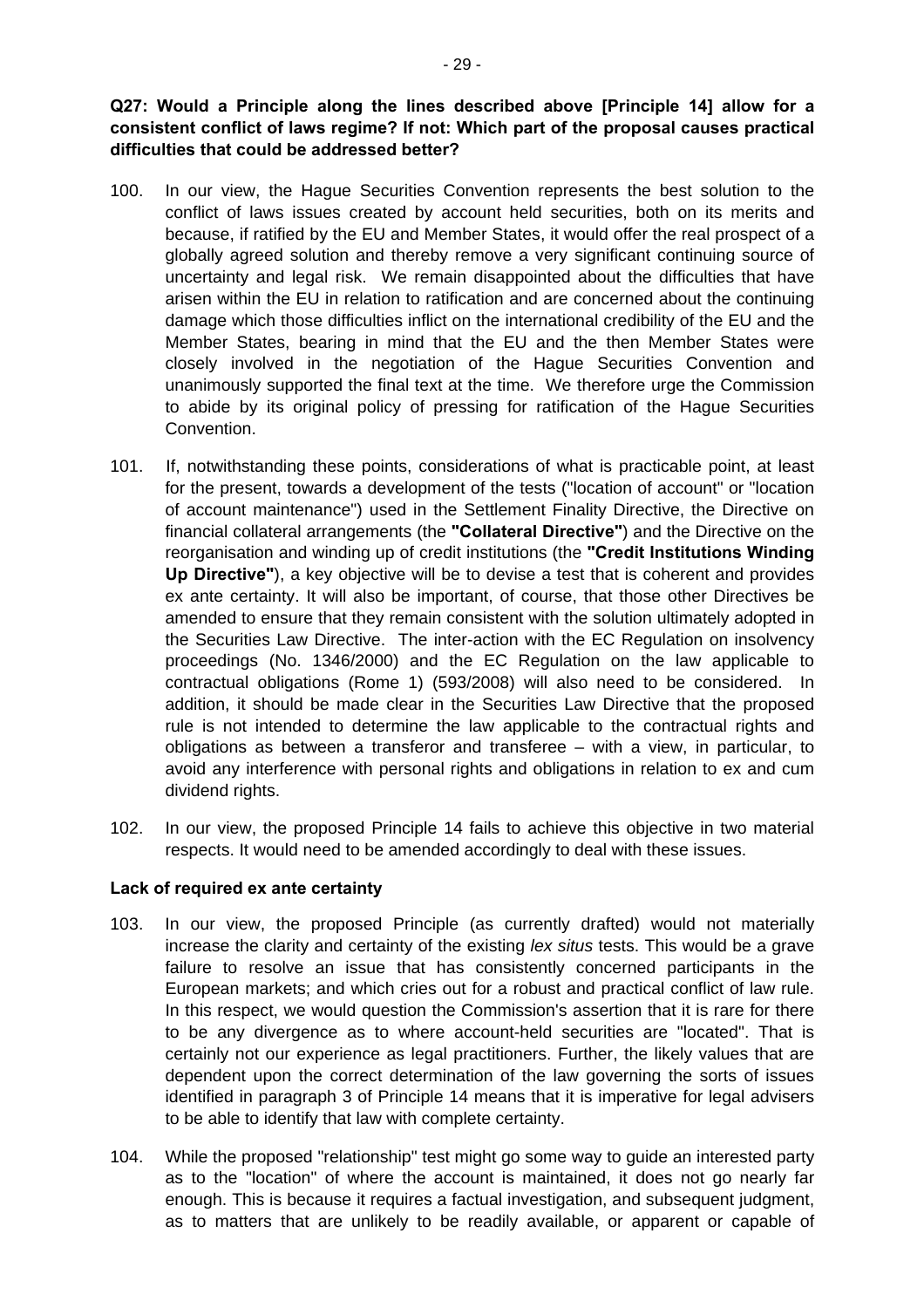evaluation by the interested party. This is particularly so where the interested party is a third party without any day-to-day knowledge of how the relationship between the account provider and the account holder is conducted in practice – for example, a creditor of the account holder who wishes to accept the account-held securities by way of collateral.

- 105. Conversely, these matters should be readily available, apparent and capable of evaluation by the account provider. In this respect, we welcome the proposal in section 14.1, paragraph 2, of the Consultation Document that the account provider should communicate with the account holder whether the head office or an identified branch handles the relationship with the account holder. However, as the account holder or an interested third party has no real means of verifying whether this communication is correct, it may suffer material loss if this subsequently proves to be incorrect. We therefore urge the Commission to provide that any such communication should be conclusive as against and for the benefit of the account holder and any third party who relies upon the communication.
- 106. If the Commission is concerned that this may somehow result in account providers fraudulently, wilfully or negligently "re-locating" their account relationships in a manner which does not reasonably accord with the proposed fact-based tests, then we suggest that this would be more appropriately and effectively resolved through the imposition of regulatory sanctions upon the account provider. This would ensure that the consequences of any error, in the determination of the location of where the account is maintained, are visited solely upon the person who is best placed to control that risk. It should not affect the ability of third parties to rely with certainty upon the determination of the law applicable to the issues identified in section 14.1, paragraph 3, of the Consultation Document. Such a solution would enhance the robustness of European law in this area, would bolster market confidence in the solution and thus improve the efficiency and effectiveness of our financial markets. These objectives would be balanced against the risk of fraud, wilful default or negligence on the part of the account provider through the regulatory controls to which the account provider can be made subject (through separate supervisory regimes established under MiFID or otherwise).

#### **Direct-holding/transparent systems**

107. The solution proposed under section 14 of the Consultation Document does not work for certain direct-holding or transparent systems for the holding and transfer of securities on the records of the issuer or other records which constitute the primary record of entitlement to them as against the issuer – such as the CREST systems for UK and Irish securities. EUI, as operator of the CREST systems, has its head office in London. It has no branch or other establishment in Ireland. CREST sends electronic messages from its core processor to the issuer's registers located in Ireland – and those registers alone constitute the legal title of the holder to the Irish securities. EUI would be considered, under the tests proposed under section 14, to handle its relationship with the CREST members (whether in relation to their UK or Irish securities) from its head office. As Principle 14 deals with the proprietary effects of a transfer between two parties, it would (without qualification) determine the law applicable to govern the effect of the transfer as against third parties – including the issuer of the securities. This would result, under Principle 14, in English law governing those matters set out in paragraph 3 in relation to Irish securities that are held and transferred by means of the CREST system.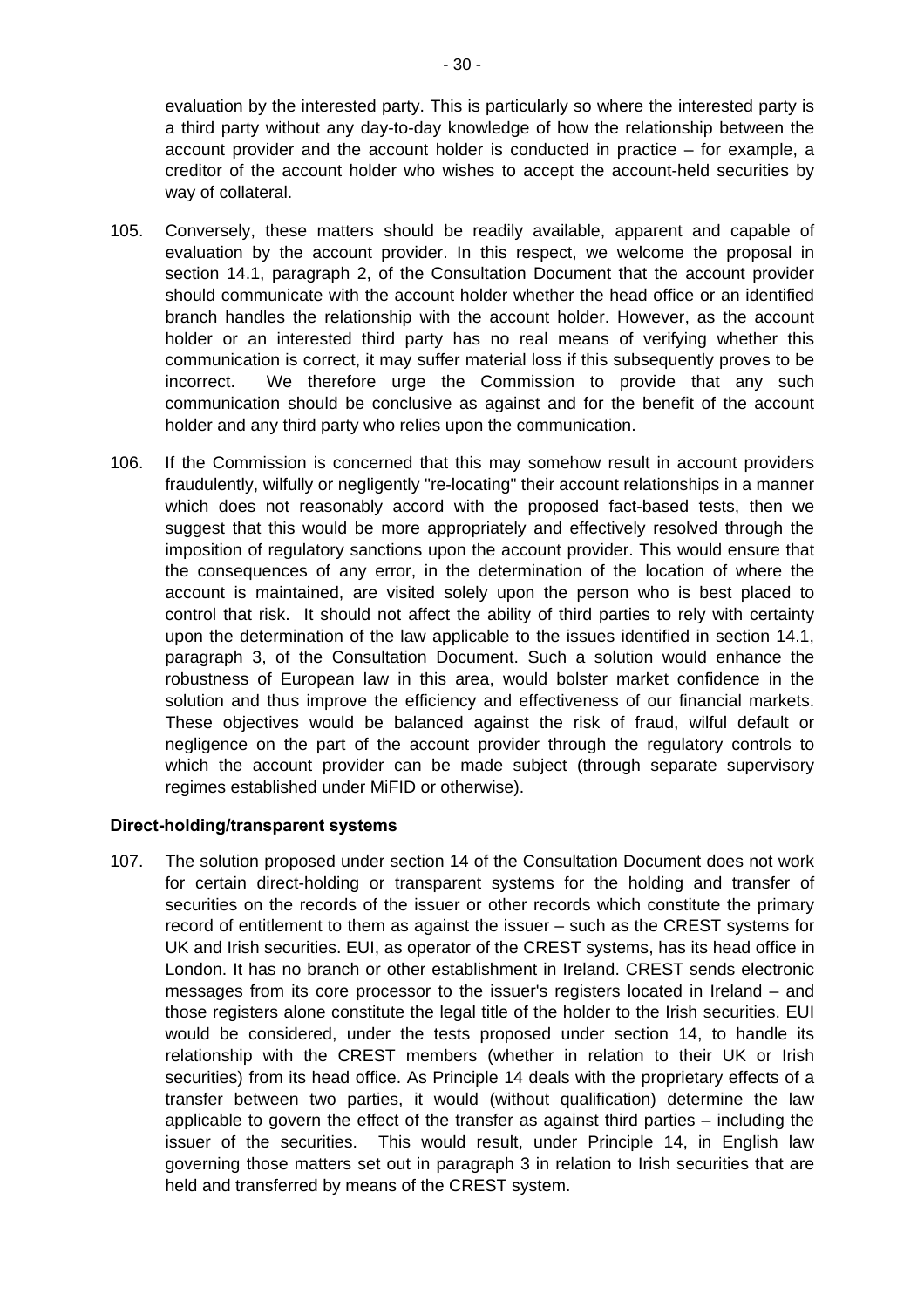- 108. However, such a result would be wrong in principle. It would conflict with the accepted and clear conflict of law solution in relation to directly held shares and securities. This looks to the place of incorporation of the issuer, the place of the location of its register or the law which governs the effectiveness and validity of transfer orders that effect a disposition of title to the relevant shares or other securities. In all these cases, Irish law governs in relation to Irish shares or other Irish securities held through CREST. It is also the case that, to the extent the CREST system operates for the execution of transfer orders in relation to Irish shares or other Irish securities, it is designated for the purposes of the Settlement Finality Directive in Ireland (and not in the UK). In other words, EUI's formal arrangements for the execution of transfer orders in relation to Irish securities are governed by Irish law alone.
- 109. Similar issues would arise in relation to the holding and transfer of Scottish or Northern Irish securities in CREST, where Scots and Northern Irish laws respectively govern proprietary issues in relation to such securities.
- 110. This is a clear and coherent conflict of law solution for non-English securities held in CREST. It reflects the practical reality, for example, that Irish company law alone can and should govern the effectiveness and validity of dematerialised instructions to transfer title to shares constituted under Irish law; and where the legal title to such shares is recorded on registers located in Ireland. Unless direct-holding/transparent systems, such as CREST, are excluded from the scope of proposed Principle 14, the proposal will create legal uncertainty and undermine market confidence in the UK and Irish securities settlement systems.
- 111. This issue was recognised in Article 1(5) of the Hague Securities Convention. We suggest that a similar exclusion from Principle 14 would be required. It might be achieved by the inclusion of a new paragraph along the following lines:

"This Article does not apply to account-held securities credited to securities accounts maintained by a person in the capacity of operator of a system for the holding and transfer of such account-held securities on records of the issuer or other records which constitute the primary record of entitlement to them as against the issuer."

**Q28: Would the mechanism of communicating to the client [Principle 14], whether the head offices or a branch (and if a branch, which one) is handling the relationship with the client, add to ex ante clarity? Is it reasonable to hold the account provider responsible for the correctness of this information? If applicable, would any negative repercussions on your business model occur?** 

112. Please see our response to Question 27.

**Q29: The Hague Securities Convention[8](#page-30-0) provides for a global harmonised instrument regarding the conflict of law rule of holding and disposition of securities, covering the same scope as the proposal outlined above and the three EU Directives. Most EU Member States and the EU itself have participated in the negotiations of this Convention. The proposed Principle 14 differs from the Convention as regards the basic legal mechanism for the identification of the applicable law. However, the scope of Principle 14 is the same than the scope of the Convention: property law, collateral, effectiveness, priority. Do you agree that this will facilitate the resolution of conflicts with third country jurisdictions? If not, please explain why.** 

<span id="page-30-0"></span>8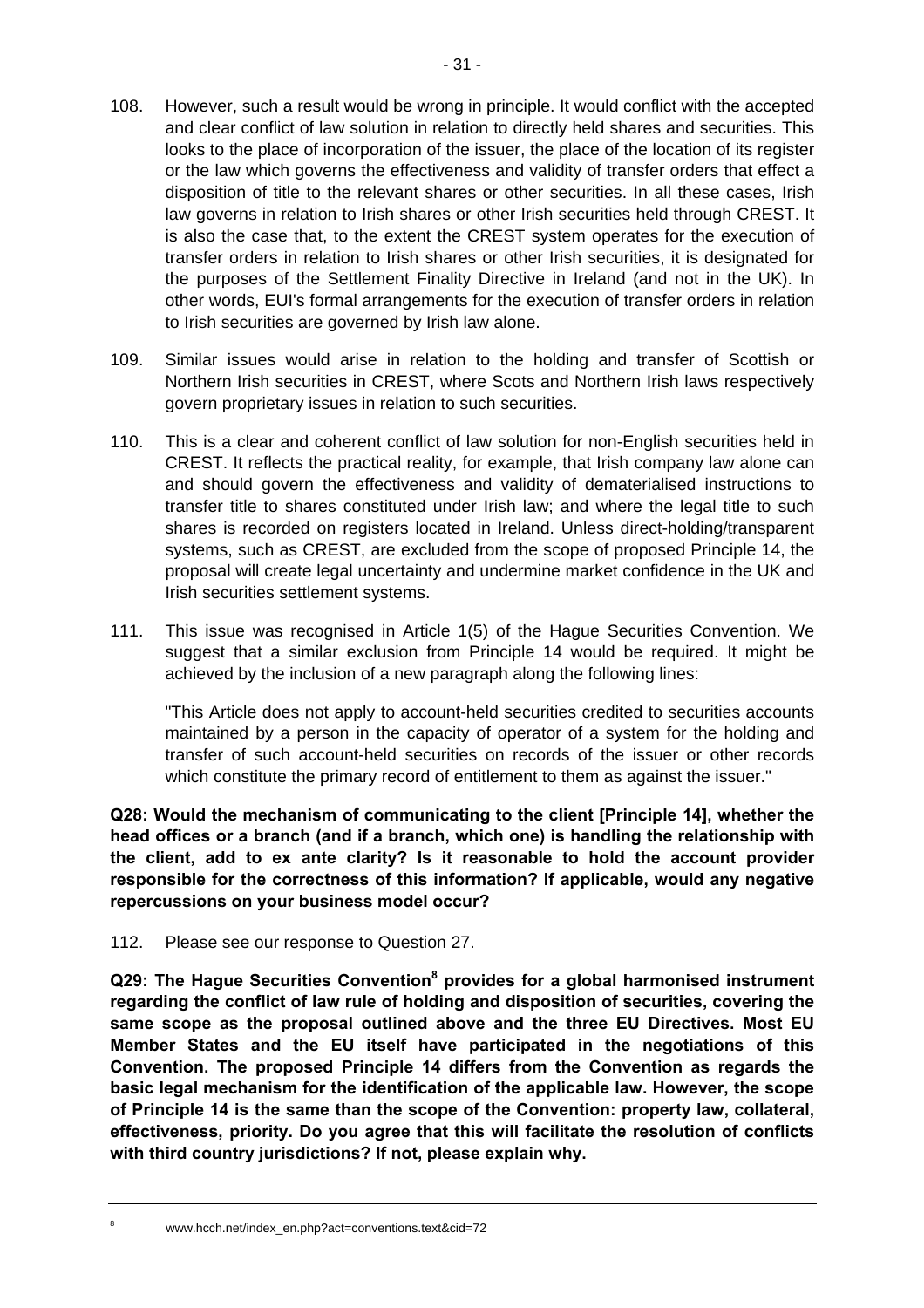- 113. For the reasons explored in greater detail in our response to Question 27, we consider that as presently drafted proposed Principle 14 would *not* materially facilitate the resolution of conflicts of law issues. However, if the proposal were modified in the manner we suggest above, we believe that it would represent a significant improvement in the current European conflict of law rule and would enhance market confidence in its robustness, clarity and coherence.
- 114. In the absence of a harmonised global approach, there remains a real risk that non-EU jurisdictions will apply a different and incompatible rule, with the result that proceedings in different courts will apply different laws to the same issue. In our view, it therefore remains highly desirable to resolve the current difficulties surrounding the Hague Securities Convention.

#### **Q30: Would a general non-discrimination rule along the lines set out above [Principle 15] be useful? Have you encountered problems regarding the cross-border exercise of rights attached to securities?**

- 115. We think that a general non-discrimination rule along the lines set out above will be useful so far as it goes, but it is not clear to us why the Commission has included the principle only at this high level of generality and has not focused on the most common specific manifestations of discrimination in practice, as do the provisions of the Shareholders' Rights Directive referred to an Article 29(2) of the Geneva Securities Convention. In particular, we are aware of instances where the absence of any ability to appoint multiple proxies or to exercise votes or other rights attached to securities in different ways constitutes a practical obstacle to the effective and convenient holding of securities through intermediaries.
- 116. The question arises whether, if the Directive were to require the imposition of a general rule in relation to debt securities in terms corresponding to the rules of the Shareholders' Rights Directive referred to above (broadly, multiple proxies and split voting must be permitted), what should be done about securities already in issue. A rule overriding the terms of issue for future meetings would appear not strictly to contravene the principle of non-retrospectivity, but might be perceived by issuers as doing so, particularly if it had cost implications. Having said that, it would be necessary to consider whether there are many securities outstanding whose terms would contravene the basic rule.

# **Q31: If applicable, would a Principle along these lines [Principle 15] have (positive or negative) repercussions on your business model? Please specify.**

117. Please see the answer to Question 30 above.

**Q32: Is the duty to pass on information adequately [Principle 16] kept to the necessary minimum? Is it sufficient?: If applicable, would there be any (positive or negative) repercussion of such a Principle on your business model? Please specify.** 

118. We have a number of concerns about proposed Principles 16 and 17. Most of the concerns relate to the operational feasibility of the proposals. Although we have significant doubts about the practicality of what is proposed, we think it better to leave it to the providers of accounts to comment on the operational and technical aspects of the proposal. Accordingly our comments are directed to the legal issues raised by the proposed Principle.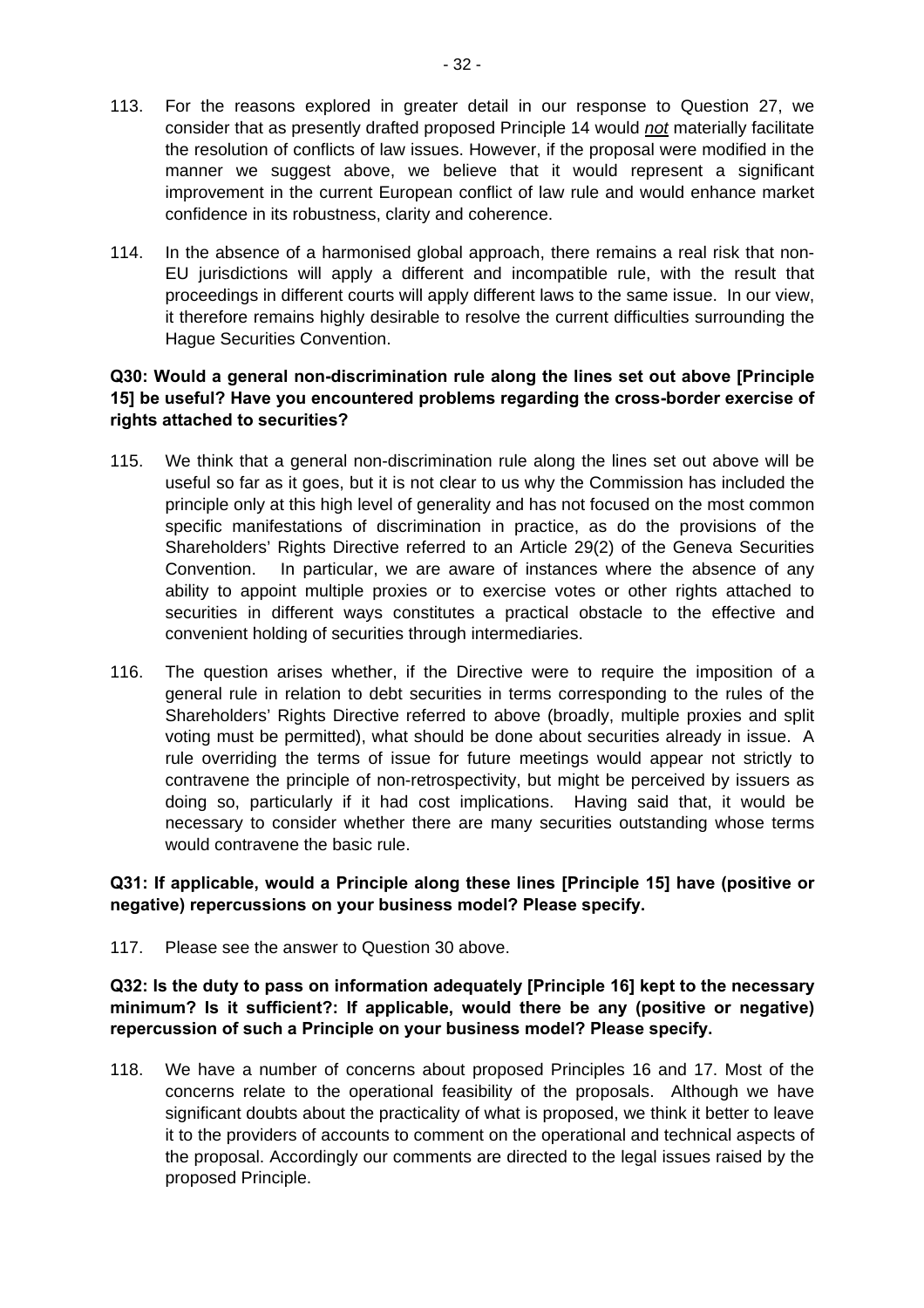- 119. First, we note that the absence of geographical limitation in the Principles will require the proposed flow of information to include cases where the issuer, the account provider, and the ultimate investor might be outside the EU. There may be a significant risk of violation of foreign law in such cases where an account provider is obliged to take steps mandated by the proposed Principle.
- 120. Secondly, the liability associated with the obligations imposed under the proposed Principle needs to be allocated. As presently formulated, the Principle does not specify which system of national law applies. This means that an account provider may be subject to the laws of several Member States, with differing standards, in complying with the Principle. This may give rise to multiple jeopardy for a single failing.
- 121. Thirdly, the proposal does not set out who is to bear the cost of passing on the information - the account provider, the ultimate account holder or the issuer (who has no say about the way in which an investor chooses to hold their investment).

### **Q33: How do you see the role of market-led standardisation regarding the passing on of information? What are your views on a regulatory mechanism for streamlining standardisation procedures [Principle 16]?**

122. We have no legal comment on these proposals. We can see potential benefits in there being a market standard. Where an issuer is required to provide information on its website, there could be merit in the information being passed on by passing on a link to the website.

### **Q34: If you are an investor, do you think that a Principle along the lines described [Principle 17] would make easier any cross-border exercise of rights attached to securities, provided that technical standardisation progresses simultaneously? If not, please explain why.**

123. We also repeat our observations under Question 32 in relation to the geographical scope of the proposals and other applicable legislation. It does not seem realistic or practical, and it may be unlawful, to assure that a non-EU ultimate account holder is provided with these rights, and likewise it may be unlawful and/or contrary to the terms of issue for an issuer or account provider to provide or recognise these rights to or in favour of certain ultimate account holders.

**Q35: If you are an account provider, would you tend towards the opinion that your clients can exercise the rights attached to their cross-border holdings as efficiently as their domestic holdings? What would be the technical difficulties you would face in implementing mechanisms allowing for the fulfilment of the duties outlined above? What would be the cost involved?** 

124. We repeat our observations under Question 32 in relation to our role as lawyers rather than operations experts. We also repeat our comments at Question 34 and our comments at paragraphs [38](#page-12-0) and [39](#page-12-1) above.

**Q36: If you are account holder, have you encountered differing prices for the domestic and the cross-border exercise of rights attached to securities [Principle 18]? If yes, please specify.** 

125. We are not able to comment on this question.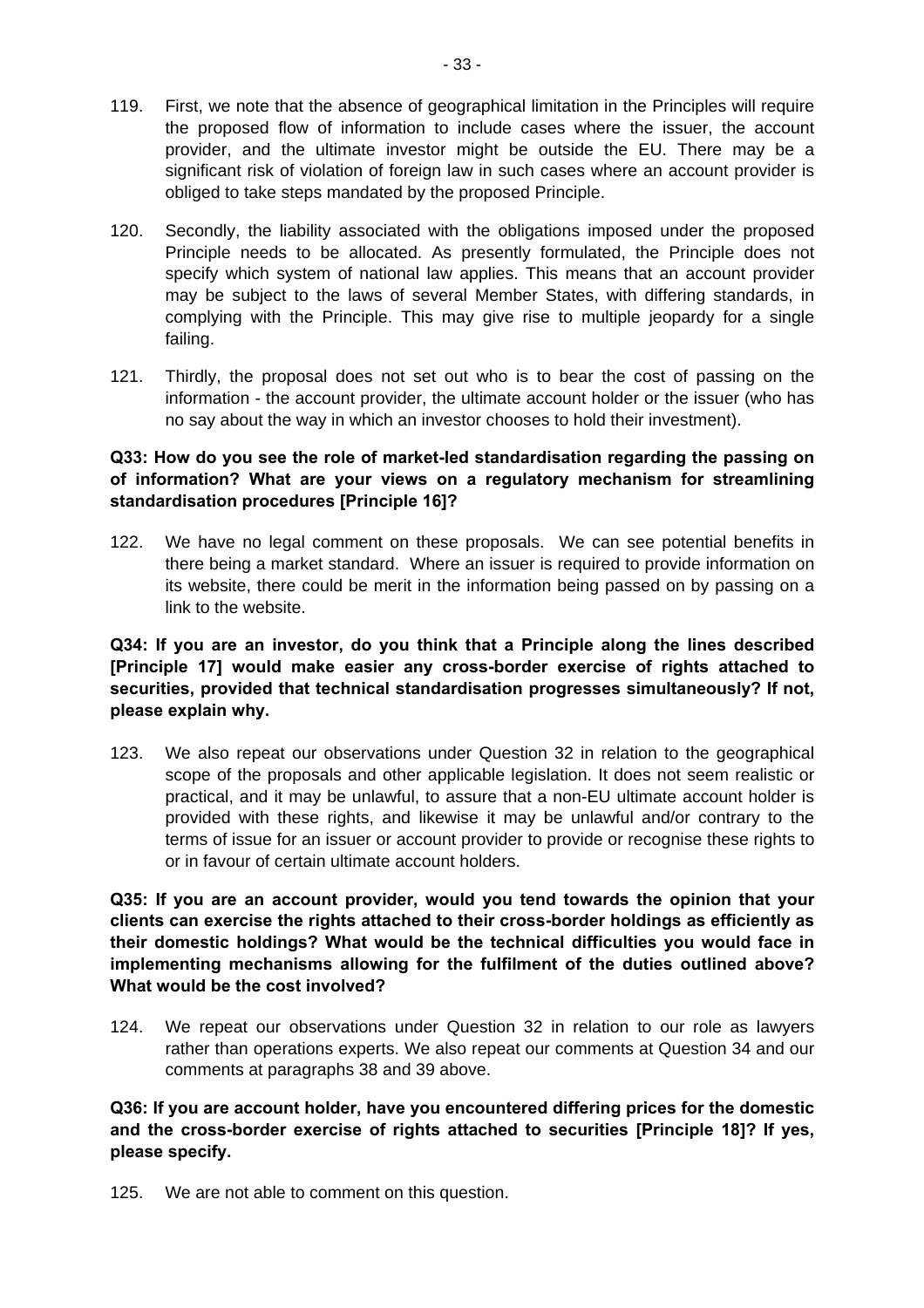### **Q37: If you are an account provider: do you price cross-border exercise of rights differently from domestic exercise? If yes: on what grounds are different pricing models necessary?**

- 126. While we are not account holders or providers in a professional capacity, we advise bodies performing both these roles. There may be good reasons for differing prices according to the place where the securities are issued or held, whether within or without the EU. These include the nature of the securities and the way that they are held for the purpose of the records of the issuer (in the case of registered issues) or a body such as Euroclear Bank (in the case of unregistered issues); these may mean that different costs arise in connection with the collection of dividends or interest payments which may vary according to the jurisdiction or type of security concerned. Also securities issued in a country other than that of the relevant account provider may be more likely to go through a larger number of levels of intermediation, which is likely to increase costs. Finally, there will be differences in the cost structure and tax levels, both general and specific to dealings in securities between different countries and different types of intermediary. These are unlikely to produce uniform charges.
- 127. We see no reason why charges should not vary for objective reasons, some of which are likely to relate to differences in jurisdiction. While we would oppose the blanket imposition of higher charges for cross border transactions, we so no reason why objectively justifiable differences should not be permissible. We also believe some averaging should be allowed in order to ensure that tariffs are clear to customers.
- 128. We believe that the regulation of charges is in any event a regulatory matter and not suitable for inclusion in the proposed legislation.

#### **Q38: Have you encountered difficulties in using non-EU linkages as regards the exercise of rights attached to securities [Principle 19]? If yes, please specify. If not, please explain why.**

- 129. As we have outlined in paragraph [19](#page-5-0) above, Principle 19 appears to be concerned with the situation where the issuer of the securities is located in the EU or has otherwise constituted its securities under the laws of a Member State; and there is an interposing EU account provider between the issuer and a non-EU account holder (which itself maintains account-held securities for others). There is, however, a complete absence of any provisions in the proposals to deal with the situation where the underlying issuer is *not* located in the EU or the securities are otherwise constituted under the law of a non-EU State. Material practical and legal issues would be created by any attempt to impose upon an EU account provider, in relation to its account holder or (worse) an ultimate account holder, the proposed obligations in the Directive (e.g. those in Principles 16 and 17) in respect of non-EU securities. These proposals may conflict with the laws under which the issuer's security is constituted or the terms of issue of the security; and it may simply not be practicable lawfully for an EU account provider to "ensure" the exercise of the account holder's rights as against such an issuer in the manner contemplated by those (or other) Principles set out in the Consultation Document.
- 130. We advise clients, including operators of securities settlement systems and custodians, on their "links" and other arrangements with non-EU providers of services supporting the holding and transfer of securities on a cross-border basis. Where the issuer is located in a Member State or has otherwise constituted its securities under the law of a Member State, we do not consider that in practice there has been any material difficulty in ensuring that the (ultimate) account holder has been able to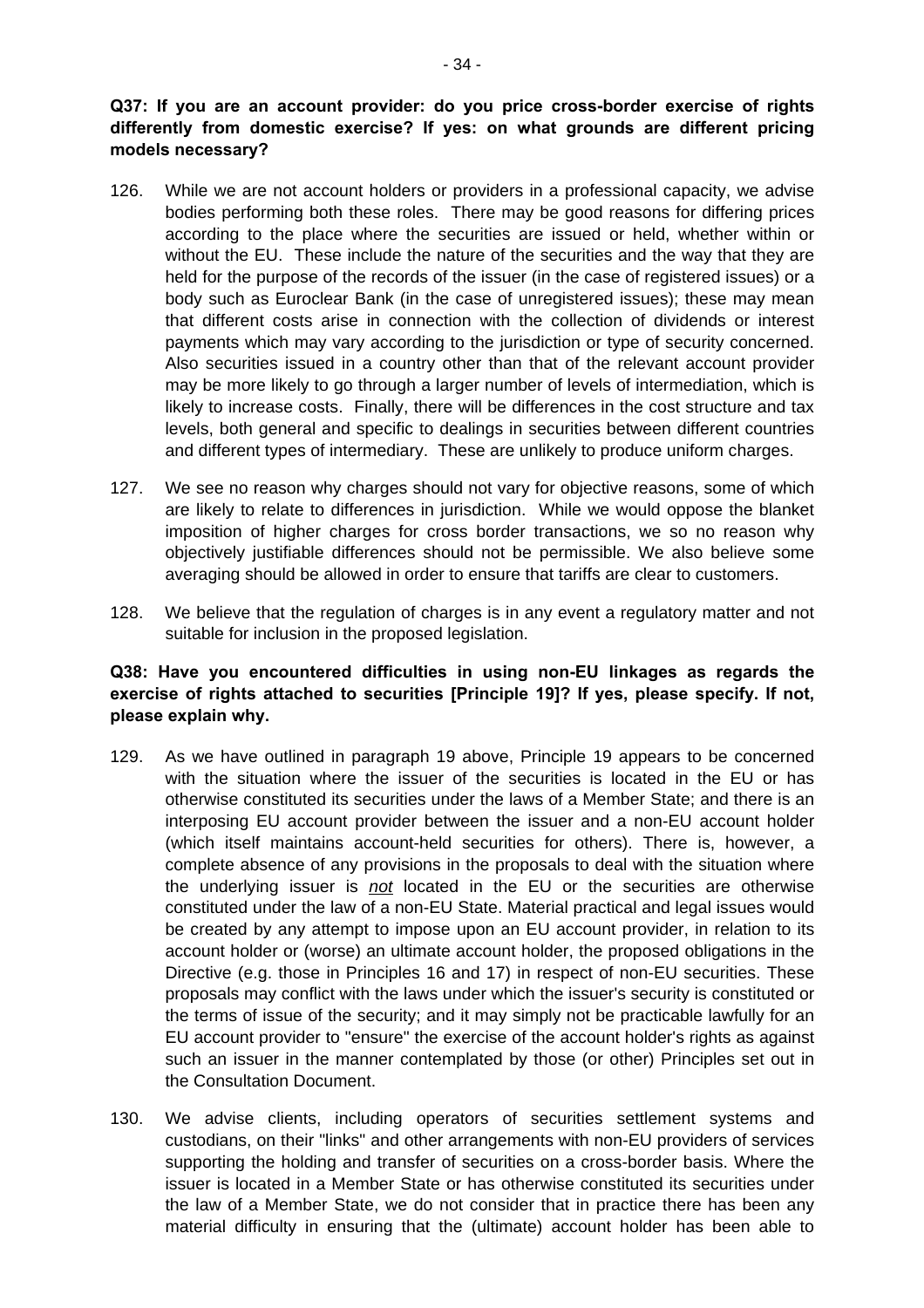exercise the rights attached to the securities. The EU account providers can generally be expected, under the terms of their arrangements with the account holders, to exercise the rights they hold as "legal holder" in accordance with the instructions received from the account holder. If the account holder is itself an account provider (whether within or outside the EU), it will owe its own contractual or other legal responsibilities to its account holder in relation to the exercise of those rights.

131. Equally, where an EU account provider holds non-EU securities through a non-EU central securities depository or sub-custodian, that EU account provider will be under its own contractual or other legal responsibilities to its clients in relation to the manner in which it must exercise those rights. Indeed, for account providers who "safekeep and administer" securities as a regular occupation or business activity, the terms upon which they appoint such a non-EU sub-custodian will be shaped by the overriding regulatory obligation to "take all due skill, care and diligence in the selection, appointment and periodic review of the third party and of the arrangements for the holding and safekeeping of" safe custody assets in accordance with Article 17(1) of the MiFID Implementing Directive. This requires such account providers to have appropriate terms with the non-EU sub-custodian dealing with: (a) the procedures and authorities for the passing of instructions to or by the EU account provider; and (b) the procedures for claiming and receiving dividends, interest payments and other entitlements accruing to their own account holders.

### **Q39: Admitting that non-EU account providers cannot be reached by the planned legislation, which steps could be undertaken on the side of EU account providers involved in the holding in order to improve the exercise of rights attached to securities through a holding chain involving non-EU account providers?**

- 132. The fundamental problem for an EU account provider who has a non-EU account holder (which is itself an account provider) is that the EU provider has no contractual or other direct legal relationship with the non-EU provider's own clients. Those clients, for their own reasons, have decided to contract for the provision of custody or similar services with a non-EU account provider. It is not readily open to an EU account provider to require its own account holder to "guarantee" the rights of the non-EU account holder's own clients. Indeed, there are likely to be a multitude of legal, regulatory and business restrictions on the practical ability of the EU account provider to interfere with the relationship between the non-EU provider and its own clients so as to require the Directive protections for account holders to be "guaranteed" by the non-EU provider. Even if such contractual rights could be procured by the EU account provider for the benefit of the underlying client, it would be extremely difficult, in practice, to give any degree of effective monitoring of those rights for the benefit of the underlying client (bearing in mind the EU account provider has no contractual or other legal relationship with the non-EU provider's client). The result will either be extensive non-compliance by EU account providers with this requirement of EU law, or a material increase in the costs for clients to use their services to reflect the substantial due diligence and monitoring exercise that an EU account provider would be required to undertake in relation to each of its non-EU account holders who themselves maintain account-held securities for others.
- 133. Against this background, we are struggling to see what "reasonable and appropriate" measures might be taken by the EU account provider, as against its account holder, to facilitate the exercise of the Directive rights by the non-EU provider's own clients in the manner contemplated by Principle 19. Further, we question on what legitimate basis European institutions should seek to impose (in effect) extra-territorial reach on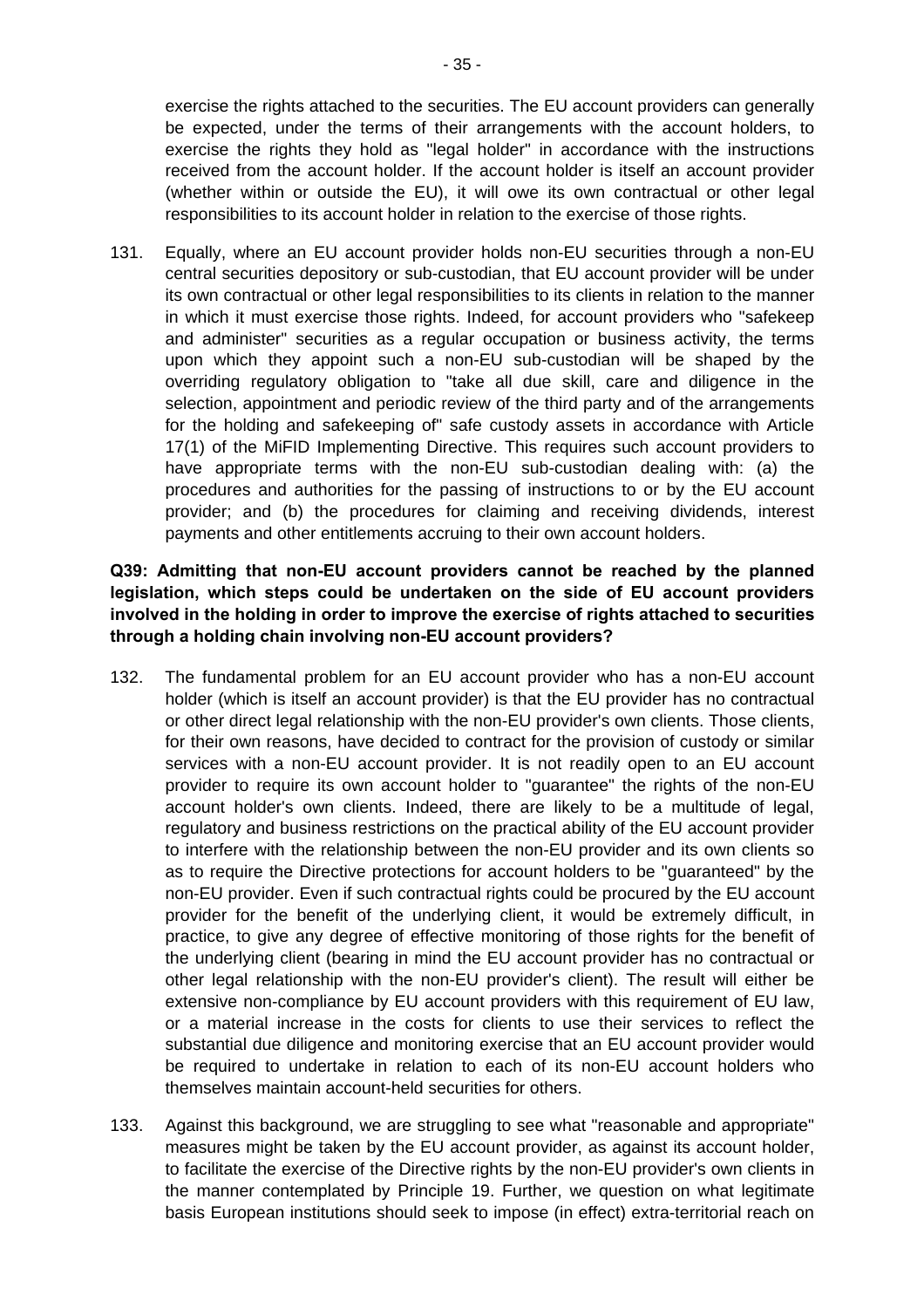their legislative measures – especially where the underlying clients have voluntarily elected to contract with and use the services of a non-EU account provider. Our fear is that, unless the Commission recognises the practical constraints on what can be effectively or properly achieved by EU account providers in these circumstances, the Directive's proposals will merely be a source of disrepute for EU laws – as the "obligations" contained in Principle 19 will be more respected in their breach, rather than their compliance. We are gravely concerned that this may undermine market confidence in European financial markets.

#### **Q40: Do you think that a general authorisation to exercise and receive rights given by the account holder to the account provider [Principle 20] should be made subject to certain formal requirements? Please specify.**

- 134. We do not consider that it is appropriate to prescribe formalities at EU level as these are a matter for national law relating to the exercise of property rights.
- 135. We also observe that the trend in EU law generally has been to treat formalities as a potential barrier to trade and to circumscribe their application: for example, the Financial Collateral Directive limits formalities required in national law for the recognition and enforcement of the rights of a collateral taker. A collateral taker may well be an account holder in relation to the collateral.

### **Q41: Should the status of account provider be subject to a specific authorisation [Principle 21]? If not, please explain why.**

- 136. We agree in principle that, where an account provider performs the investment service of "safekeeping and administration" as a regular occupation or business, it is desirable and right for there to be regulatory supervision of account providers. We agree that authorisation under article 5 of MiFID is a suitable means of achieving that objective. However, for the reasons outlined in paragraphs [9](#page-3-1) to [11](#page-3-0) above, we do not accept that all account providers are properly considered to be performing this investment service; nor that the proposed Securities Law Directive is the appropriate vehicle to impose regulatory conduct of business requirements on account providers.
- 137. We would also welcome a clear statement that the status of a person as an account provider, and the rights of his account holders, would not be affected by the loss of any authorisation or other relevant regulatory status.

#### **Q42: If yes, do you think that MIFID would be an appropriate instrument to cover the authorisation and supervision of account providers?**

138. We do not think it is necessary for the service of providing a securities account, to the extent that function is performed as part of the investment activity of "safekeeping and administration of financial instruments", to be a full MiFID 'investment service'. There are many provisions of MiFID, which were designed with broking services in mind, which would then apply to account-providers who are not involved in anything other than a static (non-discretionary) safekeeping and administration function. For example, we think it unnecessary for account providers to be required to obtain information about the "appropriateness" of the service for the client. Furthermore, MiFID is undergoing a review, and a blanket application of MiFID may have unintended consequences and lead to new areas of legal uncertainty.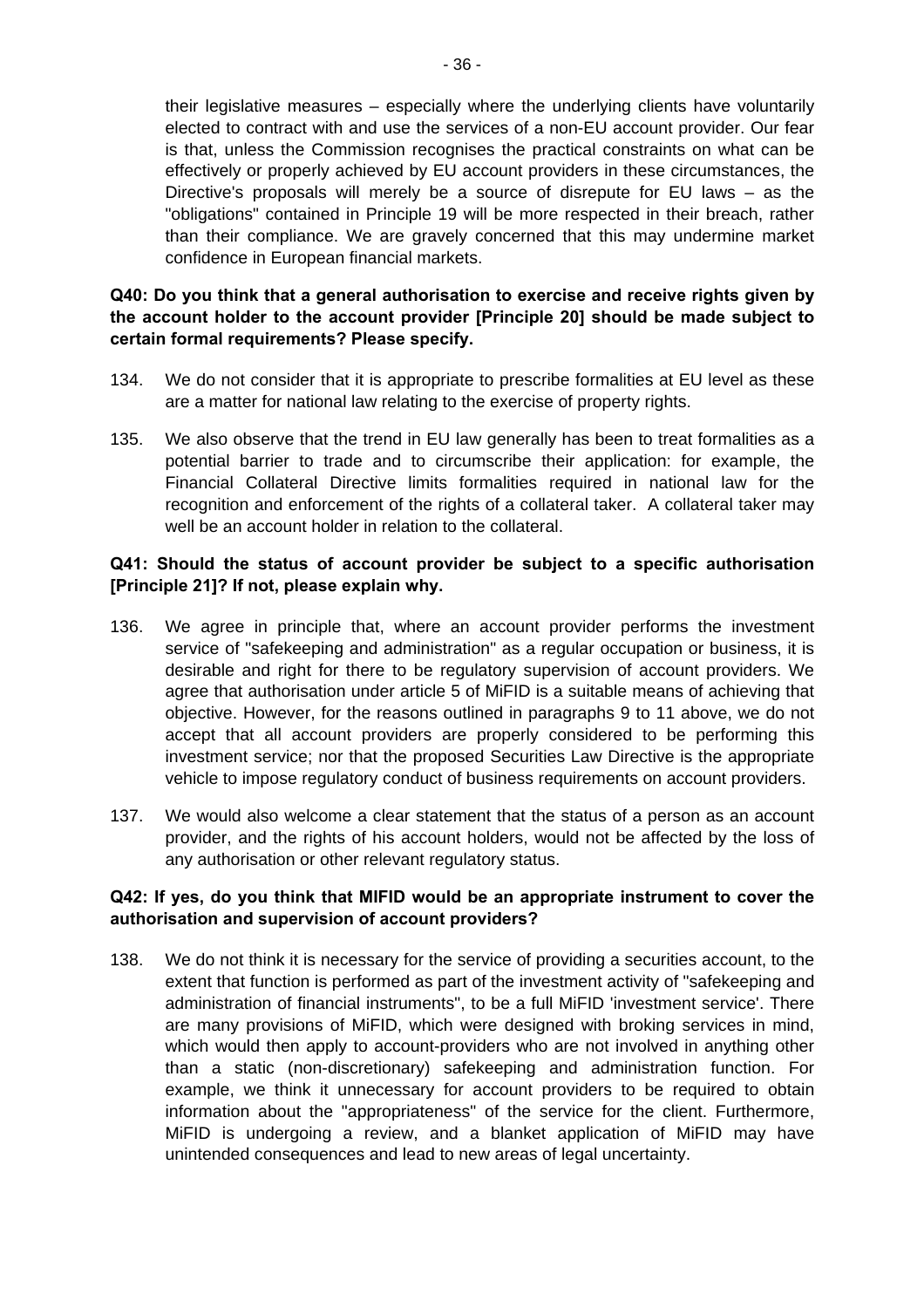139. As a general observation, we believe that the terms used in the glossary do indeed facilitate the understanding of the scope and nature of the Principles. However, in the interests of maintaining global compatibility with other jurisdictions, we think it would be important for the substance of the definitions to correspond as closely as possible to the like definitions contained in the Geneva Securities Convention. Against that background, we would suggest the following changes to the definitions.

### **Paragraph (a) – "securities"**

- 140. We would prefer to see the draft Directive adopt the approach taken by the Geneva Securities Convention as to the scope of financial assets that might potentially be covered by its provisions. We would avoid adoption of the MiFID list in Annex I Section C, as market practice will evolve and new types of securities will be created that are capable of being held in a securities account. To qualify as a "security", only two functional criteria need be met. First, they must be capable of being credited to securities accounts maintained by an account provider. Second, they must be capable of being acquired and disposed of in accordance with the provisions of paragraphs 1 and 5 of Principle 4.
- 141. We would, therefore, suggest a definition of "securities" in the following terms (by reference to Article 1(a) of the Geneva Securities Convention):

"'securities' means any shares, bonds or other financial instruments or financial assets (other than cash) which are capable of being credited to a securities account and of being acquired and disposed of in accordance with the provisions of this Directive".

#### **Paragraph (b) – "securities account"**

142. We would suggest the deletion of the words "with that account provider" at the end of this definition. This is because in dematerialised systems, such as CREST for UK and Irish securities, the person who maintains the securities account (EUI, as operator of CREST) does not "hold" or "safeguard and administer" securities for the account holder (the CREST member). EUI is neither itself an account holder nor is it (or its nominee) a "legal holder" of domestic securities – it does not interpose itself in the holding chain as between the issuer and the account holder. An entry in the securities account does not, therefore, evidence holdings of the member "with" EUI. It evidences the title of the account holder as against the issuer (or, in Ireland, as against the transferor until registration of the account holder in the issuer register).

# **Paragraph (c) – "account provider"**

143. For the reasons we set out in our response to Questions 41 and 42, as well as Question 1, we do not consider that it is either necessary or appropriate to require all account providers to be authorised for investment business in accordance with MiFID. The business model adopted by the account provider may not involve its provision of custody services or its provision of investment services as a regular occupation or business activity. Whether the activities of a particular account provider do result in its performance of safekeeping and administration of financial instruments for the account of clients within MiFID is not a matter to be determined by the proposed Directive – it is a regulatory issue for separate resolution. However, irrespective of whether the account provider performs functions that require it to be regulated, the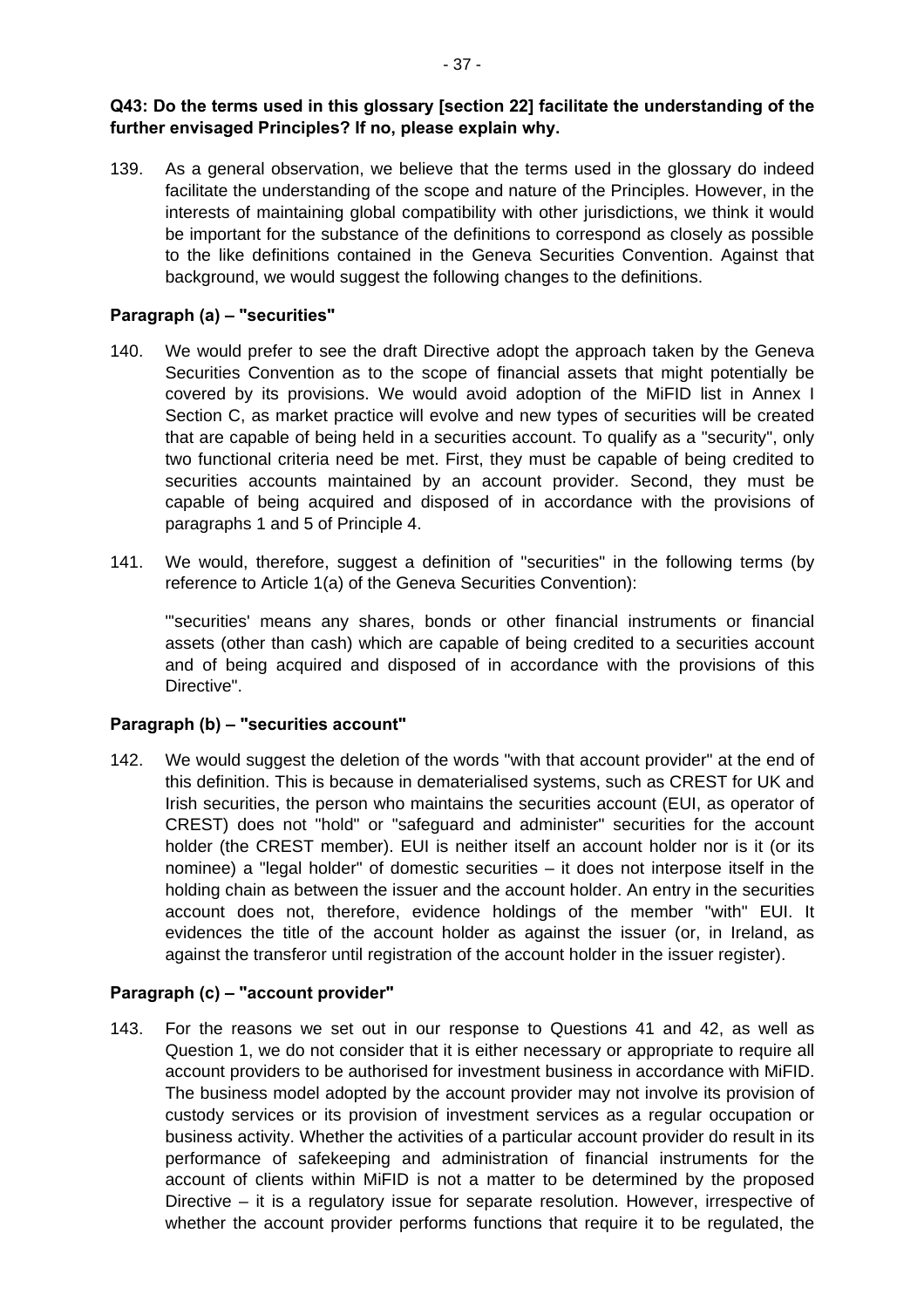provisions of the proposed Directive (and the protections it affords to account holders) should apply to all account providers and the securities accounts maintained by them.

144. We would, therefore, avoid defining "account provider" by reference to its provision of custody services under authorisation through MiFID. We would prefer a more neutral, functional definition by reference to the core activities that are performed by an account provider, such as the following:

"'account provider' means a person who in the course of a business or other regular activity maintains securities accounts for others or both for others and for its own account and is acting in that capacity".

### **Paragraphs (k) and (l): "acquisition" and "disposition".**

145. We do not consider that these definitions are necessary.

# **Paragraph (n) – "crediting"**

146. For the reasons explained in our response to Question 11, we believe that it is appropriate to leave it to the account agreement or the rules of a securities settlement system to determine when securities are considered to be "credited" to a securities account. As a result, we suggest that this definition is either deleted or (as we would prefer) words along the following lines should be inserted at the end of the definition:

"as determined in accordance with the account agreement [for which a definition along the lines of Article 1(f) of the Geneva Securities Convention should be added] or the rules of a securities settlement system."

- 147. For similar reasons, we have a like response to the definition of "debiting".
- 148. We would note in this respect that the draftsman of the Geneva Securities Convention consciously avoided the inclusion of a definition of "credit" – see paragraphs 11-8, 11- 9 and 11-12 of the draft Official Commentary. What operational or other steps should be taken to constitute a "credit" to a securities account should be determined by national law; and, according to the draft Official Commentary, "may be found in some legal or regulatory provisions of [national law] or, possibly, in the uniform rules of a securities settlement system".

# **Q44: Would you add other definitions to this glossary?**

149. We consider that a number of additional definitions are required.

#### **"Rules"**

150. In the United Kingdom and Ireland, a number of key rules for the CREST systems are contained in legislation. In order to ensure that the proposed Principles have their intended effect in relation to the CREST rules (as "rules of a securities settlement system" within the Principles), we would suggest the addition of the following definition (which corresponds to the definition of "uniform rules" set out in Article 1(p) of the Geneva Securities Convention):

"'rules' means, in relation to a securities settlement system, rules of the system (including system rules constituted by national law) which are common to the participants or to a class of participants and are publicly accessible."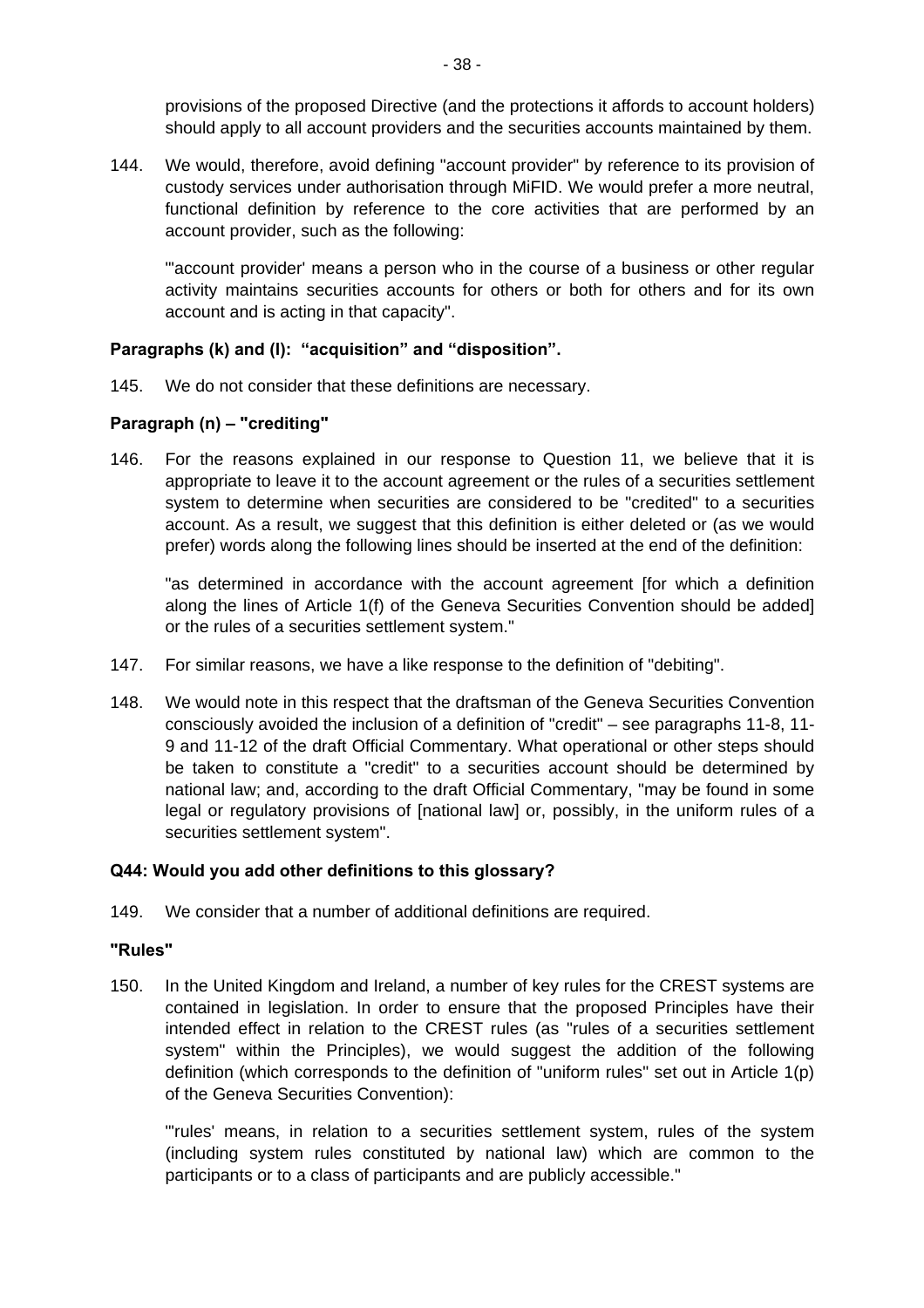#### **"Maintains securities accounts"**

151. In the light of the definition of account provider in section 22, paragraph (c), and for the reasons explained further in our response to Question 3, we suggest the addition of the following definition:

"'maintains securities accounts' means to maintain, keep and enter up securities accounts and any other act in connection with the making, alteration and deletion of entries on securities accounts where:

- (a) the account provider may or may not in addition perform safekeeping functions in relation to the securities credited to the securities accounts; and
- (b) the securities accounts are not being maintained by the account provider on behalf of an issuer of securities under arrangements made between the account provider and the issuer."
- 152. The purpose of this insertion is two-fold. First, it makes clear that an account provider may maintain securities accounts without there being any requirement to deposit (immobilise) the securities with the account provider. The account provider need not interpose itself into the title chain or otherwise perform "safekeeping functions" by safeguarding and administering the underlying securities for the account of clients. An account provider may, therefore, perform pure "account maintenance functions" without at the same time performing "safekeeping functions". Secondly, the proposed Directive should not apply to registrars and others who act purely as agents for issuers in relation to the issuer register of securities. We have avoided the term "agent" in the definition, as this is a legal concept and so would be inconsistent with the "functional" approach adopted by the proposed Directive. We have used the concept of "arrangements made between the account provider and the issuer" to ensure that EUI continues to qualify as an "account provider". As EUI does not maintain the securities accounts under any obligation to the issuer contained in a contract or other arrangement with the issuer, but by virtue of its statutory obligations under the UK Uncertificated Securities Regulations 2001.

#### **"Safekeeping functions"**

153. To complement the insertion of the new definition for "maintains securities accounts", and to assist those cases where it should be provided that certain provisions of the proposed Directive apply only to the extent that the account provider performs "securities holding" functions, we suggest that the following additional definition be inserted:

"'safekeeping functions' means the safekeeping and administering of securities for the account of clients."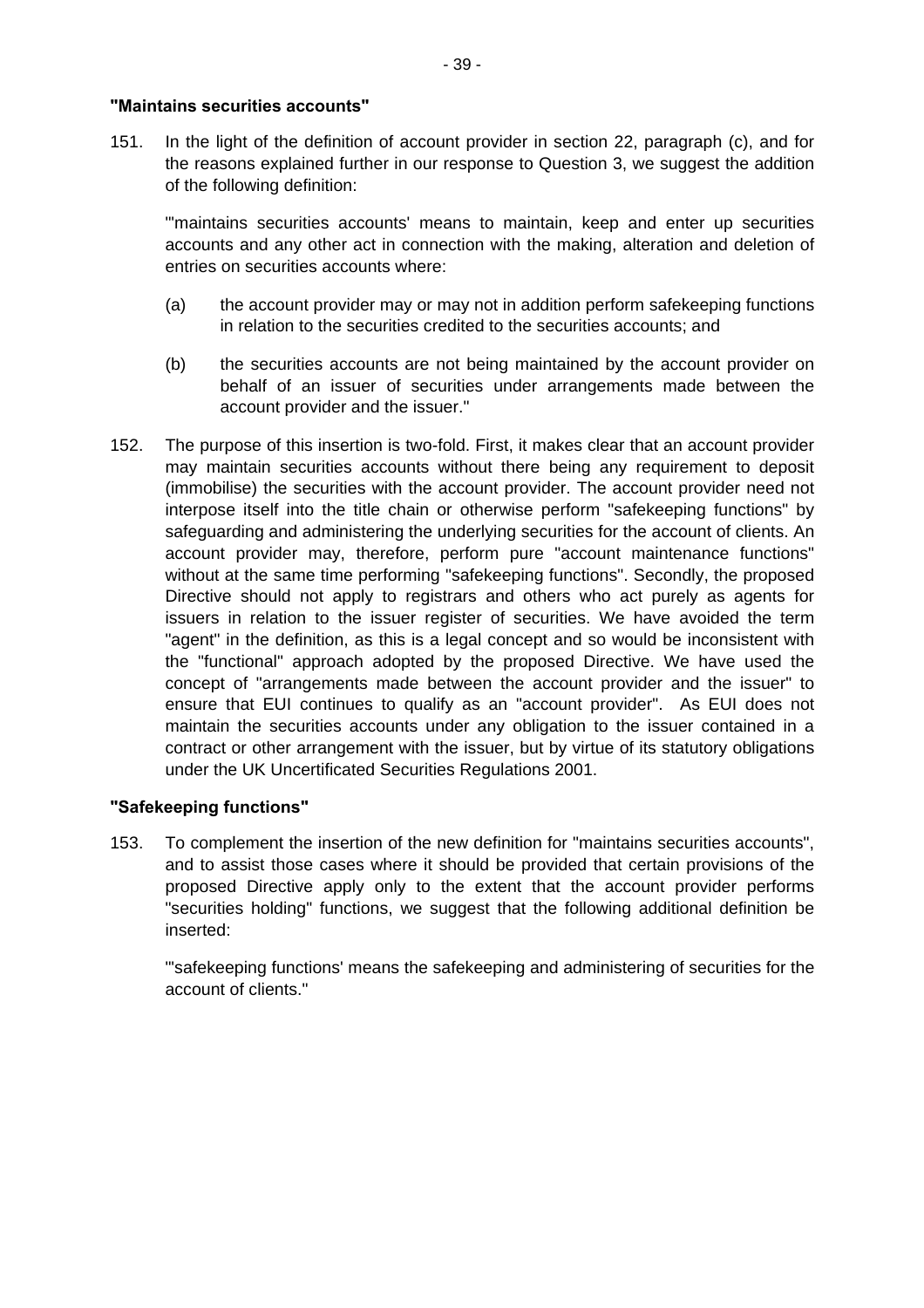This response has been prepared, on behalf of the Financial Law Committee, by the members of the following working party, whose individual specialist areas include advising on trade execution and clearing services, securities settlement systems, netting, financial collateral arrangements, custody and regulatory issues relating to financial markets:

| Geoffrey Yeowart     | $\blacksquare$           | Hogan Lovells International LLP (Chairman of the<br>working party) |
|----------------------|--------------------------|--------------------------------------------------------------------|
| Mark Evans           | $\blacksquare$           | <b>Travers Smith LLP</b>                                           |
| Dorothy Livingston - |                          | <b>Herbert Smith LLP</b>                                           |
| <b>Guy Morton</b>    | $\overline{\phantom{a}}$ | Freshfields Bruckhaus Deringer LLP                                 |
| Dermot Turing        | $\blacksquare$           | Clifford Chance LLP.                                               |

The following members of the CLLS have also contributed to this response:

| <b>Pauline Ashall</b> | $\sim$ | Linklaters LLP                      |
|-----------------------|--------|-------------------------------------|
| Vanessa Knapp         | $\sim$ | Freshfields Bruckhaus Deringer LLP. |

Details of the individuals and firms represented on the Financial Law Committee are set out in the Appendix.

Financial Law Committee The City of London Law Society

21 January 2011